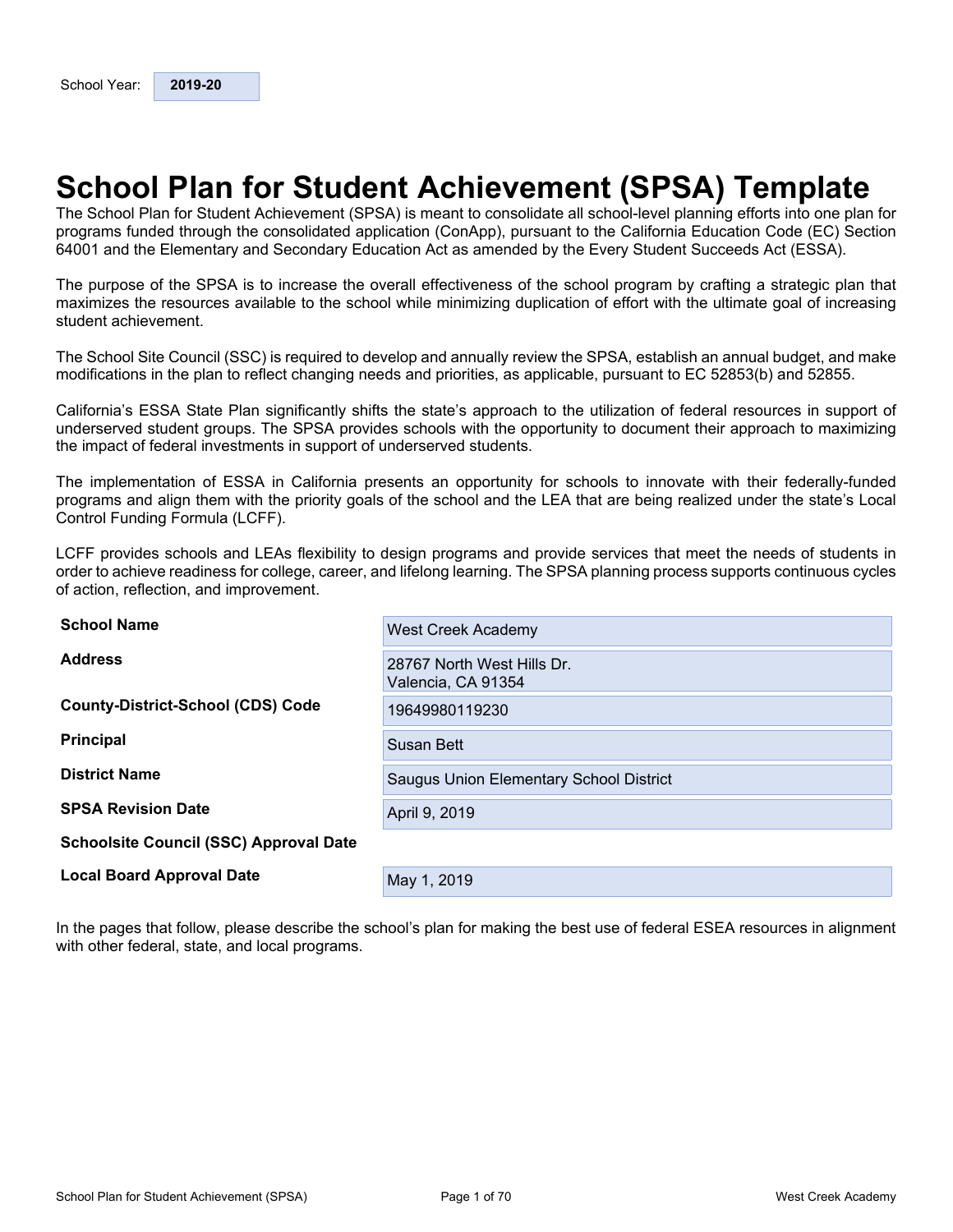# <span id="page-1-0"></span>**Table of Contents**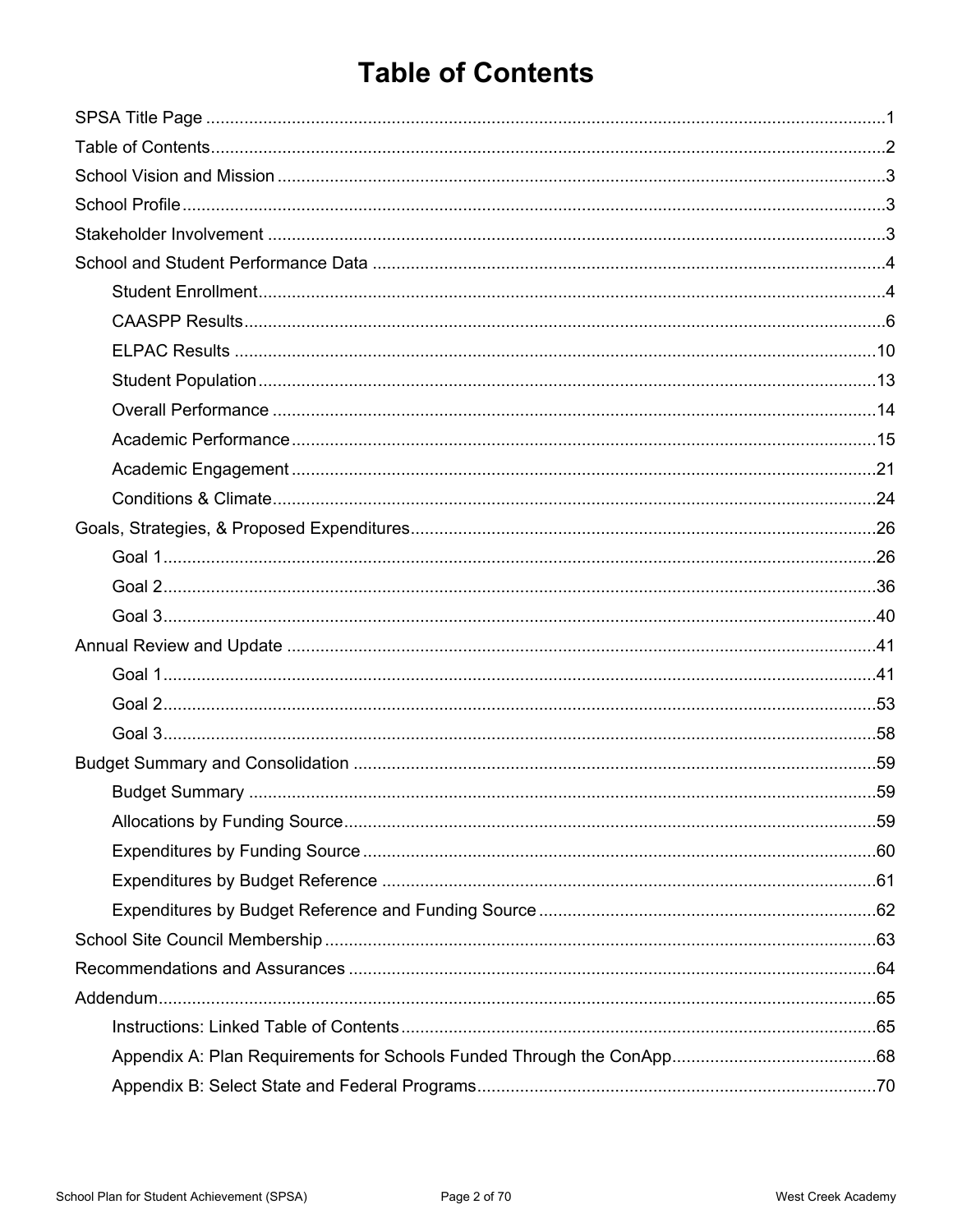# <span id="page-2-0"></span>**School Vision and Mission**

Our motto, "Tomorrow's Future Starts Today," is founded upon the deeply rooted belief that elementary school is the opportunity to equip young minds with solid foundational skills to be active 21st century learners. At West Creek Academy, our goal is to provide a nurturing, well-rounded education that meets the academic, social, and emotional needs of our students while creating a unique opportunity to apply the "Four Cs" - Critical Thinking, Communication, Collaboration, and Creativity. Since the opening of West Creek, as the Saugus Union School District's first focus school in the Arts, we have developed and sustained a unique arts-integrated curriculum requiring students to utilize the dimensions of depth and complexity that are specific to our Advanced Learning Process for Scholars (ALPS). All students are highly engaged in the areas of science, technology, engineering, art, and music classes through our STEAM Pathway Program. As each day dawns, students, teachers, administrators, and parents alike, rededicate themselves in our pledge to "pursue academic excellence and never settle for less than my best." Whether it be through daily collaboration, instruction, creativity, or leadership, we unite together to positively impact our students today, as they become tomorrow's 21st century leaders.

# <span id="page-2-1"></span>**School Profile**

#### Parent Involvement

Our school is privileged to have a high level of parental support. Volunteers work at the school and in the classrooms on a daily basis. We have quickly established excellent reputation due in part to the support we received from our parents and our community. Parents are kept informed of school events and news through weekly school emails. Parents interested in volunteering at our school should contact the school office for information.

#### School Safety

West Creek Academy provides a safe, clean environment for learning through proper facilities maintenance and campus supervision. West Creek Parent Handbook outlines district and school policies and procedures concerning emergency situations, playground behavior, and special services. Fire Drills are conducted monthly. Disaster preparedness drills are conducted quarterly and include earthquake and lock down. West Creek Academy is a closed campus. During school hours, the entrance is secured to ensure visitors check in with the front office. All visitors are required to sign in and wear a visitor's badge during their stay, and check out at the front office upon departure. Classroom volunteers completed the district application and have been TB tested.

# <span id="page-2-2"></span>**Stakeholder Involvement**

How, when, and with whom did the school consult as part of the planning process for this SPSA/Annual Review and Update?

#### **Involvement Process for the SPSA and Annual Review and Update**

Our Site Council reviewed and provide feedback and input on the mission December 6, 2018.

See page 58 & 59 in LCAP.

On January 17, 2019 Site Council reviewed the data for the CAASPP and together created conclusions from the data.

On February 5, 2019 Site Council reviewed the goals in the Single School Plan.

On March 5, 2019 Site Council continued to review the goals in the Single School Plan.

On April 9, 2019 Site Council reviewed the budget and rest of the school plan. Site council approved the 2019 School plan on April 9, 2019. Site Council President Mr. Nonemacher and Principal Mrs. Bett signed the Single School Plan.

On May 1, 2019 the Single School plan was reviewed with the ELAC president Maria Vigul.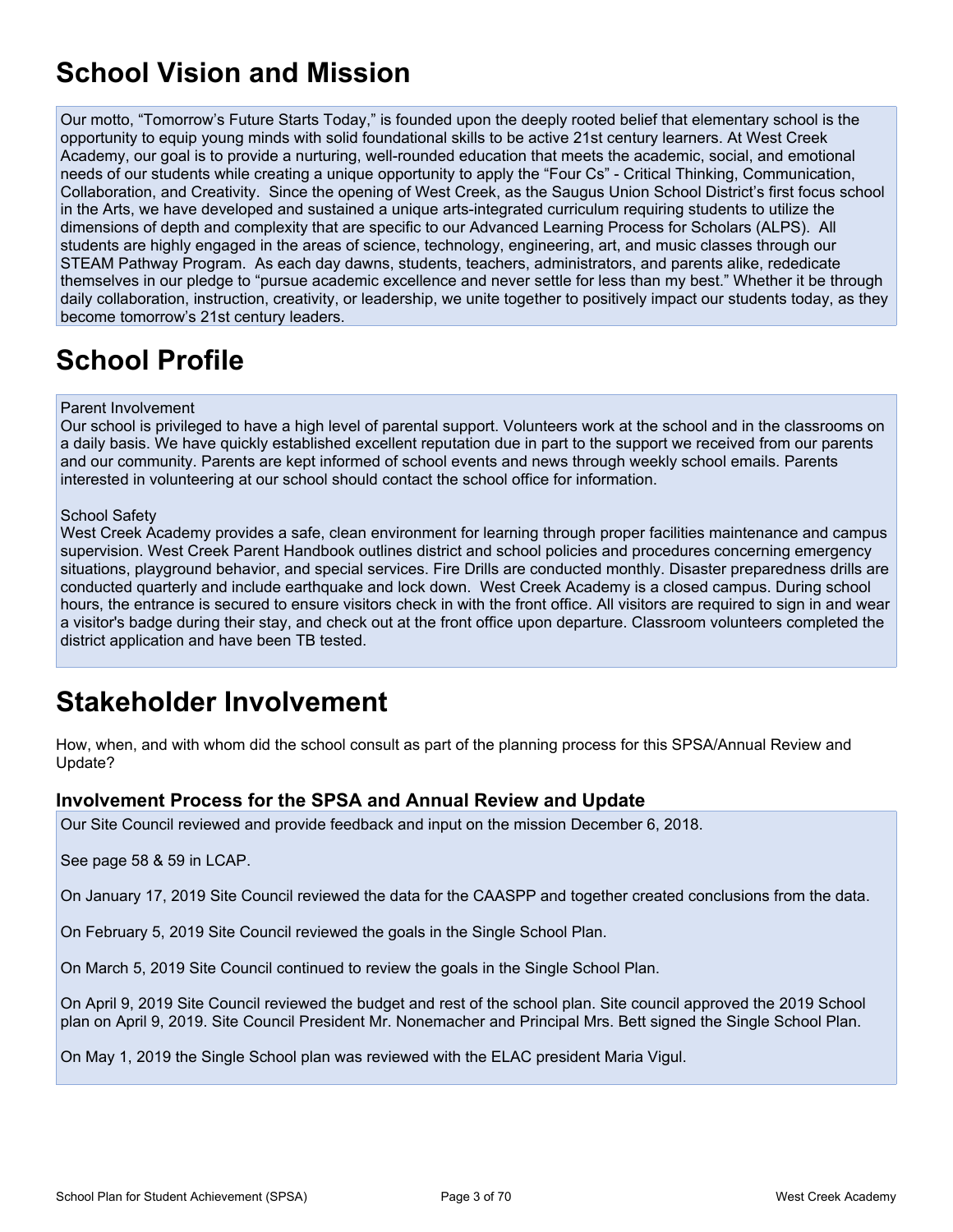<span id="page-3-0"></span>

|                             |         |                              | <b>Student Enrollment by Subgroup</b> |                          |         |                |  |  |  |
|-----------------------------|---------|------------------------------|---------------------------------------|--------------------------|---------|----------------|--|--|--|
|                             |         | <b>Percent of Enrollment</b> |                                       | <b>Number of Student</b> |         |                |  |  |  |
| <b>Student Group</b>        | 2015-16 | 2016-17                      | 2017-18                               | 2015-16                  | 2016-17 | 2017-18        |  |  |  |
| American Indian             | $0.2\%$ | 0.3%                         | 0.20%                                 | 2                        | 3       | $\overline{2}$ |  |  |  |
| African American            | 4.4%    | 4.3%                         | 3.62%                                 | 41                       | 41      | 36             |  |  |  |
| Asian                       | 23.4%   | 25.3%                        | 26.93%                                | 218                      | 244     | 268            |  |  |  |
| <b>Filipino</b>             | 9.9%    | 11.0%                        | 11.26%                                | 92                       | 106     | 112            |  |  |  |
| Hispanic/Latino             | 16.2%   | 17.0%                        | 14.87%                                | 151                      | 164     | 148            |  |  |  |
| <b>Pacific Islander</b>     | 0.3%    | 0.3%                         | 0.20%                                 | 3                        | 3       | $\overline{2}$ |  |  |  |
| White                       | 42.4%   | 38.5%                        | 39.80%                                | 396                      | 371     | 396            |  |  |  |
| <b>Multiple/No Response</b> | 2.7%    | $0.4\%$                      | $0.40\%$                              | 25                       | 4       | 4              |  |  |  |
|                             |         |                              | <b>Total Enrollment</b>               | 933                      | 963     | 995            |  |  |  |

## <span id="page-3-1"></span>**Student Enrollment Enrollment By Student Group**

## **Student Enrollment Enrollment By Grade Level**

| <b>Student Enrollment by Grade Level</b> |                           |         |         |  |  |  |  |  |  |  |
|------------------------------------------|---------------------------|---------|---------|--|--|--|--|--|--|--|
|                                          | <b>Number of Students</b> |         |         |  |  |  |  |  |  |  |
| Grade                                    | 2015-16                   | 2016-17 | 2017-18 |  |  |  |  |  |  |  |
| Kindergarten                             | 170                       | 140     | 174     |  |  |  |  |  |  |  |
| Grade 1                                  | 123                       | 147     | 122     |  |  |  |  |  |  |  |
| Grade 2                                  | 124                       | 126     | 153     |  |  |  |  |  |  |  |
| Grade3                                   | 132                       | 135     | 129     |  |  |  |  |  |  |  |
| Grade 4                                  | 124                       | 136     | 143     |  |  |  |  |  |  |  |
| Grade 5                                  | 145                       | 130     | 138     |  |  |  |  |  |  |  |
| Grade 6                                  | 115                       | 149     | 136     |  |  |  |  |  |  |  |
| <b>Total Enrollment</b>                  | 933                       | 963     | 995     |  |  |  |  |  |  |  |

- **1.** White is the highest student group at West Creek with 39.8% of our students being white. Asian is the 2nd highest group of students enrolled at West Creek with around 27% of students enrolled at West Creek. Hispanic is the 3rd highest group with 15% and Filipino being the fourth highest group with 11% of our students being Filipino.
- **2.** From the 2016-2017 school year to the 2017-2018 school year, there was a 1% increase in our highest student group, white, and a 1.5% increase in the 2nd highest group, Asian. There was a 2% decrease in the 3rd highest subgroup, hispanic.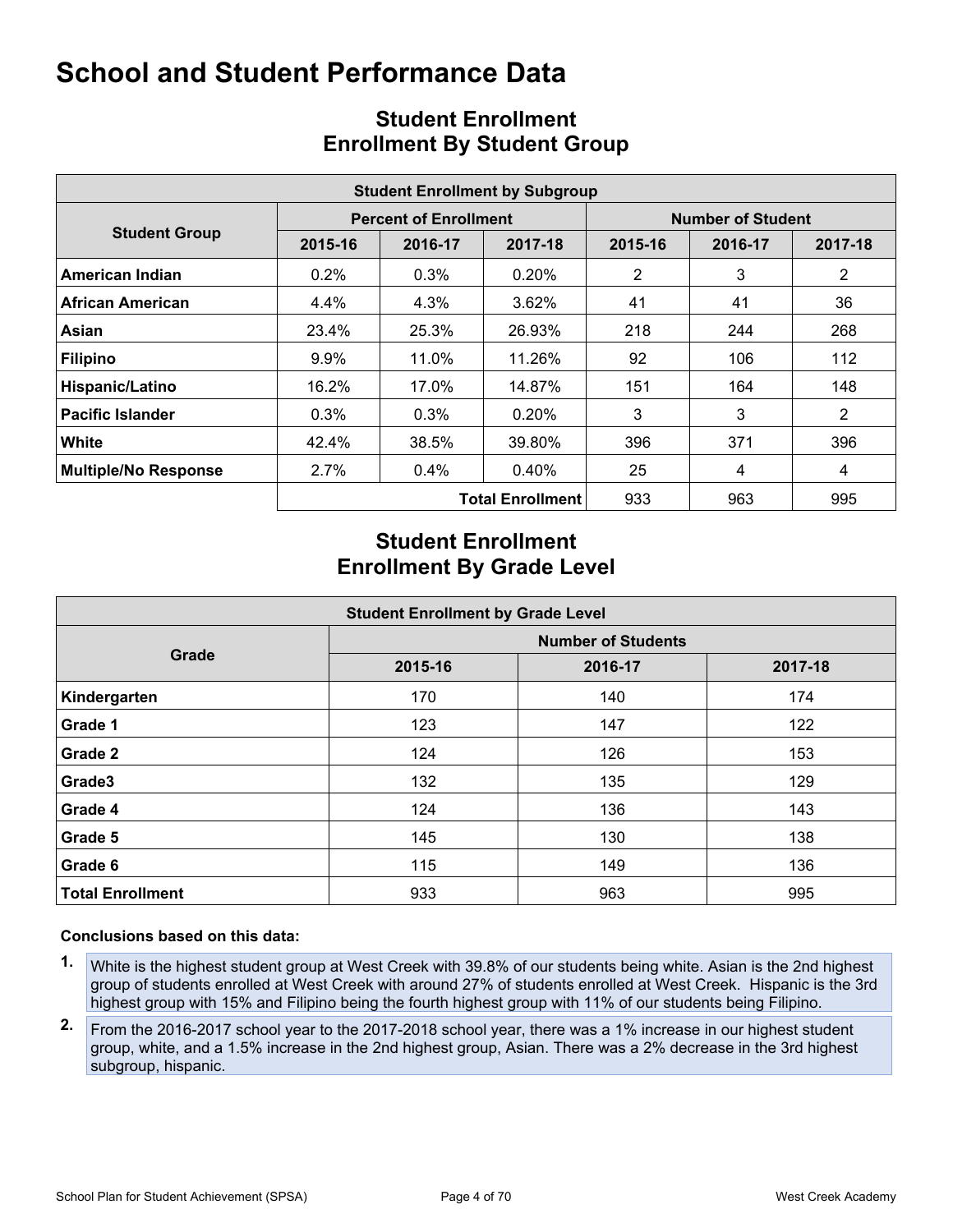### **Student Enrollment English Learner (EL) Enrollment**

| <b>English Learner (EL) Enrollment</b>        |                                                         |         |         |         |         |         |  |  |  |  |  |
|-----------------------------------------------|---------------------------------------------------------|---------|---------|---------|---------|---------|--|--|--|--|--|
|                                               | <b>Number of Students</b><br><b>Percent of Students</b> |         |         |         |         |         |  |  |  |  |  |
| <b>Student Group</b>                          | 2015-16                                                 | 2016-17 | 2017-18 | 2015-16 | 2016-17 | 2017-18 |  |  |  |  |  |
| <b>English Learners</b>                       | 74                                                      | 102     | 131     | 7.9%    | 10.6%   | 13.2%   |  |  |  |  |  |
| <b>Fluent English Proficient</b>              | 100                                                     | 86      | 85      | 10.7%   | 8.9%    | 8.5%    |  |  |  |  |  |
| <b>Reclassified Fluent English Proficient</b> | 16                                                      | 4       | 15      | 28.1%   | 5.4%    | 14.7%   |  |  |  |  |  |

#### **Conclusions based on this data:**

**1.** The number of students in the English Learner program at West Creek increased by 29 students when comparing the 2016-2017 school year. This was an increase from 10.6% to 13.2% of students in the program.

**2.** 39 students reclassified in 2019.

**3.** In 2016-2017 5% of students were reclassified. In 2017-2018 school year 14.7% of students reclassified.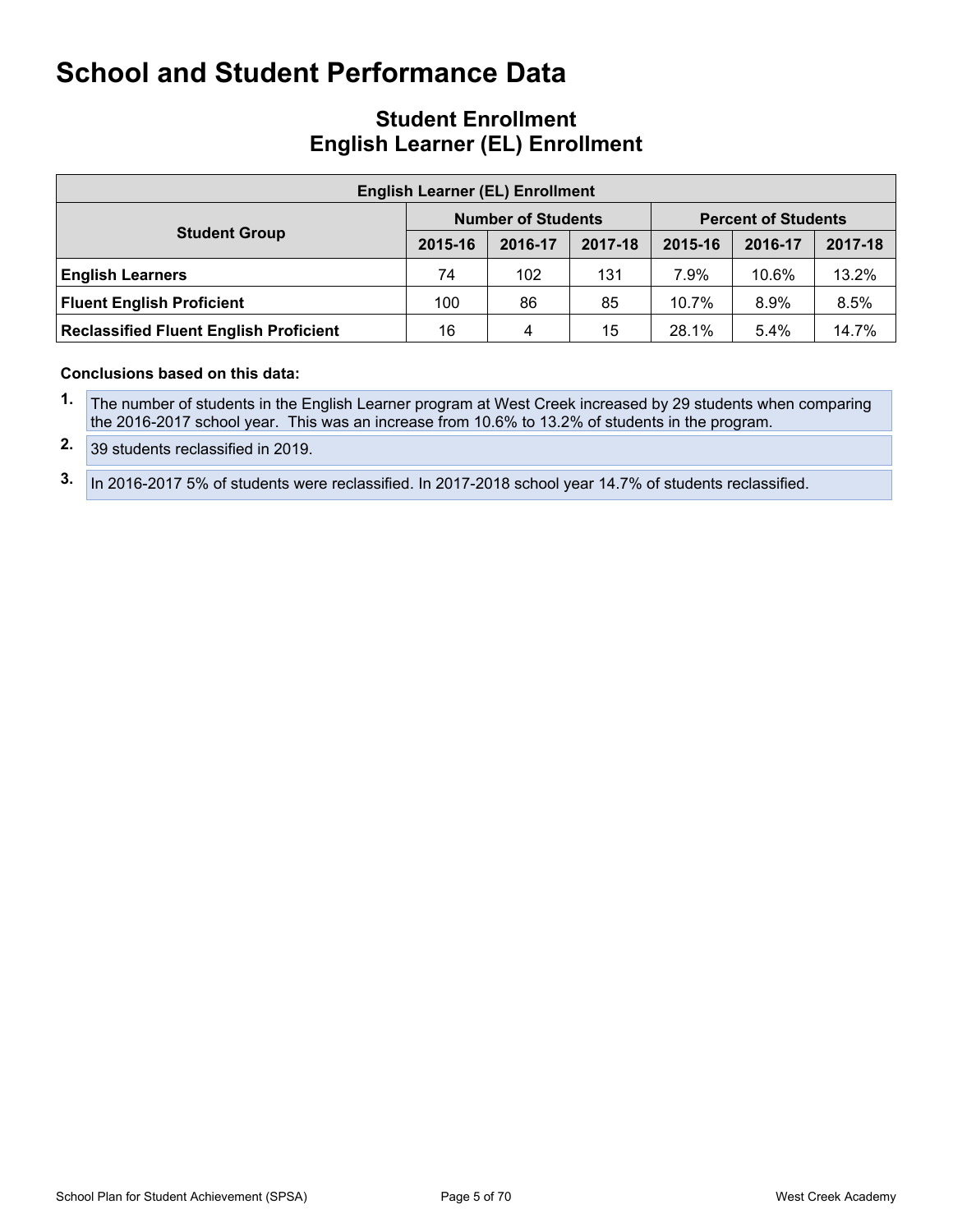## <span id="page-5-0"></span>**CAASPP Results English Language Arts/Literacy (All Students)**

|                   | <b>Overall Participation for All Students</b> |                        |           |                      |         |           |                                     |         |           |                      |       |           |  |
|-------------------|-----------------------------------------------|------------------------|-----------|----------------------|---------|-----------|-------------------------------------|---------|-----------|----------------------|-------|-----------|--|
| Grade             |                                               | # of Students Enrolled |           | # of Students Tested |         |           | # of Students with<br><b>Scores</b> |         |           | % of Students Tested |       |           |  |
| Level             | $15 - 16$                                     | $16-17$                | $17 - 18$ | $15 - 16$            | $16-17$ | $17 - 18$ | $15 - 16$                           | $16-17$ | $17 - 18$ | $15 - 16$            | 16-17 | $17 - 18$ |  |
| Grade 3           | 135                                           | 141                    | 128       | 135                  | 141     | 128       | 135                                 | 141     | 128       | 100                  | 100   | 100       |  |
| Grade 4           | 125                                           | 135                    | 142       | 123                  | 135     | 141       | 123                                 | 135     | 141       | 98.4                 | 100   | 99.3      |  |
| Grade 5           | 147                                           | 132                    | 140       | 144                  | 131     | 137       | 144                                 | 131     | 137       | 98                   | 99.2  | 97.9      |  |
| Grade 6           | 119                                           | 149                    | 136       | 119                  | 146     | 134       | 119                                 | 146     | 134       | 100                  | 98    | 98.5      |  |
| <b>All Grades</b> | 526                                           | 557                    | 546       | 521                  | 553     | 540       | 521                                 | 553     | 540       | 99                   | 99.3  | 98.9      |  |

|                   | <b>Overall Achievement for All Students</b> |         |       |                               |         |           |                   |         |       |                                 |         |           |                              |         |       |
|-------------------|---------------------------------------------|---------|-------|-------------------------------|---------|-----------|-------------------|---------|-------|---------------------------------|---------|-----------|------------------------------|---------|-------|
| Grade             | <b>Mean Scale Score</b>                     |         |       | % Standard<br><b>Exceeded</b> |         |           | % Standard<br>Met |         |       | % Standard<br><b>Nearly Met</b> |         |           | % Standard<br><b>Not Met</b> |         |       |
| Level             | $15 - 16$                                   | $16-17$ |       | $17 - 18$   15-16             | $16-17$ | $17 - 18$ | $15 - 16$         | $16-17$ | 17-18 | $15 - 16$                       | $16-17$ | $17 - 18$ | $15 - 16$                    | $16-17$ | 17-18 |
| Grade 3           | 2495.                                       | 2484.   | 2510. | 54                            | 47.52   | 66.41     | 25                | 30.50   | 19.53 | 14                              | 16.31   | 7.81      |                              | 5.67    | 6.25  |
| Grade 4           | 2527.                                       | 2514.   | 2525. | 51                            | 48.15   | 43.97     | 22                | 23.70   | 33.33 | 15                              | 17.04   | 12.77     | 12                           | 11.11   | 9.93  |
| Grade 5           | 2575.                                       | 2558.   | 2565. | 49                            | 38.93   | 51.82     | 34                | 37.40   | 26.28 | 10                              | 12.98   | 14.60     | 8                            | 10.69   | 7.30  |
| Grade 6           | 2607                                        | 2602.   | 2595. | 45                            | 44.52   | 45.52     | 43                | 37.67   | 32.09 | 10                              | 13.70   | 16.42     | 2                            | 4.11    | 5.97  |
| <b>All Grades</b> | N/A                                         | N/A     | N/A   | 50                            | 44.85   | 51.67     | 31                | 32.37   | 27.96 | 12                              | 15.01   | 12.96     |                              | 7.78    | 7.41  |

| Reading<br>Demonstrating understanding of literary and non-fictional texts |           |                  |           |           |                       |           |                  |         |           |  |  |  |
|----------------------------------------------------------------------------|-----------|------------------|-----------|-----------|-----------------------|-----------|------------------|---------|-----------|--|--|--|
|                                                                            |           | % Above Standard |           |           | % At or Near Standard |           | % Below Standard |         |           |  |  |  |
| <b>Grade Level</b>                                                         | $15 - 16$ | $16-17$          | $17 - 18$ | $15 - 16$ | $16-17$               | $17 - 18$ | $15 - 16$        | $16-17$ | $17 - 18$ |  |  |  |
| Grade 3                                                                    | 44        | 46.81            | 57.03     | 44        | 41.13                 | 36.72     | 11               | 12.06   | 6.25      |  |  |  |
| Grade 4                                                                    | 48        | 46.67            | 42.55     | 40        | 38.52                 | 48.94     | 12               | 14.81   | 8.51      |  |  |  |
| Grade 5                                                                    | 49        | 44.27            | 44.53     | 40        | 39.69                 | 44.53     | 11               | 16.03   | 10.95     |  |  |  |
| Grade 6                                                                    | 47        | 47.26            | 47.01     | 46        | 45.89                 | 41.79     | 7                | 6.85    | 11.19     |  |  |  |
| <b>All Grades</b>                                                          | 47        | 46.29            | 47.59     | 42        | 41.41                 | 43.15     | 10               | 12.30   | 9.26      |  |  |  |

| Writing<br>Producing clear and purposeful writing |           |                  |           |           |                       |           |                  |         |           |  |  |  |
|---------------------------------------------------|-----------|------------------|-----------|-----------|-----------------------|-----------|------------------|---------|-----------|--|--|--|
|                                                   |           | % Above Standard |           |           | % At or Near Standard |           | % Below Standard |         |           |  |  |  |
| <b>Grade Level</b>                                | $15 - 16$ | $16-17$          | $17 - 18$ | $15 - 16$ | $16-17$               | $17 - 18$ | $15 - 16$        | $16-17$ | $17 - 18$ |  |  |  |
| Grade 3                                           | 51        | 47.52            | 60.94     | 39        | 46.10                 | 31.25     | 10               | 6.38    | 7.81      |  |  |  |
| Grade 4                                           | 47        | 40.00            | 43.97     | 40        | 48.89                 | 44.68     | 13               | 11.11   | 11.35     |  |  |  |
| Grade 5                                           | 54        | 53.44            | 56.20     | 35        | 35.11                 | 35.77     | 10               | 11.45   | 8.03      |  |  |  |
| Grade 6                                           | 56        | 54.79            | 46.27     | 41        | 37.67                 | 44.03     | 3                | 7.53    | 9.70      |  |  |  |
| <b>All Grades</b>                                 | 52        | 49.01            | 51.67     | 39        | 41.95                 | 39.07     | 9                | 9.04    | 9.26      |  |  |  |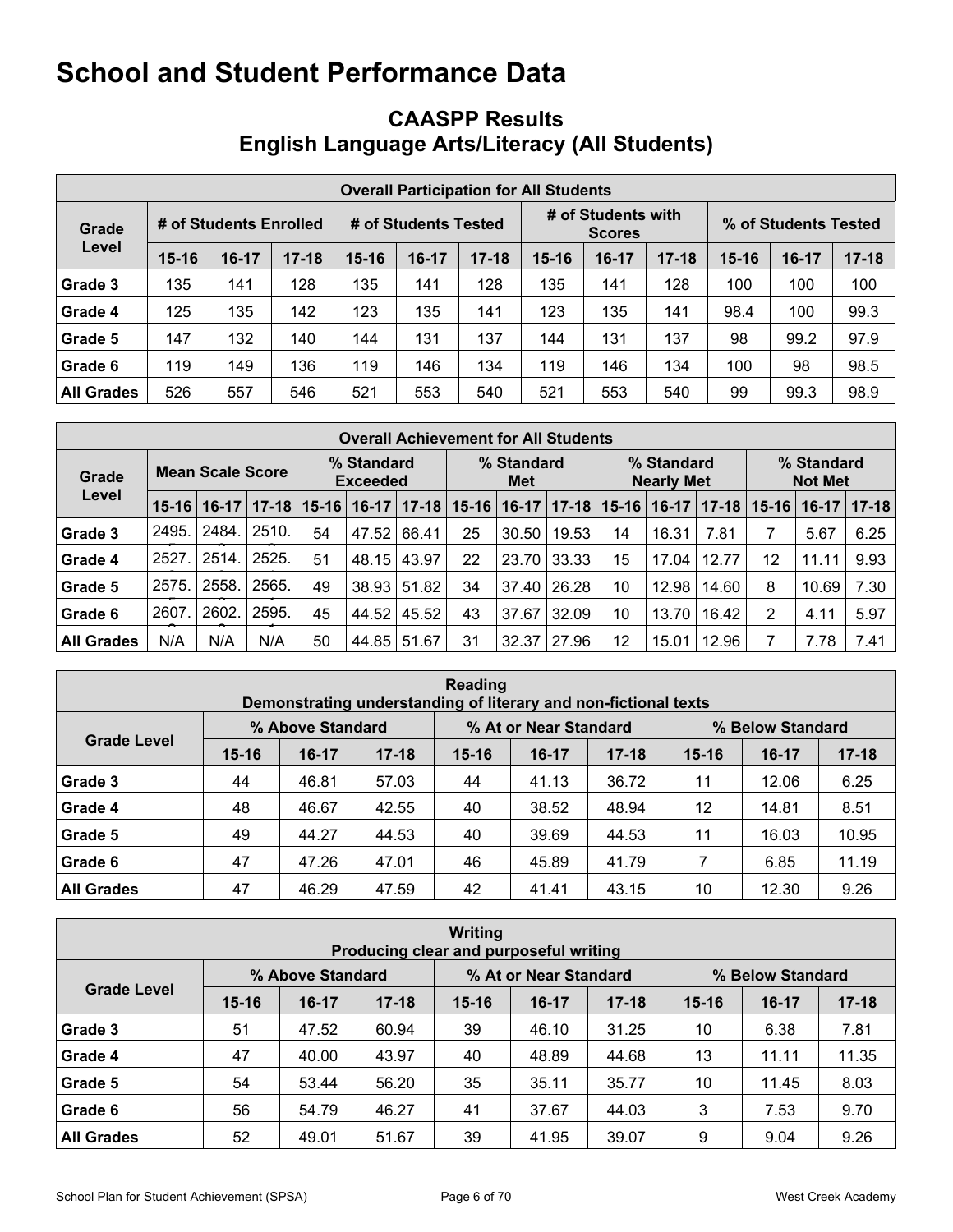| Listening<br>Demonstrating effective communication skills |           |                  |           |           |                       |           |                  |         |           |  |  |  |
|-----------------------------------------------------------|-----------|------------------|-----------|-----------|-----------------------|-----------|------------------|---------|-----------|--|--|--|
|                                                           |           | % Above Standard |           |           | % At or Near Standard |           | % Below Standard |         |           |  |  |  |
| <b>Grade Level</b>                                        | $15 - 16$ | $16-17$          | $17 - 18$ | $15 - 16$ | $16-17$               | $17 - 18$ | $15 - 16$        | $16-17$ | $17 - 18$ |  |  |  |
| Grade 3                                                   | 37        | 29.08            | 50.78     | 59        | 64.54                 | 48.44     | 4                | 6.38    | 0.78      |  |  |  |
| Grade 4                                                   | 33        | 29.63            | 36.88     | 59        | 60.00                 | 58.87     | 7                | 10.37   | 4.26      |  |  |  |
| Grade 5                                                   | 38        | 34.35            | 27.01     | 58        | 58.02                 | 65.69     | 5                | 7.63    | 7.30      |  |  |  |
| Grade 6                                                   | 34        | 33.56            | 32.84     | 62        | 64.38                 | 61.19     | 3                | 2.05    | 5.97      |  |  |  |
| <b>All Grades</b>                                         | 36        | 31.65            | 36.67     | 59        | 61.84                 | 58.70     | 5                | 6.51    | 4.63      |  |  |  |

| <b>Research/Inquiry</b><br>Investigating, analyzing, and presenting information |           |                  |           |           |                       |           |           |                  |           |  |  |  |
|---------------------------------------------------------------------------------|-----------|------------------|-----------|-----------|-----------------------|-----------|-----------|------------------|-----------|--|--|--|
|                                                                                 |           | % Above Standard |           |           | % At or Near Standard |           |           | % Below Standard |           |  |  |  |
| <b>Grade Level</b>                                                              | $15 - 16$ | $16-17$          | $17 - 18$ | $15 - 16$ | $16-17$               | $17 - 18$ | $15 - 16$ | $16 - 17$        | $17 - 18$ |  |  |  |
| Grade 3                                                                         | 56        | 47.52            | 66.41     | 36        | 47.52                 | 26.56     | 8         | 4.96             | 7.03      |  |  |  |
| Grade 4                                                                         | 48        | 41.48            | 35.46     | 45        | 45.19                 | 56.03     | 7         | 13.33            | 8.51      |  |  |  |
| Grade 5                                                                         | 60        | 43.51            | 50.36     | 37        | 42.75                 | 39.42     | 3         | 13.74            | 10.22     |  |  |  |
| Grade 6                                                                         | 59        | 52.05            | 63.43     | 40        | 42.47                 | 29.10     |           | 5.48             | 7.46      |  |  |  |
| <b>All Grades</b>                                                               | 56        | 46.29            | 53.52     | 39        | 44.48                 | 38.15     | 5         | 9.22             | 8.33      |  |  |  |

- **1.** 80% of all students met or exceeded standards. This was an increase of 3% from the previous school year.
- **2.** 52% of all students exceeded standards. This was an increase of 6% from the previous school year.
- **3.** 93% of all students either nearly met, met, or exceeded standards; This was an increase of 1% from the previous school year. Listening was the strongest area with 95% of students demonstrating effective communication skills at, near, or above standard.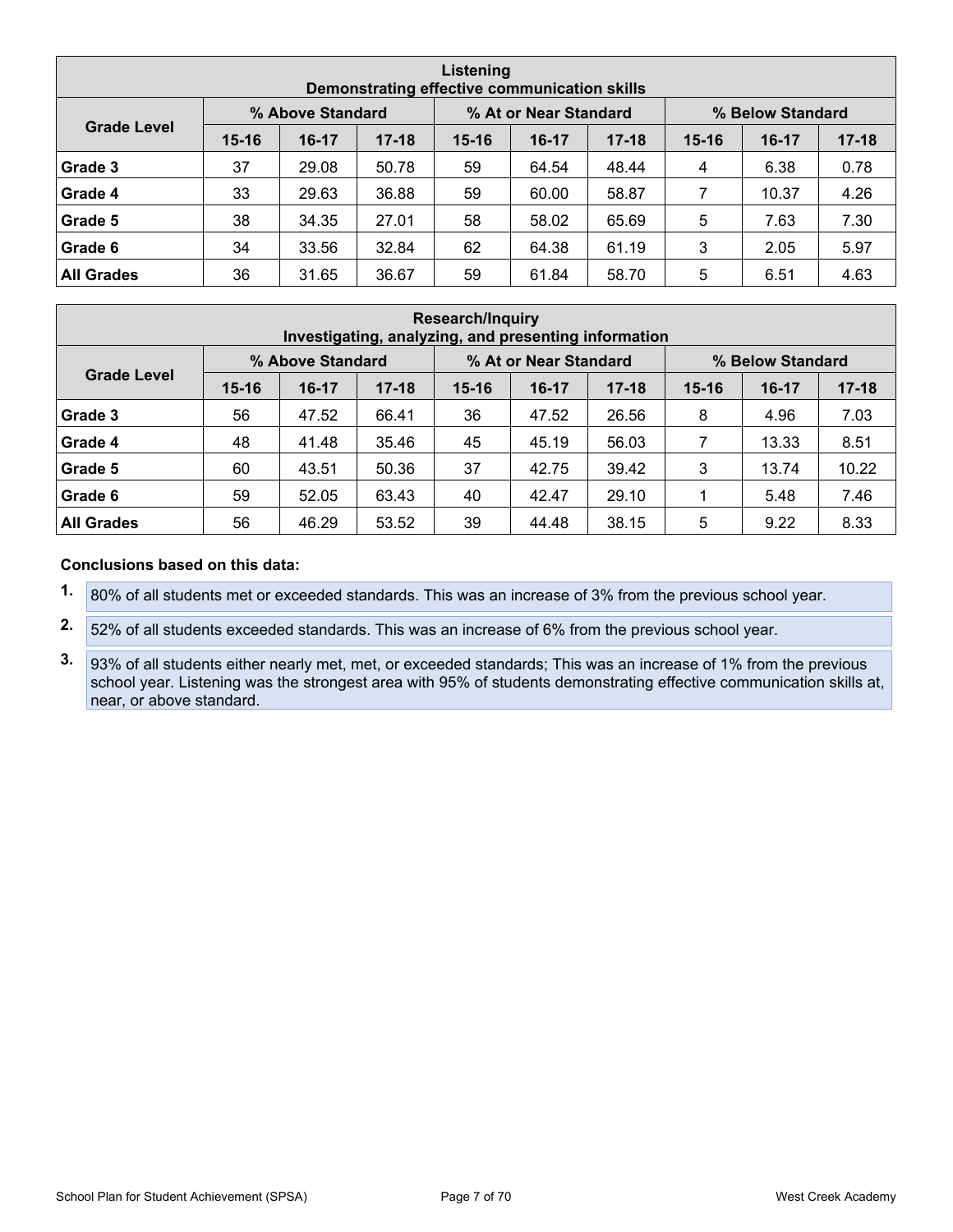## **CAASPP Results Mathematics (All Students)**

|                   | <b>Overall Participation for All Students</b> |                        |           |                      |         |           |           |                                     |           |                      |       |           |  |
|-------------------|-----------------------------------------------|------------------------|-----------|----------------------|---------|-----------|-----------|-------------------------------------|-----------|----------------------|-------|-----------|--|
| Grade             |                                               | # of Students Enrolled |           | # of Students Tested |         |           |           | # of Students with<br><b>Scores</b> |           | % of Students Tested |       |           |  |
| Level             | $15 - 16$                                     | $16 - 17$              | $17 - 18$ | $15 - 16$            | $16-17$ | $17 - 18$ | $15 - 16$ | $16-17$                             | $17 - 18$ | $15 - 16$            | 16-17 | $17 - 18$ |  |
| Grade 3           | 135                                           | 141                    | 128       | 135                  | 141     | 128       | 135       | 141                                 | 128       | 100                  | 100   | 100       |  |
| Grade 4           | 125                                           | 135                    | 142       | 124                  | 134     | 141       | 124       | 134                                 | 141       | 99.2                 | 99.3  | 99.3      |  |
| Grade 5           | 147                                           | 132                    | 140       | 144                  | 131     | 137       | 144       | 131                                 | 137       | 98                   | 99.2  | 97.9      |  |
| Grade 6           | 119                                           | 149                    | 136       | 119                  | 145     | 135       | 119       | 145                                 | 135       | 100                  | 97.3  | 99.3      |  |
| <b>All Grades</b> | 526                                           | 557                    | 546       | 522                  | 551     | 541       | 522       | 551                                 | 541       | 99.2                 | 98.9  | 99.1      |  |

|                   | <b>Overall Achievement for All Students</b> |                         |           |           |                               |           |           |                   |           |           |                                 |                 |           |                              |             |  |  |
|-------------------|---------------------------------------------|-------------------------|-----------|-----------|-------------------------------|-----------|-----------|-------------------|-----------|-----------|---------------------------------|-----------------|-----------|------------------------------|-------------|--|--|
| Grade             |                                             | <b>Mean Scale Score</b> |           |           | % Standard<br><b>Exceeded</b> |           |           | % Standard<br>Met |           |           | % Standard<br><b>Nearly Met</b> |                 |           | % Standard<br><b>Not Met</b> |             |  |  |
| Level             | $15-16$                                     | $16-17$                 | $17 - 18$ | $15 - 16$ | $16-17$                       | $17 - 18$ | $15 - 16$ | $16-17$           | $17 - 18$ | $15 - 16$ | $16-17$                         | $17 - 18$       | $15 - 16$ | $16-17$                      | $ 17 - 18 $ |  |  |
| Grade 3           | 2485.                                       | 2477.                   | 2500.     | 41        | 30.50                         | 51.56     | 35        | 46.81             | 31.25     | 15        | 14.18                           | 12.50           | 9         | 8.51                         | 4.69        |  |  |
| Grade 4           | 2526.                                       | 2519.                   | 2525.     | 36        | 39.55                         | 36.88     | 35        | 24.63             | 37.59     | 21        | 26.87                           | 21.28           | 8         | 8.96                         | 4.26        |  |  |
| Grade 5           | 2571                                        | 2553.                   | 2555.     | 49        | 40.46                         | 43.07     | 25        | 20.61             | 18.25     | 17        | 26.72                           | 26.28           | 10        | 12.21                        | 12.41       |  |  |
| Grade 6           | 2601                                        | 2605.                   | 2594.     | 49        | 46.90                         | 48.15     | 29        | 28.97             | 19.26     | 18        | 18.62                           | 27.41           | 5         | 5.52                         | 5.19        |  |  |
| <b>All Grades</b> | N/A                                         | N/A                     | N/A       | 44        | 39.38                         | 44.73     | 31        | 30.49             | 26.62     | 17        |                                 | $21.42$   22.00 | 8         | 8.71                         | 6.65        |  |  |

| <b>Concepts &amp; Procedures</b><br>Applying mathematical concepts and procedures |           |                  |           |           |                       |           |                  |           |           |  |  |  |
|-----------------------------------------------------------------------------------|-----------|------------------|-----------|-----------|-----------------------|-----------|------------------|-----------|-----------|--|--|--|
|                                                                                   |           | % Above Standard |           |           | % At or Near Standard |           | % Below Standard |           |           |  |  |  |
| <b>Grade Level</b>                                                                | $15 - 16$ | $16-17$          | $17 - 18$ | $15 - 16$ | $16-17$               | $17 - 18$ | $15 - 16$        | $16 - 17$ | $17 - 18$ |  |  |  |
| Grade 3                                                                           | 63        | 51.06            | 68.75     | 24        | 36.88                 | 22.66     | 13               | 12.06     | 8.59      |  |  |  |
| Grade 4                                                                           | 54        | 55.22            | 56.03     | 31        | 26.12                 | 31.91     | 15               | 18.66     | 12.06     |  |  |  |
| Grade 5                                                                           | 62        | 51.91            | 48.18     | 26        | 28.24                 | 35.77     | 13               | 19.85     | 16.06     |  |  |  |
| Grade 6                                                                           | 50        | 55.17            | 51.85     | 41        | 35.86                 | 36.30     | 9                | 8.97      | 11.85     |  |  |  |
| <b>All Grades</b>                                                                 | 57        | 53.36            | 56.01     | 30        | 31.94                 | 31.79     | 12               | 14.70     | 12.20     |  |  |  |

| <b>Problem Solving &amp; Modeling/Data Analysis</b><br>Using appropriate tools and strategies to solve real world and mathematical problems |           |                  |           |           |                                           |           |           |         |           |  |  |
|---------------------------------------------------------------------------------------------------------------------------------------------|-----------|------------------|-----------|-----------|-------------------------------------------|-----------|-----------|---------|-----------|--|--|
|                                                                                                                                             |           | % Above Standard |           |           | % At or Near Standard<br>% Below Standard |           |           |         |           |  |  |
| <b>Grade Level</b>                                                                                                                          | $15 - 16$ | $16-17$          | $17 - 18$ | $15 - 16$ | $16 - 17$                                 | $17 - 18$ | $15 - 16$ | $16-17$ | $17 - 18$ |  |  |
| Grade 3                                                                                                                                     | 44        | 46.10            | 60.16     | 45        | 43.26                                     | 35.16     | 10        | 10.64   | 4.69      |  |  |
| Grade 4                                                                                                                                     | 43        | 42.54            | 43.97     | 48        | 44.78                                     | 46.10     | 10        | 12.69   | 9.93      |  |  |
| Grade 5                                                                                                                                     | 45        | 35.11            | 39.42     | 41        | 48.09                                     | 45.99     | 14        | 16.79   | 14.60     |  |  |
| Grade 6                                                                                                                                     | 50        | 54.48            | 45.93     | 45        | 38.62                                     | 42.96     | 5         | 6.90    | 11.11     |  |  |
| <b>All Grades</b>                                                                                                                           | 45        | 44.83            | 47.13     | 45        | 43.56                                     | 42.70     | 10        | 11.62   | 10.17     |  |  |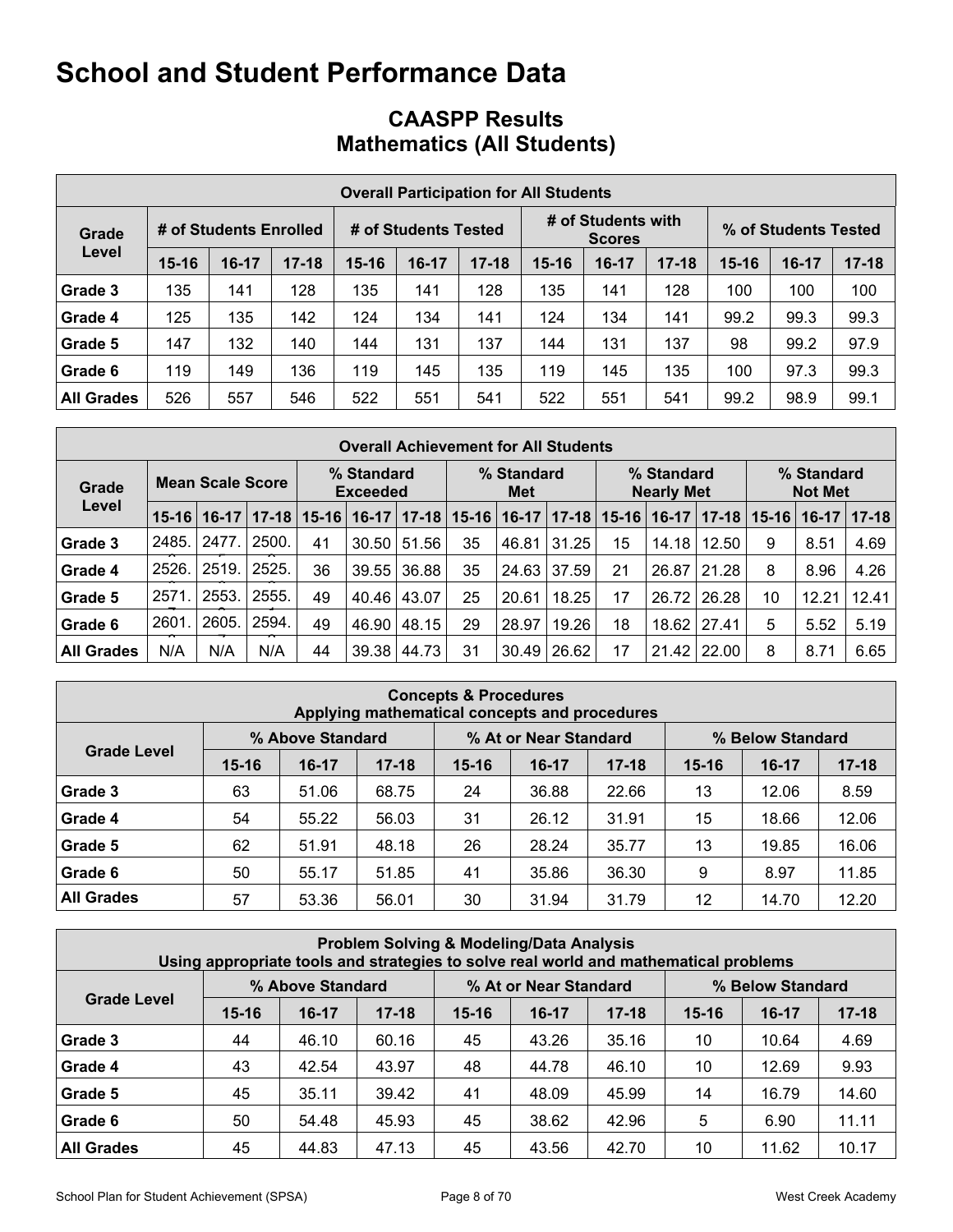| <b>Communicating Reasoning</b><br>Demonstrating ability to support mathematical conclusions |           |                  |           |           |                       |           |                  |         |           |  |  |  |
|---------------------------------------------------------------------------------------------|-----------|------------------|-----------|-----------|-----------------------|-----------|------------------|---------|-----------|--|--|--|
|                                                                                             |           | % Above Standard |           |           | % At or Near Standard |           | % Below Standard |         |           |  |  |  |
| <b>Grade Level</b>                                                                          | $15 - 16$ | $16-17$          | $17 - 18$ | $15 - 16$ | $16-17$               | $17 - 18$ | $15 - 16$        | $16-17$ | $17 - 18$ |  |  |  |
| Grade 3                                                                                     | 52        | 43.26            | 59.38     | 43        | 50.35                 | 34.38     | 5                | 6.38    | 6.25      |  |  |  |
| Grade 4                                                                                     | 47        | 42.54            | 41.13     | 38        | 41.79                 | 48.94     | 15               | 15.67   | 9.93      |  |  |  |
| Grade 5                                                                                     | 45        | 35.11            | 38.69     | 47        | 48.85                 | 45.26     | 8                | 16.03   | 16.06     |  |  |  |
| Grade 6                                                                                     | 45        | 44.14            | 44.44     | 49        | 49.66                 | 45.93     | 6                | 6.21    | 9.63      |  |  |  |
| <b>All Grades</b>                                                                           | 47        | 41.38            | 45.66     | 44        | 47.73                 | 43.81     | 9                | 10.89   | 10.54     |  |  |  |

- **1.** 71% of all students met or exceeded standards. This was an increase of 2% from the previous school year.
- **2.** 45% of all students exceeded standards. This was an increase of 6% of the previous school year.
- **3.** 93% of all students either nearly met, met, or exceeded standards; This was an increase of 2% from the previous school year. Problem solving was the strongest area with 90% of students demonstrating at, near or above standard. Communicating Reasoning was the second strongest area with 89% of students demonstrating ability to support mathematical conclusion at, near, or above standard.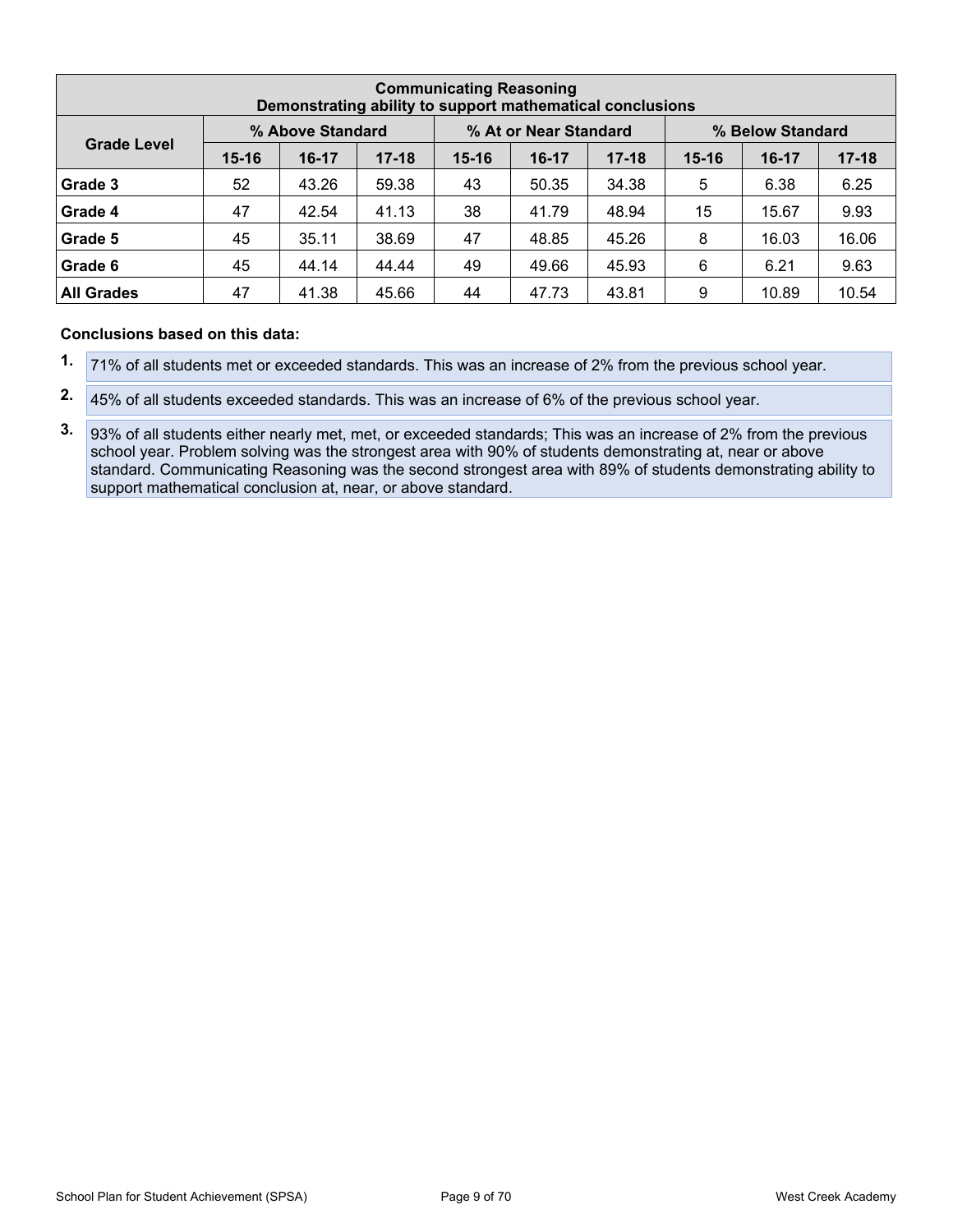## <span id="page-9-0"></span>**ELPAC Results**

|                   | 2017-18 Summative Assessment Data<br><b>Number of Students and Mean Scale Scores for All Students</b> |                         |                                     |         |  |  |  |  |  |  |  |  |
|-------------------|-------------------------------------------------------------------------------------------------------|-------------------------|-------------------------------------|---------|--|--|--|--|--|--|--|--|
| Grade<br>Level    | <b>Overall</b>                                                                                        | <b>Written Language</b> | Number of<br><b>Students Tested</b> |         |  |  |  |  |  |  |  |  |
| <b>Grade K</b>    | 1476.8                                                                                                | 1478.7                  | 1472.3                              | 32      |  |  |  |  |  |  |  |  |
| Grade 1           | 1547.1                                                                                                | 1537.7                  | 1556.1                              | 30      |  |  |  |  |  |  |  |  |
| Grade 2           | 1562.4                                                                                                | 1575.9                  | 1548.4                              | 16      |  |  |  |  |  |  |  |  |
| Grade 3           | 1566.6                                                                                                | 1573.4                  | 1559.1                              | 16      |  |  |  |  |  |  |  |  |
| Grade 4           | $\star$                                                                                               | $\star$                 | $\star$                             | $\star$ |  |  |  |  |  |  |  |  |
| Grade 5           | $\star$                                                                                               | $\star$                 | $\star$                             | $\star$ |  |  |  |  |  |  |  |  |
| Grade 6           | $\star$                                                                                               | $\star$                 | $\star$                             | $\star$ |  |  |  |  |  |  |  |  |
| <b>All Grades</b> |                                                                                                       |                         |                                     | 115     |  |  |  |  |  |  |  |  |

|                   | <b>Overall Language</b><br>Number and Percentage of Students at Each Performance Level for All Students |               |         |               |         |         |         |         |                        |  |  |  |  |
|-------------------|---------------------------------------------------------------------------------------------------------|---------------|---------|---------------|---------|---------|---------|---------|------------------------|--|--|--|--|
| Grade             |                                                                                                         | Level 4       |         | Level 3       |         | Level 2 |         | Level 1 | <b>Total Number of</b> |  |  |  |  |
| Level             | #                                                                                                       | $\frac{9}{6}$ | #       | $\frac{0}{0}$ | #       | %       | #       | $\%$    | <b>Students</b>        |  |  |  |  |
| <b>Grade K</b>    | 20                                                                                                      | 62.50         | $\star$ | $\star$       | $\star$ | $\star$ | $\star$ | $\star$ | 32                     |  |  |  |  |
| Grade 1           | 27                                                                                                      | 90.00         | $\star$ | $\star$       |         |         | $\star$ | $\star$ | 30                     |  |  |  |  |
| <b>Grade 2</b>    | 15                                                                                                      | 93.75         | $\star$ | $\star$       |         |         |         |         | 16                     |  |  |  |  |
| Grade 3           | $\star$                                                                                                 | $\star$       | $\star$ | $\star$       |         |         |         |         | 16                     |  |  |  |  |
| Grade 4           | $\star$                                                                                                 | $\star$       | $\star$ | $\star$       |         |         |         |         | $\star$                |  |  |  |  |
| Grade 5           | $\star$                                                                                                 | $\star$       |         |               | $\star$ | $\star$ |         |         | $\star$                |  |  |  |  |
| Grade 6           | $\star$                                                                                                 | $\star$       | $\star$ | $\star$       | $\star$ | $\star$ |         |         | $\star$                |  |  |  |  |
| <b>All Grades</b> | 89                                                                                                      | 77.39         | 20      | 17.39         | $\star$ | $\star$ | $\star$ | $\star$ | 115                    |  |  |  |  |

|                   |         | Number and Percentage of Students at Each Performance Level for All Students |         |               | <b>Oral Language</b> |               |         |               |                        |
|-------------------|---------|------------------------------------------------------------------------------|---------|---------------|----------------------|---------------|---------|---------------|------------------------|
| Grade             |         | Level 4                                                                      | Level 3 |               |                      | Level 2       |         | Level 1       | <b>Total Number of</b> |
| Level             | #       | $\frac{9}{6}$                                                                | #       | $\frac{0}{0}$ | #                    | $\frac{9}{6}$ | #       | $\frac{0}{0}$ | <b>Students</b>        |
| <b>Grade K</b>    | 24      | 75.00                                                                        | $\star$ | $\star$       |                      |               | $\star$ | $\star$       | 32                     |
| Grade 1           | 27      | 90.00                                                                        | $\star$ | $\star$       |                      |               | $\star$ | $\star$       | 30                     |
| Grade 2           | 16      | 100.00                                                                       |         |               |                      |               |         |               | 16                     |
| Grade 3           | 16      | 100.00                                                                       |         |               |                      |               |         |               | 16                     |
| Grade 4           | $\star$ | $\star$                                                                      |         |               |                      |               |         |               | $\star$                |
| Grade 5           | $\star$ | $\star$                                                                      |         |               | $\star$              | $\star$       |         |               | $\star$                |
| Grade 6           | $\star$ | $\star$                                                                      | $\star$ | $\ast$        |                      |               |         |               | $\star$                |
| <b>All Grades</b> | 100     | 86.96                                                                        | $\star$ | $\star$       | $\star$              | $\star$       | $\star$ | $\star$       | 115                    |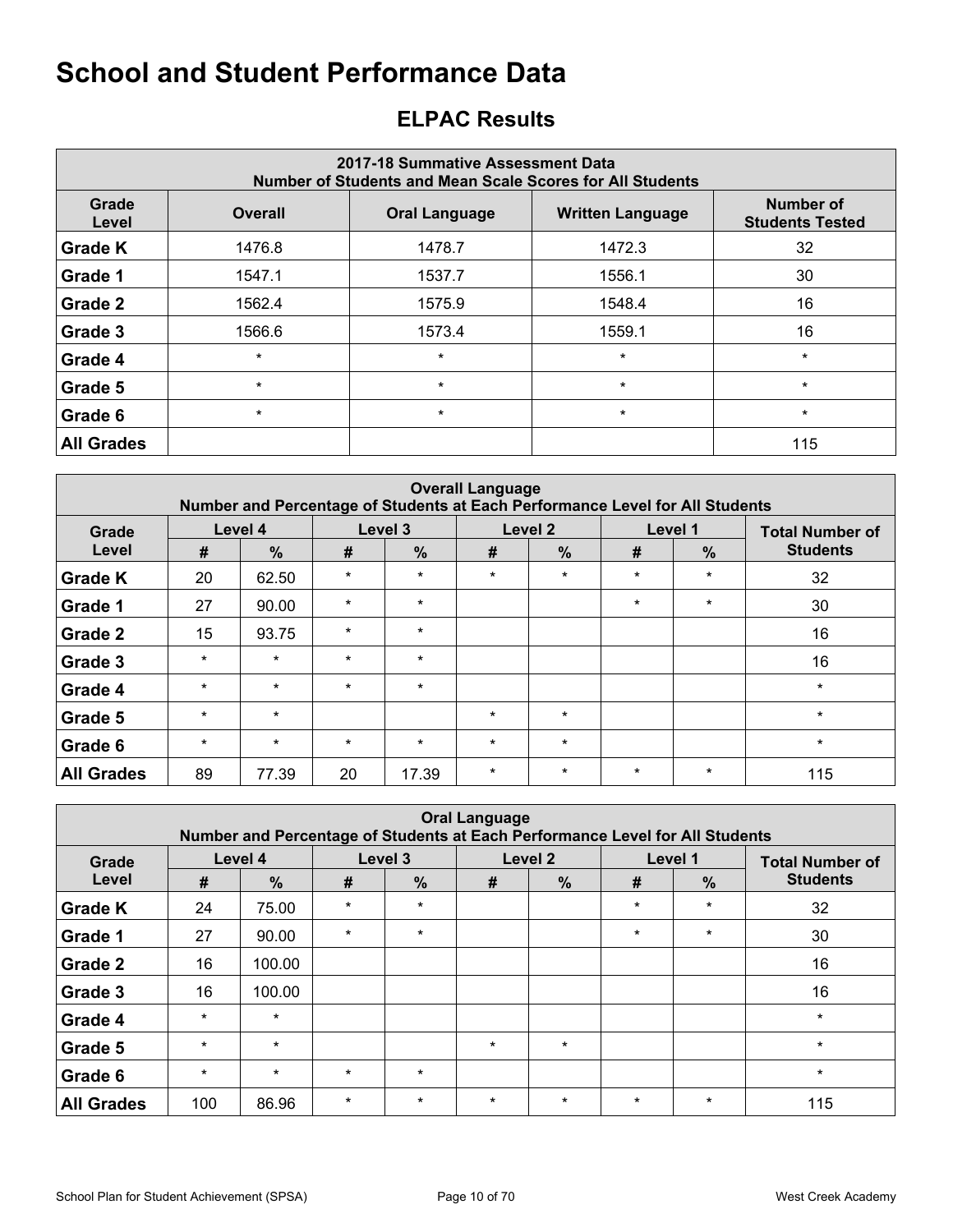|                   |                   |               |         |               | <b>Written Language</b> | Number and Percentage of Students at Each Performance Level for All Students |         |               |                        |
|-------------------|-------------------|---------------|---------|---------------|-------------------------|------------------------------------------------------------------------------|---------|---------------|------------------------|
| Grade             |                   | Level 4       | Level 3 |               |                         | Level <sub>2</sub>                                                           |         | Level 1       | <b>Total Number of</b> |
| Level             | #                 | $\frac{0}{0}$ | #       | $\frac{9}{6}$ | #                       | $\frac{0}{0}$                                                                | #       | $\frac{9}{6}$ | <b>Students</b>        |
| <b>Grade K</b>    | 19                | 59.38         | $\star$ | $\star$       | $\star$                 | $\star$                                                                      | $\star$ | $\star$       | 32                     |
| Grade 1           | 26                | 86.67         | $\star$ | $\star$       | $\star$                 | $\star$                                                                      |         |               | 30                     |
| Grade 2           | $12 \overline{ }$ | 75.00         | $\star$ | $\star$       | $\star$                 | $\star$                                                                      |         |               | 16                     |
| Grade 3           | $\star$           | $\star$       | $\star$ | $\star$       | $\star$                 | $\star$                                                                      |         |               | 16                     |
| Grade 4           | $\star$           | $\star$       | $\star$ | $\star$       |                         |                                                                              |         |               | $\star$                |
| Grade 5           | $\star$           | $\star$       | $\star$ | $\star$       | $\star$                 | $\star$                                                                      |         |               | $\star$                |
| Grade 6           | $\star$           | $\star$       | $\star$ | $\star$       | $\star$                 | $\star$                                                                      |         |               | $\star$                |
| <b>All Grades</b> | 76                | 66.09         | 21      | 18.26         | 17                      | 14.78                                                                        | $\star$ | $\star$       | 115                    |

| <b>Listening Domain</b><br>Number and Percentage of Students by Domain Performance Level for All Students |                       |         |         |                     |         |                  |                                           |  |  |  |  |  |
|-----------------------------------------------------------------------------------------------------------|-----------------------|---------|---------|---------------------|---------|------------------|-------------------------------------------|--|--|--|--|--|
| Grade<br>Level                                                                                            | <b>Well Developed</b> |         |         | Somewhat/Moderately |         | <b>Beginning</b> | <b>Total Number of</b><br><b>Students</b> |  |  |  |  |  |
| <b>Grade K</b>                                                                                            | 29                    | 90.63   | $\star$ | $\star$             |         |                  | 32                                        |  |  |  |  |  |
| Grade 1                                                                                                   | 29                    | 96.67   |         |                     | $\star$ | $\star$          | 30                                        |  |  |  |  |  |
| Grade 2                                                                                                   | 16                    | 100.00  |         |                     |         |                  | 16                                        |  |  |  |  |  |
| Grade 3                                                                                                   | 14                    | 87.50   | $\star$ | $\star$             |         |                  | 16                                        |  |  |  |  |  |
| Grade 4                                                                                                   | $\star$               | $\star$ |         |                     |         |                  | $\star$                                   |  |  |  |  |  |
| Grade 5                                                                                                   | $\star$               | $\star$ | $\star$ | $\star$             | $\star$ | $\star$          | $\star$                                   |  |  |  |  |  |
| Grade 6                                                                                                   | $\star$               | $\star$ | $\star$ | $\star$             |         |                  | $\star$                                   |  |  |  |  |  |
| <b>All Grades</b>                                                                                         | 104                   | 90.43   | $\star$ | $\star$             | $\star$ | $\star$          | 115                                       |  |  |  |  |  |

|                   | <b>Speaking Domain</b><br>Number and Percentage of Students by Domain Performance Level for All Students |         |         |                     |         |                  |                                           |  |  |  |  |  |
|-------------------|----------------------------------------------------------------------------------------------------------|---------|---------|---------------------|---------|------------------|-------------------------------------------|--|--|--|--|--|
| Grade<br>Level    | <b>Well Developed</b>                                                                                    |         |         | Somewhat/Moderately |         | <b>Beginning</b> | <b>Total Number of</b><br><b>Students</b> |  |  |  |  |  |
| <b>Grade K</b>    | 17                                                                                                       | 53.13   | 13      | 40.63               | $\star$ | $\star$          | 32                                        |  |  |  |  |  |
| Grade 1           | 24                                                                                                       | 80.00   | $\star$ | $\star$             | $\star$ | $\star$          | 30                                        |  |  |  |  |  |
| Grade 2           | 16                                                                                                       | 100.00  |         |                     |         |                  | 16                                        |  |  |  |  |  |
| Grade 3           | 15                                                                                                       | 93.75   | $\star$ | $\star$             |         |                  | 16                                        |  |  |  |  |  |
| Grade 4           | $\star$                                                                                                  | $\star$ |         |                     |         |                  | $\star$                                   |  |  |  |  |  |
| Grade 5           | $\star$                                                                                                  | $\star$ |         |                     |         |                  | $\star$                                   |  |  |  |  |  |
| Grade 6           | $\star$                                                                                                  | $\star$ | $\star$ | $\star$             |         |                  | $\star$                                   |  |  |  |  |  |
| <b>All Grades</b> | 91                                                                                                       | 79.13   | 21      | 18.26               | $\star$ | $\star$          | 115                                       |  |  |  |  |  |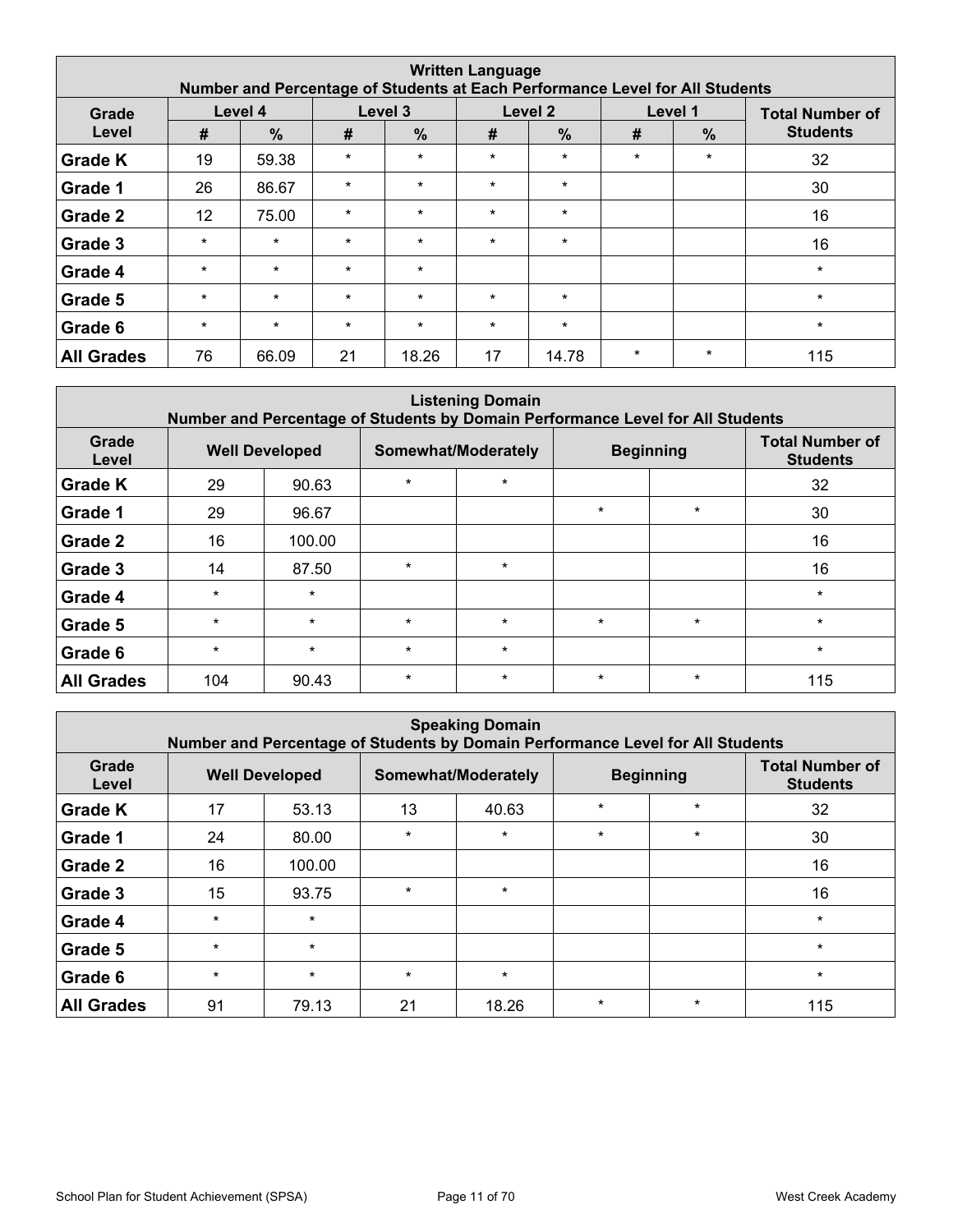| <b>Reading Domain</b><br>Number and Percentage of Students by Domain Performance Level for All Students |                       |         |         |                     |         |                  |                                           |  |  |  |  |
|---------------------------------------------------------------------------------------------------------|-----------------------|---------|---------|---------------------|---------|------------------|-------------------------------------------|--|--|--|--|
| Grade<br>Level                                                                                          | <b>Well Developed</b> |         |         | Somewhat/Moderately |         | <b>Beginning</b> | <b>Total Number of</b><br><b>Students</b> |  |  |  |  |
| <b>Grade K</b>                                                                                          | 16                    | 50.00   | 15      | 46.88               | $\star$ | $\star$          | 32                                        |  |  |  |  |
| Grade 1                                                                                                 | 27                    | 90.00   | $\star$ | $\star$             | $\star$ | $\star$          | 30                                        |  |  |  |  |
| Grade 2                                                                                                 | 14                    | 87.50   | $\star$ | $\star$             |         |                  | 16                                        |  |  |  |  |
| Grade 3                                                                                                 | $\star$               | $\star$ | $\star$ | $\star$             |         |                  | 16                                        |  |  |  |  |
| Grade 4                                                                                                 | $\star$               | $\star$ | $\star$ | $\star$             |         |                  | $\star$                                   |  |  |  |  |
| Grade 5                                                                                                 | $\star$               | $\star$ | $\star$ | $\star$             |         |                  | $\star$                                   |  |  |  |  |
| Grade 6                                                                                                 | $\star$               | $\star$ | $\star$ | $\star$             | $\star$ | $\star$          | $\star$                                   |  |  |  |  |
| <b>All Grades</b>                                                                                       | 75                    | 65.22   | 37      | 32.17               | $\star$ | $\ast$           | 115                                       |  |  |  |  |

|                   | <b>Writing Domain</b><br>Number and Percentage of Students by Domain Performance Level for All Students |                       |         |                     |         |                  |                                           |  |  |  |  |  |  |
|-------------------|---------------------------------------------------------------------------------------------------------|-----------------------|---------|---------------------|---------|------------------|-------------------------------------------|--|--|--|--|--|--|
| Grade<br>Level    |                                                                                                         | <b>Well Developed</b> |         | Somewhat/Moderately |         | <b>Beginning</b> | <b>Total Number of</b><br><b>Students</b> |  |  |  |  |  |  |
| <b>Grade K</b>    | 21                                                                                                      | 65.63                 | $\star$ | $\star$             | $\star$ | $\star$          | 32                                        |  |  |  |  |  |  |
| Grade 1           | 22                                                                                                      | 73.33                 | $\star$ | $\star$             |         |                  | 30                                        |  |  |  |  |  |  |
| Grade 2           | $\star$                                                                                                 | $\star$               | $\star$ | $\star$             |         |                  | 16                                        |  |  |  |  |  |  |
| Grade 3           | $\star$                                                                                                 | $\star$               | $\star$ | $\star$             |         |                  | 16                                        |  |  |  |  |  |  |
| Grade 4           | $\star$                                                                                                 | $\star$               | $\star$ | $\star$             |         |                  | $\star$                                   |  |  |  |  |  |  |
| Grade 5           | $\star$                                                                                                 | $\star$               | $\star$ | $\star$             | $\star$ | $\star$          | $\star$                                   |  |  |  |  |  |  |
| Grade 6           | $\star$                                                                                                 | $\star$               | $\star$ | $\star$             |         |                  | $\star$                                   |  |  |  |  |  |  |
| <b>All Grades</b> | 72                                                                                                      | 62.61                 | 40      | 34.78               | $\star$ | $\star$          | 115                                       |  |  |  |  |  |  |

- **1.** A large majority of ELs at WCA scored at the highest level on the 2017-2018 ELPAC.
- **2.** More than half of all K ELs scored at the highest level on the 2017-2018 ELPAC.
- **3.** The total number of EL students after grade 1 drop significantly which demonstrates a high rate of reclassification.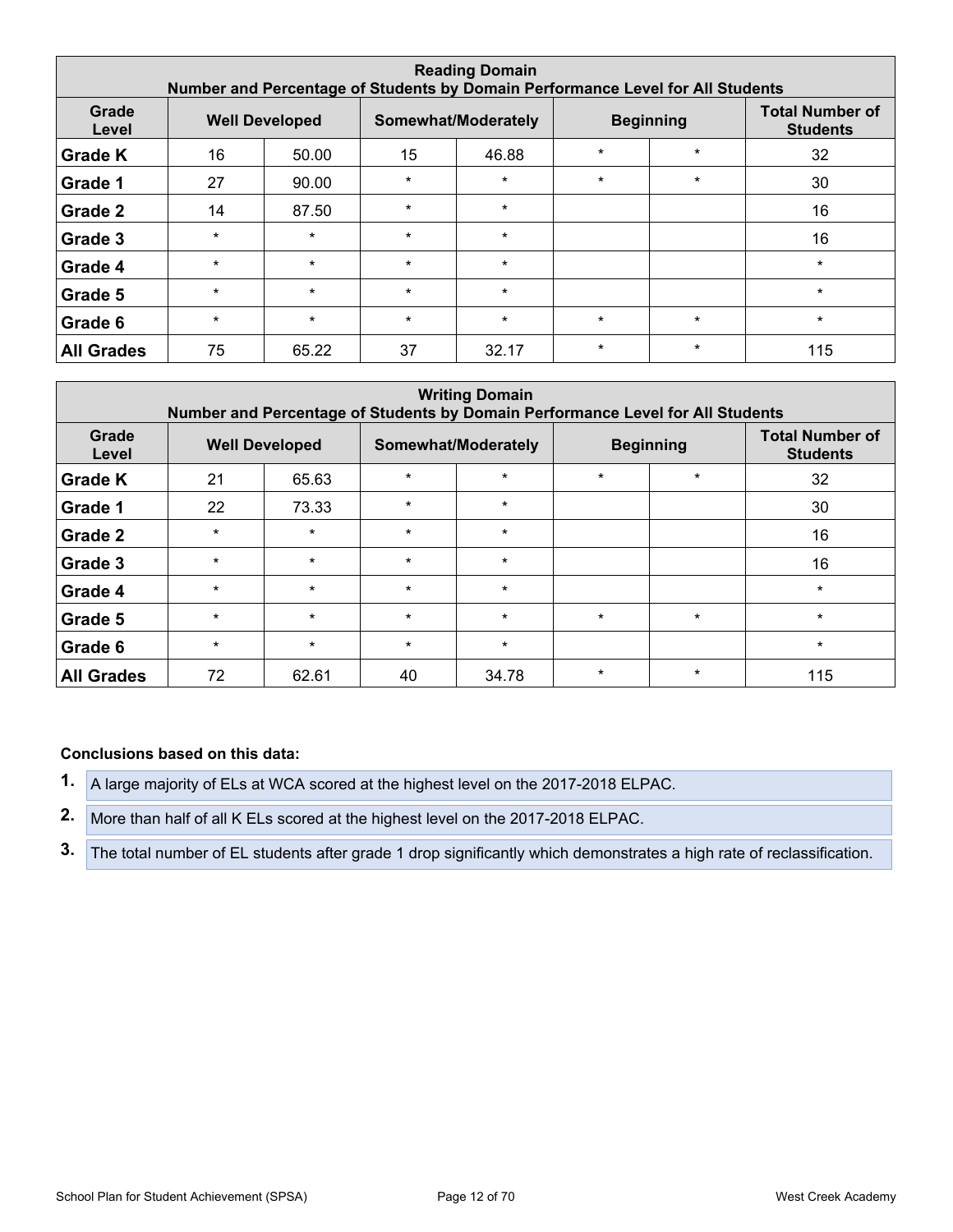## <span id="page-12-0"></span>**Student Population**

This section provides information about the school's student population.

| 2017-18 Student Population                        |                                                                                                                                                                     |   |                                                                                                                                                                                                    |                                                                                          |  |
|---------------------------------------------------|---------------------------------------------------------------------------------------------------------------------------------------------------------------------|---|----------------------------------------------------------------------------------------------------------------------------------------------------------------------------------------------------|------------------------------------------------------------------------------------------|--|
| <b>Total</b><br><b>Enrollment</b>                 | Socioeconomically<br><b>Disadvantaged</b>                                                                                                                           |   | <b>English</b><br>Learners                                                                                                                                                                         | <b>Foster</b><br>Youth                                                                   |  |
| 995                                               | 8.7%                                                                                                                                                                |   | 13.2%                                                                                                                                                                                              | This is the percent of students<br>whose well-being is the<br>responsibility of a court. |  |
| This is the total number of<br>students enrolled. | This is the percent of students<br>who are eligible for free or<br>reduced priced meals; or have<br>parents/guardians who did not<br>receive a high school diploma. |   | This is the percent of students<br>who are learning to communicate<br>effectively in English, typically<br>requiring instruction in both the<br>English Language and in their<br>academic courses. |                                                                                          |  |
|                                                   |                                                                                                                                                                     |   | 2017-18 Enrollment for All Students/Student Group                                                                                                                                                  |                                                                                          |  |
| <b>Student Group</b>                              |                                                                                                                                                                     |   | <b>Total</b>                                                                                                                                                                                       | Percentage                                                                               |  |
| <b>English Learners</b>                           |                                                                                                                                                                     |   | 131                                                                                                                                                                                                | 13.2%                                                                                    |  |
| <b>Homeless</b>                                   |                                                                                                                                                                     | 4 |                                                                                                                                                                                                    | 0.4%                                                                                     |  |
| <b>Socioeconomically Disadvantaged</b>            |                                                                                                                                                                     |   | 87                                                                                                                                                                                                 | 8.7%                                                                                     |  |
| <b>Students with Disabilities</b>                 |                                                                                                                                                                     |   | 80                                                                                                                                                                                                 | 8.0%                                                                                     |  |

| <b>Enrollment by Race/Ethnicity</b> |                |            |  |  |
|-------------------------------------|----------------|------------|--|--|
| <b>Student Group</b>                | <b>Total</b>   | Percentage |  |  |
| <b>African American</b>             | 36             | 3.6%       |  |  |
| <b>American Indian</b>              | $\overline{2}$ | 0.2%       |  |  |
| Asian                               | 268            | 26.9%      |  |  |
| <b>Filipino</b>                     | 112            | 11.3%      |  |  |
| <b>Hispanic</b>                     | 148            | 14.9%      |  |  |
| <b>Two or More Races</b>            | 27             | 2.7%       |  |  |
| <b>Pacific Islander</b>             | 2              | 0.2%       |  |  |
| White                               | 396            | 39.8%      |  |  |

| 1. Our enrollment has stayed about the same over the 2017-2018 and 2018-2019 school year. |
|-------------------------------------------------------------------------------------------|
|                                                                                           |
|                                                                                           |

- **2.** 8.7% of West Creek's student population is socioeconomically disadvantaged.
- **3.** 13.2% of West Creek's population are English Learners.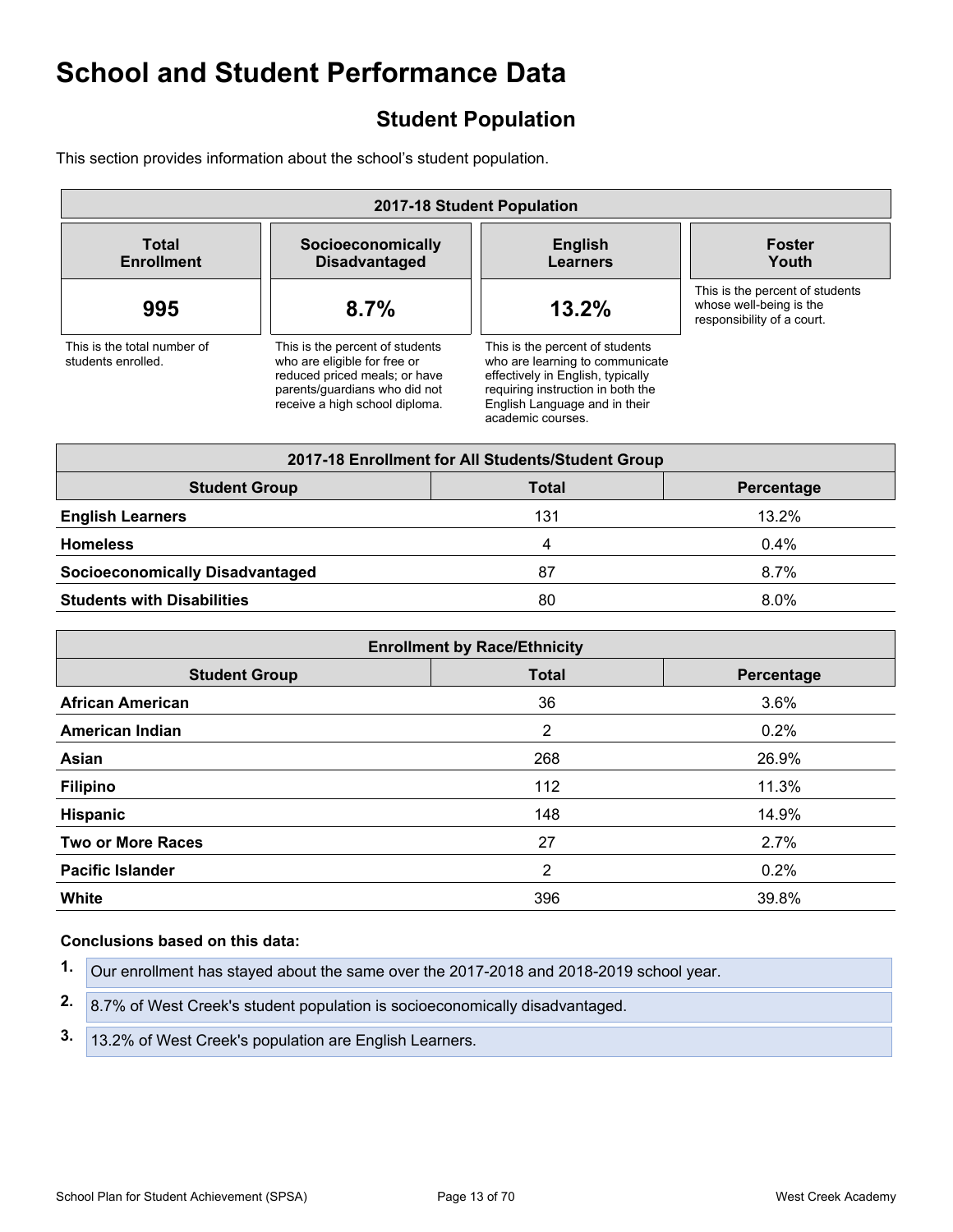## <span id="page-13-0"></span>**Overall Performance**



- **1.** West Creek has scored in the blue for overall academic performance in English Language Arts and mathematics.
- **2.** There was an increase in academic performance from 2016-2017 for socioeconomically disadvantaged and students with disabilities. English Learners maintained and increased their academic performance.
- **3.** The Hispanic student group increased in academic performance. There is a significant difference of academic performance between the Hispanic group (37.8 above standard) and the White(62.1), Filipino,(56.5) and Asia(93.5).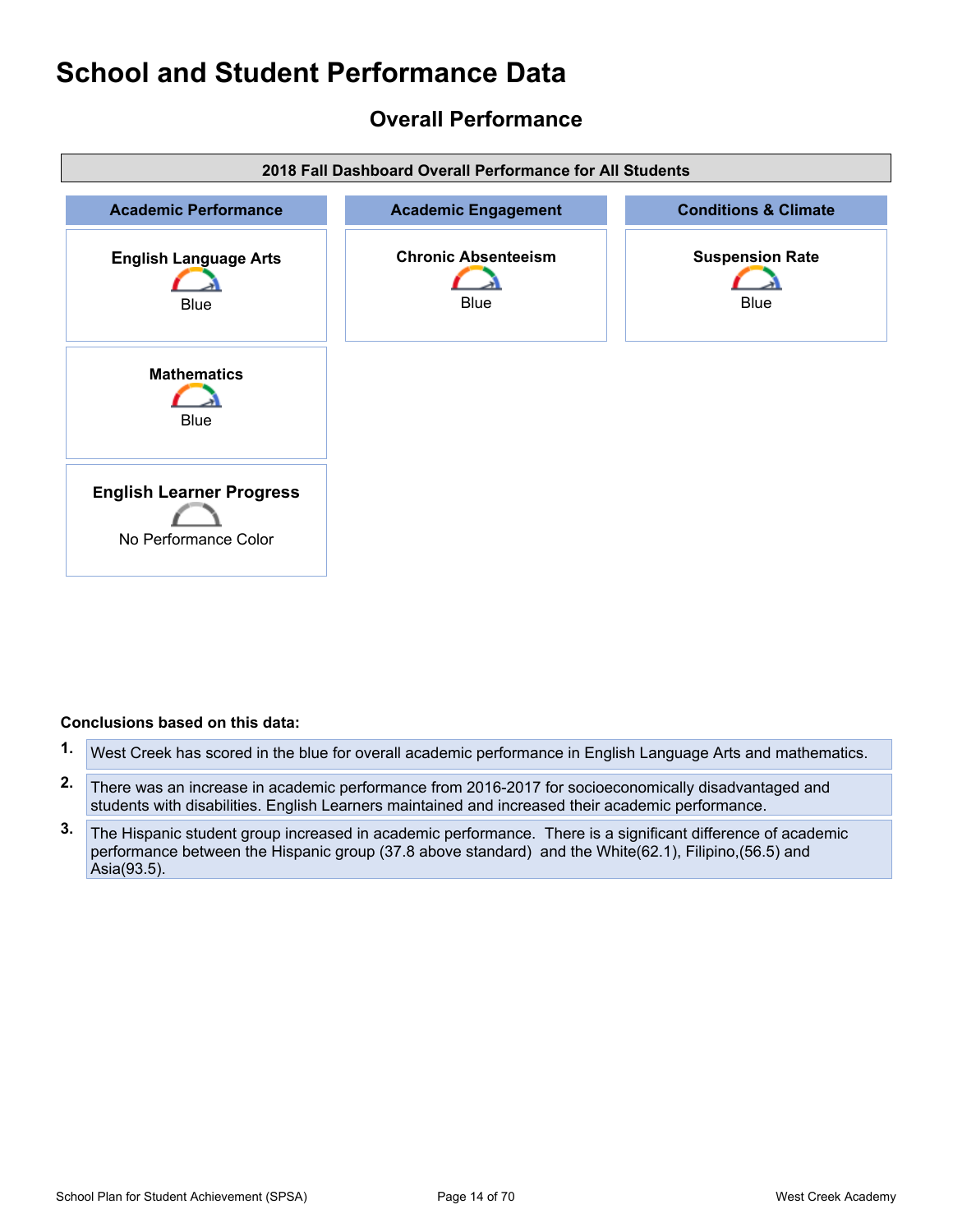## <span id="page-14-0"></span>**Academic Performance English Language Arts**

The performance levels are color-coded and range from lowest-to-highest performance in the following order:



This section provides number of student groups in each color.

| 2018 Fall Dashboard English Language Arts Equity Report              |  |  |  |  |
|----------------------------------------------------------------------|--|--|--|--|
| <b>Green</b><br><b>Blue</b><br><b>Yellow</b><br>Red<br><b>Orange</b> |  |  |  |  |
|                                                                      |  |  |  |  |

This section provides a view of Student Assessment Results and other aspects of this school's performance, specifically how well students are meeting grade-level standards on the English Language Arts assessment. This measure is based on student performance on the Smarter Balanced Summative Assessment, which is taken annually by students in grades 3–8 and grade 11.

| 2018 Fall Dashboard English Language Arts Performance for All Students/Student Group |                            |                                   |  |  |  |
|--------------------------------------------------------------------------------------|----------------------------|-----------------------------------|--|--|--|
| <b>All Students</b>                                                                  | <b>English Learners</b>    | <b>Foster Youth</b>               |  |  |  |
| Blue                                                                                 | Blue                       | No Performance Color              |  |  |  |
| 63.8 points above standard                                                           | 57.9 points above standard | 0 Students                        |  |  |  |
| Increased 6.6 points                                                                 | Maintained -0.5 points     |                                   |  |  |  |
| 531 students                                                                         | 84 students                |                                   |  |  |  |
| <b>Homeless</b><br><b>Socioeconomically Disadvantaged</b>                            |                            | <b>Students with Disabilities</b> |  |  |  |
|                                                                                      |                            |                                   |  |  |  |
| No Performance Color                                                                 | Blue                       | Yellow                            |  |  |  |
| Less than 11 Students - Data Not                                                     | 18.3 points above standard | 13.6 points below standard        |  |  |  |
| Displayed for Privacy<br>3 students                                                  | Increased 28.4 points      | Increased 15.5 points             |  |  |  |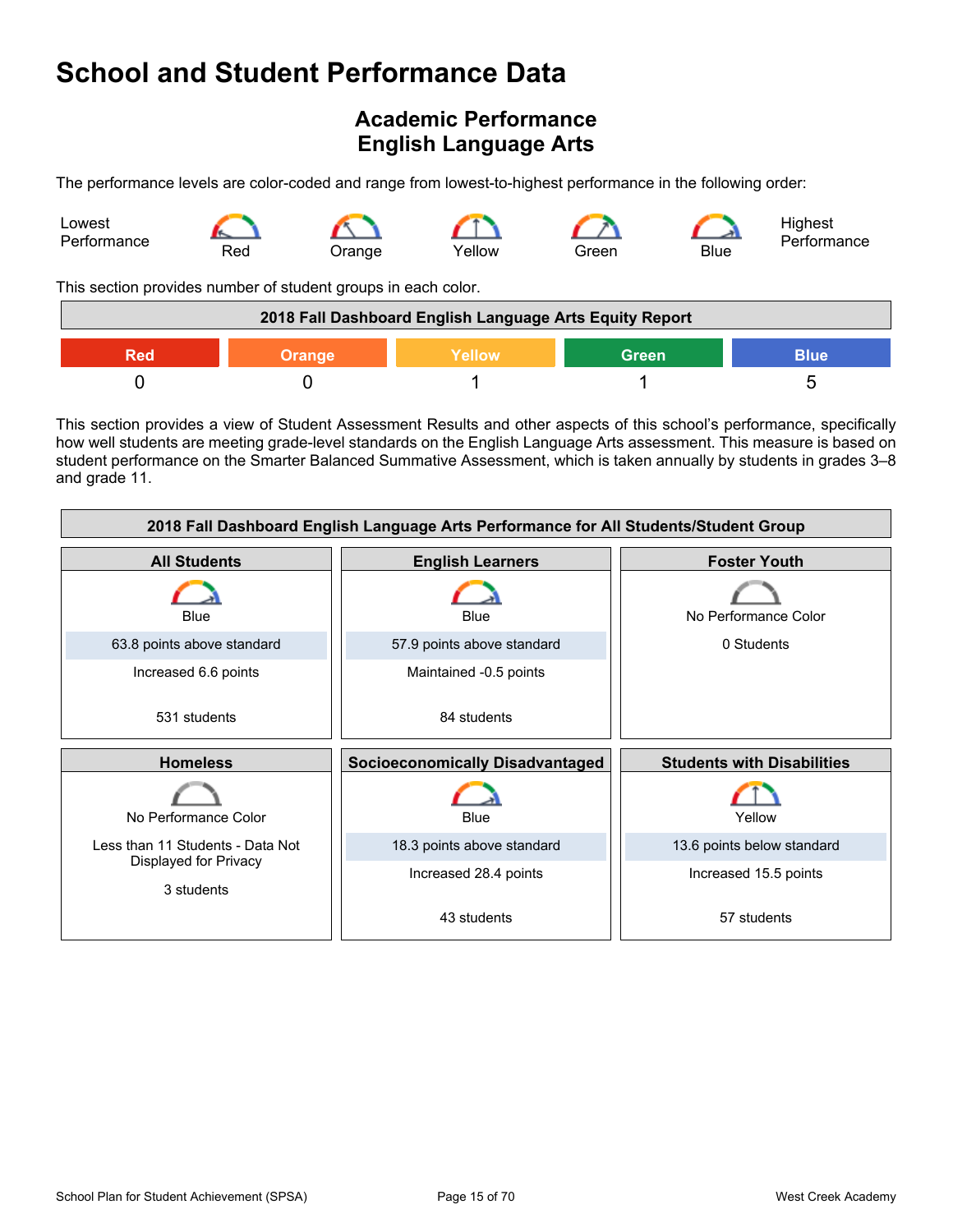

This section provides a view of Student Assessment Results and other aspects of this school's performance, specifically how well students are meeting grade-level standards on the English Language Arts assessment. This measure is based on student performance on the Smarter Balanced Summative Assessment, which is taken annually by students in grades 3–8 and grade 11.

| 2018 Fall Dashboard English Language Arts Data Comparisons for English Learners |                                      |                            |  |  |  |
|---------------------------------------------------------------------------------|--------------------------------------|----------------------------|--|--|--|
| <b>Current English Learner</b>                                                  | <b>Reclassified English Learners</b> | <b>English Only</b>        |  |  |  |
| 13.9 points above standard                                                      | 90.9 points above standard           | 60.9 points above standard |  |  |  |
| Increased 20.1 points<br>Declined -7.6 points                                   |                                      | Increased 8.7 points       |  |  |  |
| 36 students                                                                     | 48 students                          | 408 students               |  |  |  |

- **1.** Our students scored 63.8 points above standard in ELA, which was a 6.8% increase which is blue on the dashboard.
- **2.** Our English Learners maintained with a 57.9 increase . Our English Only had a 8.7 point increase with 60.9 points above standard and our reclassified were 90.9 points above standard which is blue on the dashboard.
- **3.** Our socioeconomically disadvantaged students scored 18.3 points above standard with a 28.4 points increase which is blue on the dashboard.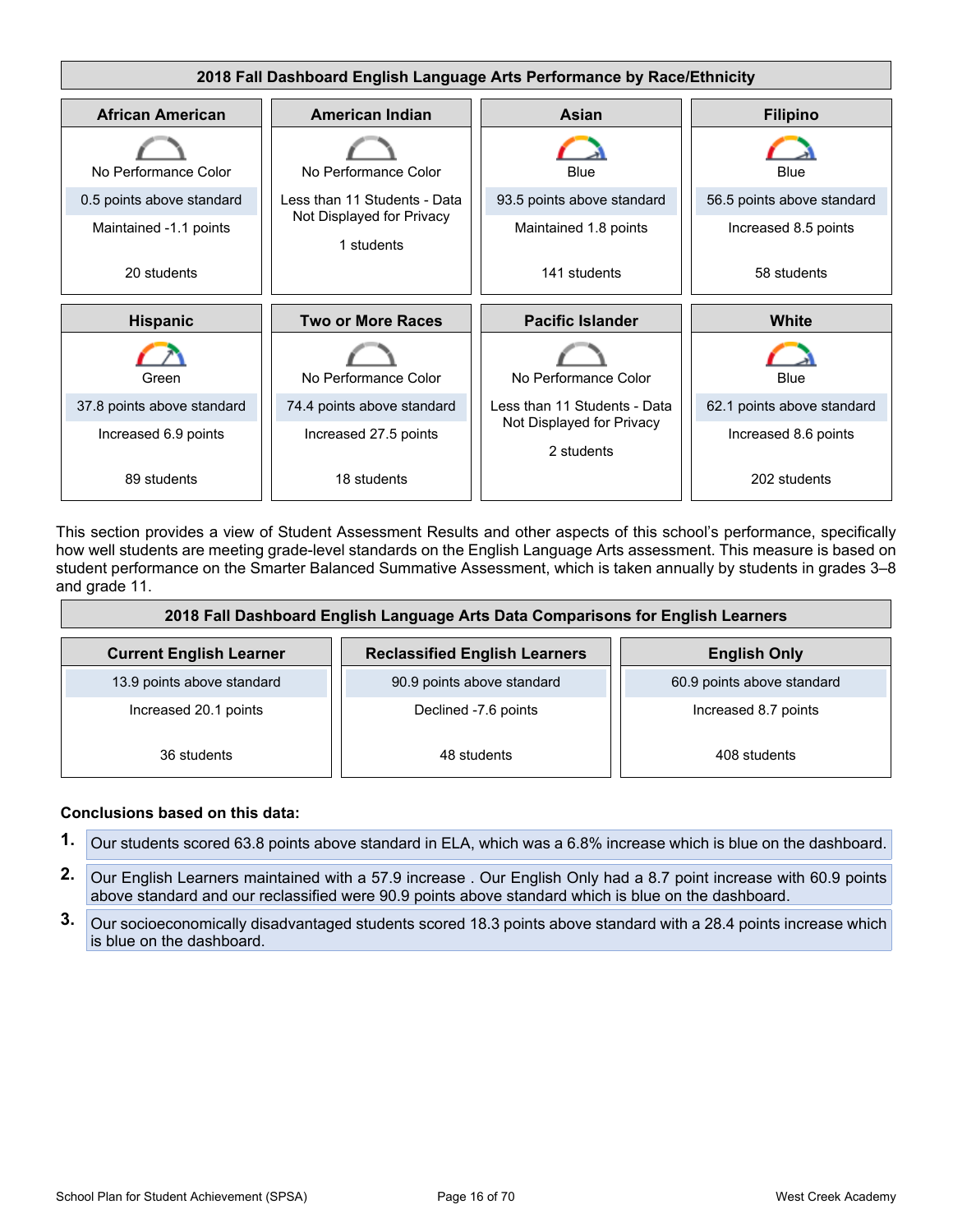### **Academic Performance Mathematics**

The performance levels are color-coded and range from lowest-to-highest performance in the following order:



This section provides number of student groups in each color.

| 2018 Fall Dashboard Mathematics Equity Report                 |  |  |  |  |  |
|---------------------------------------------------------------|--|--|--|--|--|
| <b>Green</b><br>Yellow<br><b>Blue</b><br><b>Orange</b><br>Red |  |  |  |  |  |
|                                                               |  |  |  |  |  |

This section provides a view of Student Assessment Results and other aspects of this school's performance, specifically how well students are meeting grade-level standards on the Mathematics assessment. This measure is based on student performance on the Smarter Balanced Summative Assessment, which is taken annually by students in grades 3–8 and grade 11.

| 2018 Fall Dashboard Mathematics Performance for All Students/Student Group |                                        |                                   |  |  |  |
|----------------------------------------------------------------------------|----------------------------------------|-----------------------------------|--|--|--|
| <b>All Students</b>                                                        | <b>English Learners</b>                | <b>Foster Youth</b>               |  |  |  |
| Blue                                                                       | Blue                                   | No Performance Color              |  |  |  |
| 43.2 points above standard                                                 | 44.6 points above standard             | 0 Students                        |  |  |  |
| Increased 3 points                                                         | Maintained -1.4 points                 |                                   |  |  |  |
| 531 students                                                               | 84 students                            |                                   |  |  |  |
| <b>Homeless</b>                                                            | <b>Socioeconomically Disadvantaged</b> | <b>Students with Disabilities</b> |  |  |  |
| No Performance Color                                                       | Green                                  | Orange                            |  |  |  |
| Less than 11 Students - Data Not                                           | 0.6 points below standard              | 28.9 points below standard        |  |  |  |
| Displayed for Privacy                                                      | Increased                              | Maintained 1.7 points             |  |  |  |
| 3 students                                                                 | 15 6 nointe<br>43 students             | 57 students                       |  |  |  |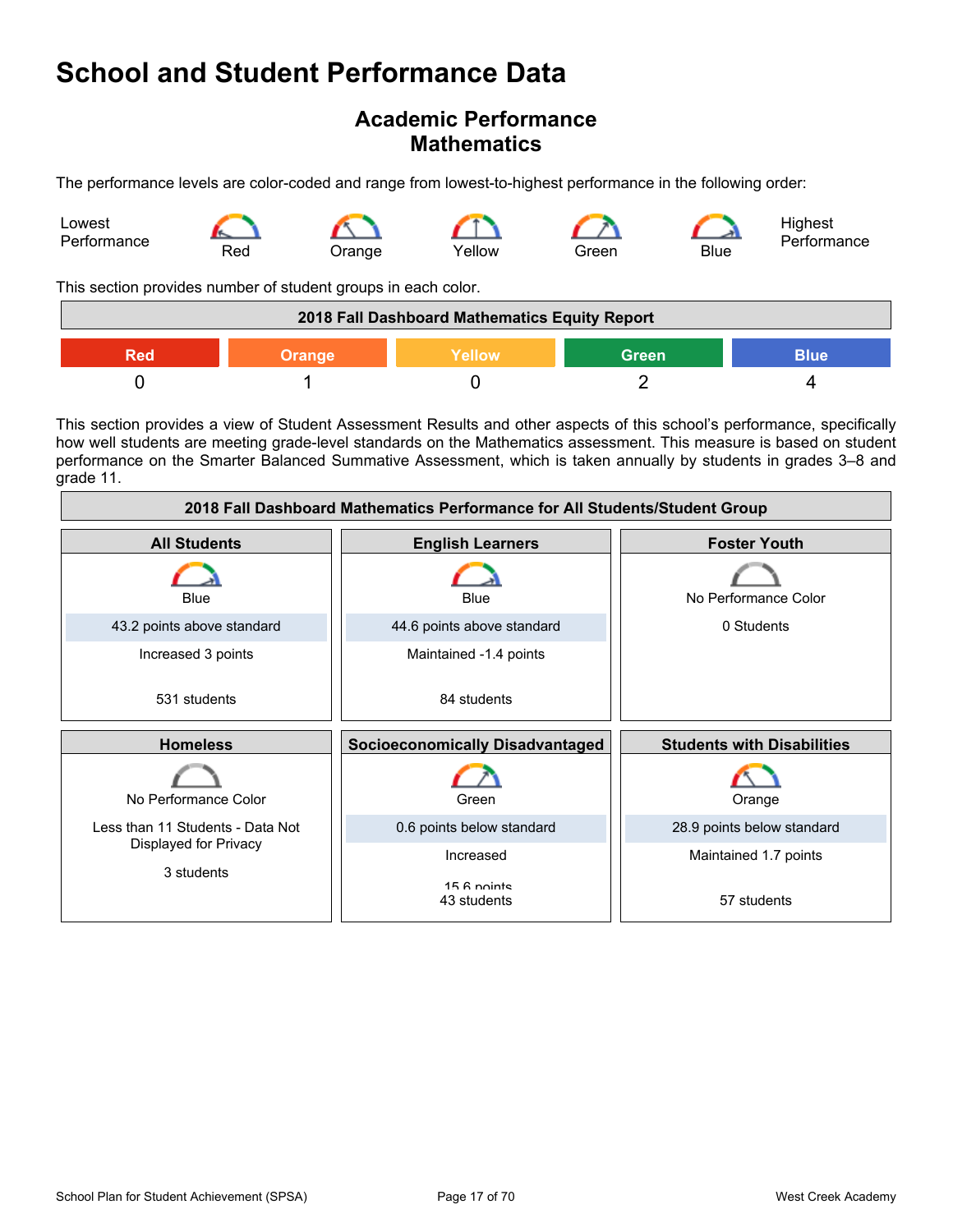

This section provides a view of Student Assessment Results and other aspects of this school's performance, specifically how well students are meeting grade-level standards on the Mathematics assessment. This measure is based on student performance on the Smarter Balanced Summative Assessment, which is taken annually by students in grades 3–8 and grade 11.

| 2018 Fall Dashboard Mathematics Data Comparisons for English Learners |                                      |                            |  |  |  |
|-----------------------------------------------------------------------|--------------------------------------|----------------------------|--|--|--|
| <b>Current English Learner</b>                                        | <b>Reclassified English Learners</b> | <b>English Only</b>        |  |  |  |
| 10.3 points above standard                                            | 70.4 points above standard           | 38.1 points above standard |  |  |  |
| Increased                                                             | Declined -16 points                  | Increased 3.1 points       |  |  |  |
| 20 nointe<br>36 students                                              | 48 students                          | 408 students               |  |  |  |

- **1.** Overall our students scored 43.2 points above standard in Math with a 3 point increase which was a blue on the dashboard.
- **2.** Our English Learners scored 44.6 points about standard n Math with our reclassified students scoring 70.4 points about standard and our English Learners scoring 38.1 points above standard which was a blue on the dashboard.
- **3.** Our Socioeconomically disadvantaged students scored .6 below standards in math which put them in green on the dashboard.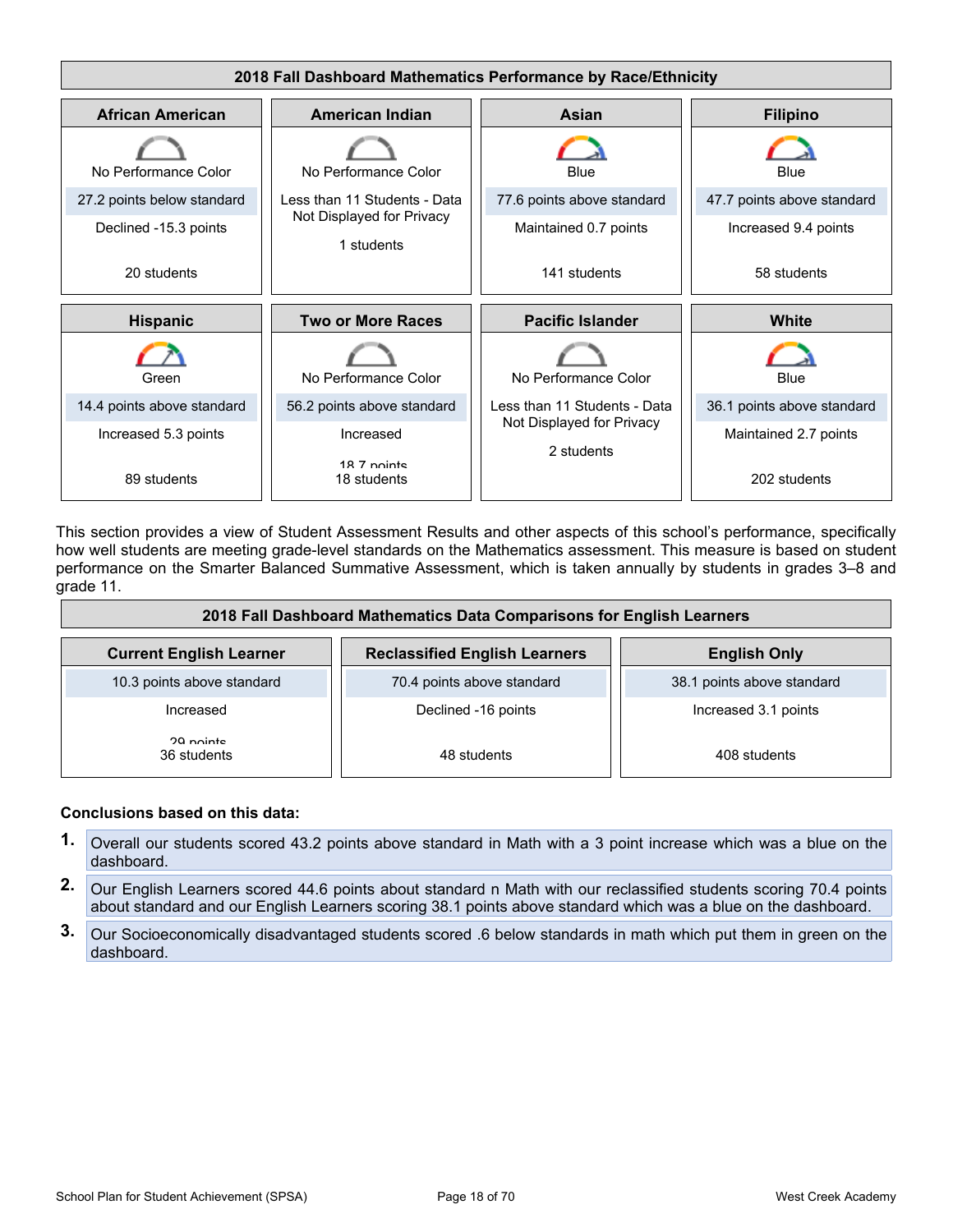## **Academic Performance English Learner Progress**

This section provides a view of the percent of students performing at each level on the new English Language Proficiency Assessments for California (ELPAC) assessment. With the transition ELPAC, the 2018 Dashboard is unable to report a performance level (color) for this measure.

| 2018 Fall Dashboard English Language Proficiency Assessments for California Results |                                     |                                                  |                                                |                                             |
|-------------------------------------------------------------------------------------|-------------------------------------|--------------------------------------------------|------------------------------------------------|---------------------------------------------|
| Number of<br><b>Students</b>                                                        | Level 4<br>Well<br><b>Developed</b> | Level 3<br><b>Moderately</b><br><b>Developed</b> | Level 2<br><b>Somewhat</b><br><b>Developed</b> | Level 1<br><b>Beginning</b><br><b>Stage</b> |
| 115                                                                                 | 77.4%                               | 17.4%                                            | 2.6%                                           | 2.6%                                        |

- **1.** This school year 115 students participated in the English Language Development program at West Creek Academy.
- **2.** The majority of the students tested at a level 4, which aligned with the 39 students who reclassified at West Creek Academy.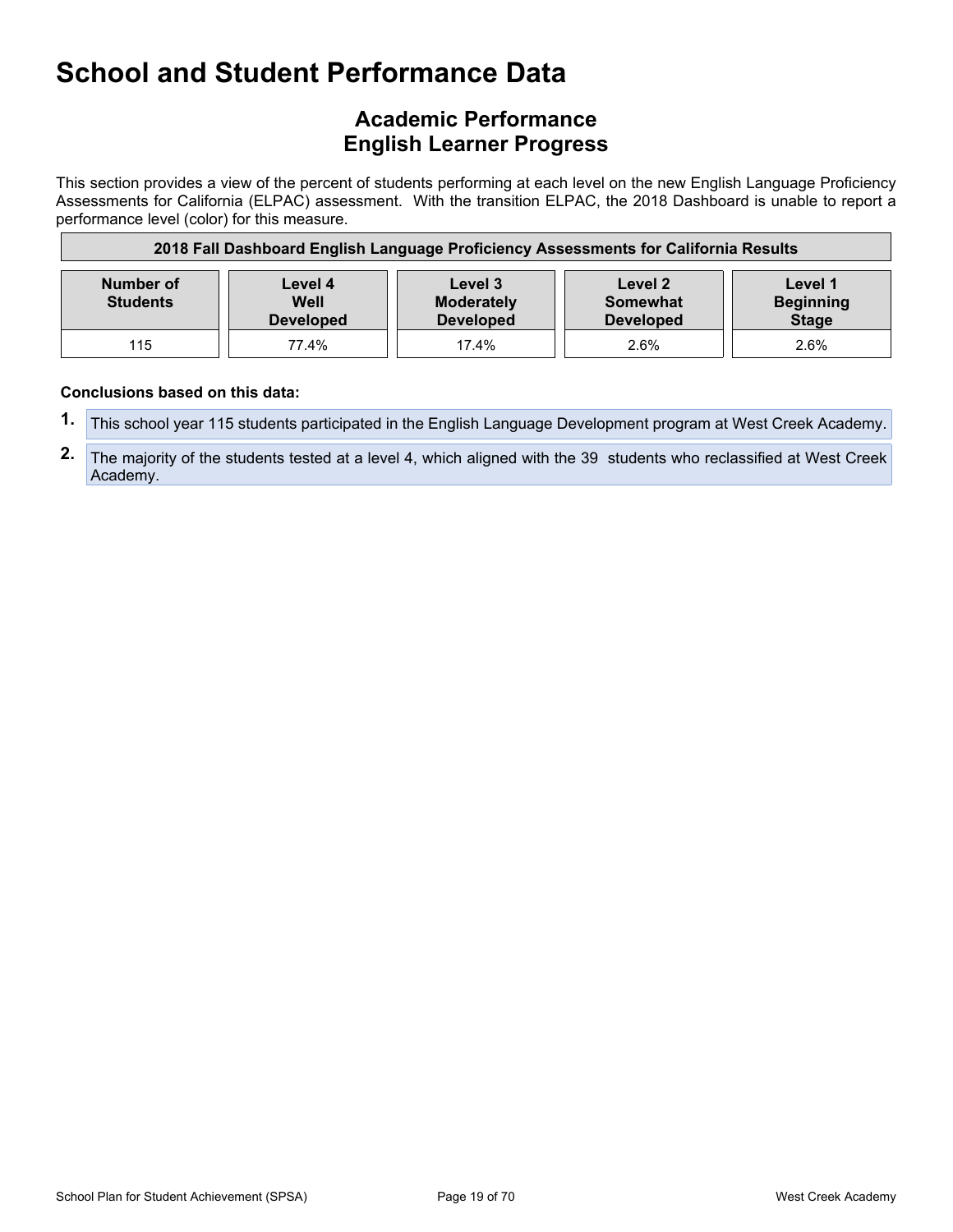## **Academic Performance College/Career**

The performance levels are color-coded and range from lowest-to-highest performance in the following order:

| Lowest<br>Performance                                                                                                                                   | Red                                                                   | Orange                                                            | Yellow | Green                                  |              | <b>Blue</b> | Highest<br>Performance            |
|---------------------------------------------------------------------------------------------------------------------------------------------------------|-----------------------------------------------------------------------|-------------------------------------------------------------------|--------|----------------------------------------|--------------|-------------|-----------------------------------|
| This section provides number of student groups in each color.                                                                                           |                                                                       |                                                                   |        |                                        |              |             |                                   |
|                                                                                                                                                         |                                                                       | 2018 Fall Dashboard College/Career Equity Report                  |        |                                        |              |             |                                   |
| <b>Red</b>                                                                                                                                              |                                                                       | Orange                                                            | Yellow |                                        | <b>Green</b> |             | <b>Blue</b>                       |
| This section provides information on the percentage of high school graduates who are placed in the "Prepared" level on the<br>College/Career Indicator. |                                                                       |                                                                   |        |                                        |              |             |                                   |
|                                                                                                                                                         |                                                                       | 2018 Fall Dashboard College/Career for All Students/Student Group |        |                                        |              |             |                                   |
|                                                                                                                                                         | <b>All Students</b><br><b>Foster Youth</b><br><b>English Learners</b> |                                                                   |        |                                        |              |             |                                   |
|                                                                                                                                                         | <b>Homeless</b>                                                       |                                                                   |        | <b>Socioeconomically Disadvantaged</b> |              |             | <b>Students with Disabilities</b> |
| 2018 Fall Dashboard College/Career by Race/Ethnicity                                                                                                    |                                                                       |                                                                   |        |                                        |              |             |                                   |
| <b>African American</b>                                                                                                                                 |                                                                       | <b>American Indian</b>                                            |        | Asian                                  |              |             | <b>Filipino</b>                   |
| Hispanic                                                                                                                                                |                                                                       | <b>Two or More Races</b>                                          |        | <b>Pacific Islander</b>                |              |             | <b>White</b>                      |
| This section provides a view of the percent of students per vear that qualify as Not Prepared. Approaching Prepared, and                                |                                                                       |                                                                   |        |                                        |              |             |                                   |

This section provides a view of the percent of students per year that qualify as Not Prepared, Approaching Prepared, and Prepared.

| 2018 Fall Dashboard College/Career 3-Year Performance |                             |                             |  |  |
|-------------------------------------------------------|-----------------------------|-----------------------------|--|--|
| Class of 2016                                         | Class of 2017               | Class of 2018               |  |  |
| Prepared                                              | Prepared                    | <b>Prepared</b>             |  |  |
| <b>Approaching Prepared</b>                           | <b>Approaching Prepared</b> | <b>Approaching Prepared</b> |  |  |
| <b>Not Prepared</b>                                   | <b>Not Prepared</b>         | <b>Not Prepared</b>         |  |  |

**Conclusions based on this data:**

**1.**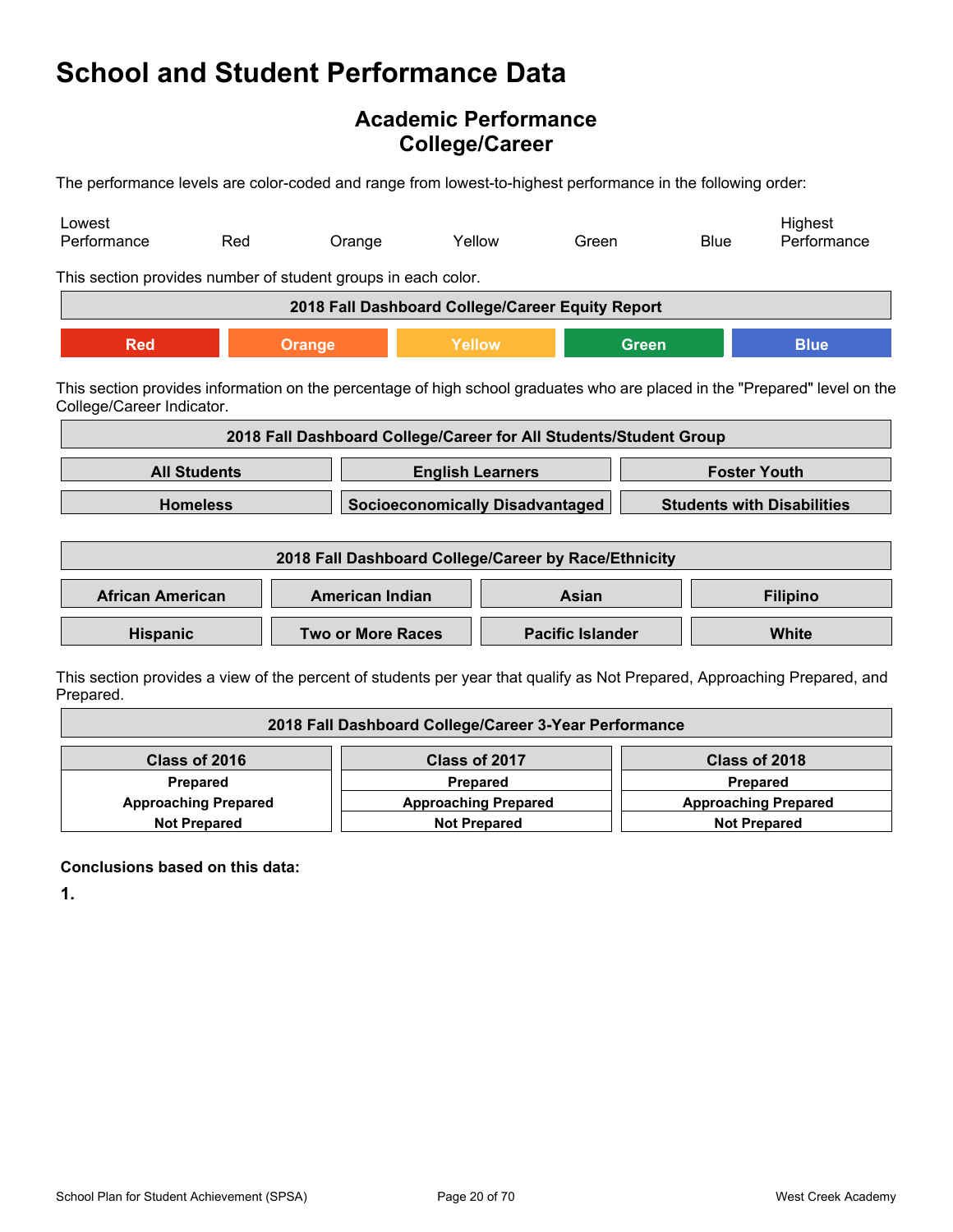## <span id="page-20-0"></span>**Academic Engagement Chronic Absenteeism**

The performance levels are color-coded and range from lowest-to-highest performance in the following order:

![](_page_20_Figure_3.jpeg)

This section provides number of student groups in each color.

| 2018 Fall Dashboard Chronic Absenteeism Equity Report |        |        |       |      |
|-------------------------------------------------------|--------|--------|-------|------|
|                                                       | Orange | Yellow | Green | Blue |
|                                                       |        |        |       |      |

This section provides information about the percentage of students in kindergarten through grade 8 who are absent 10 percent or more of the instructional days they were enrolled.

![](_page_20_Figure_7.jpeg)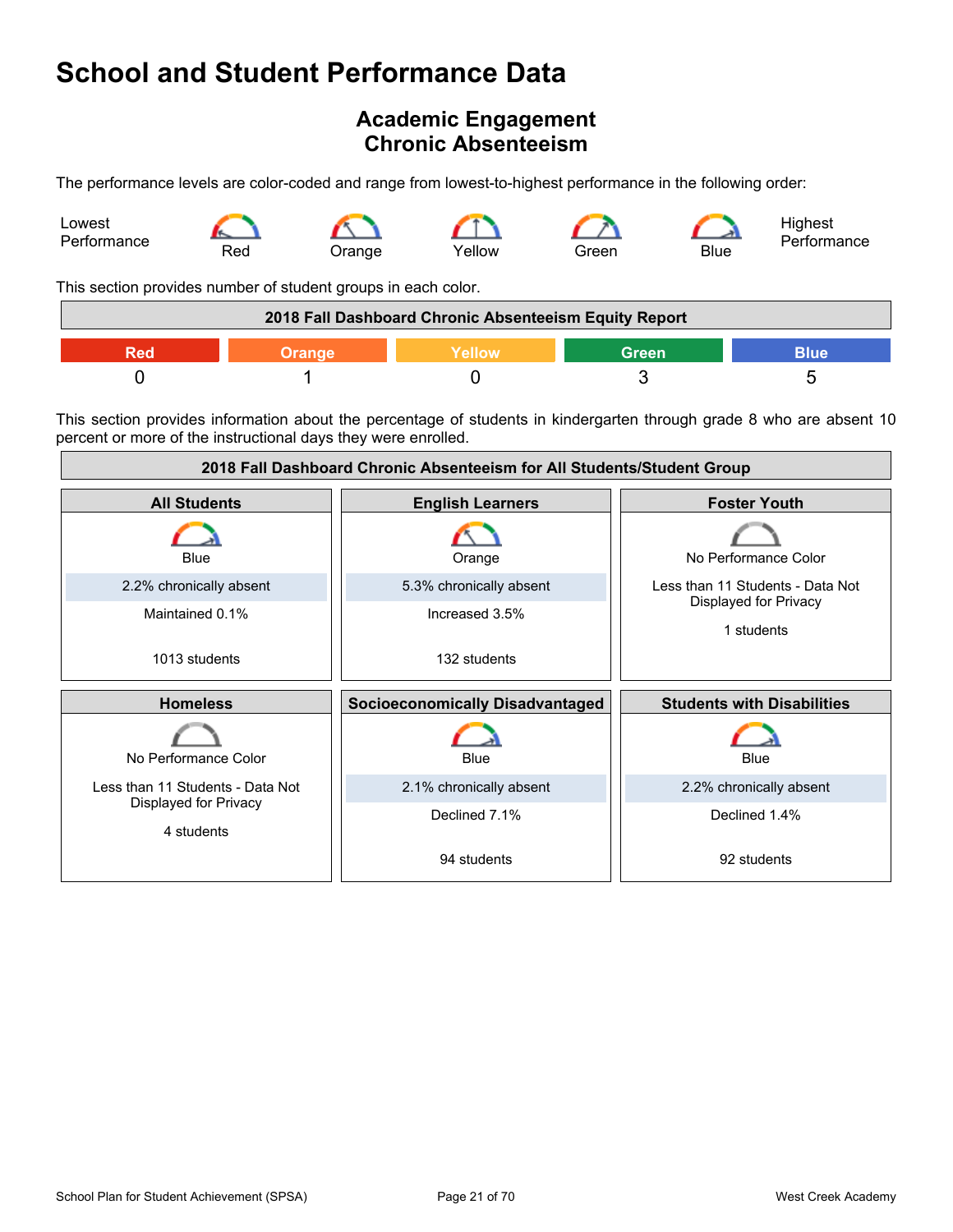![](_page_21_Figure_0.jpeg)

#### **Conclusions based on this data:**

**1.** 2.2% of West Creek Academy students were chronically absent. **2.** 5.3% of EL's are chronically absent.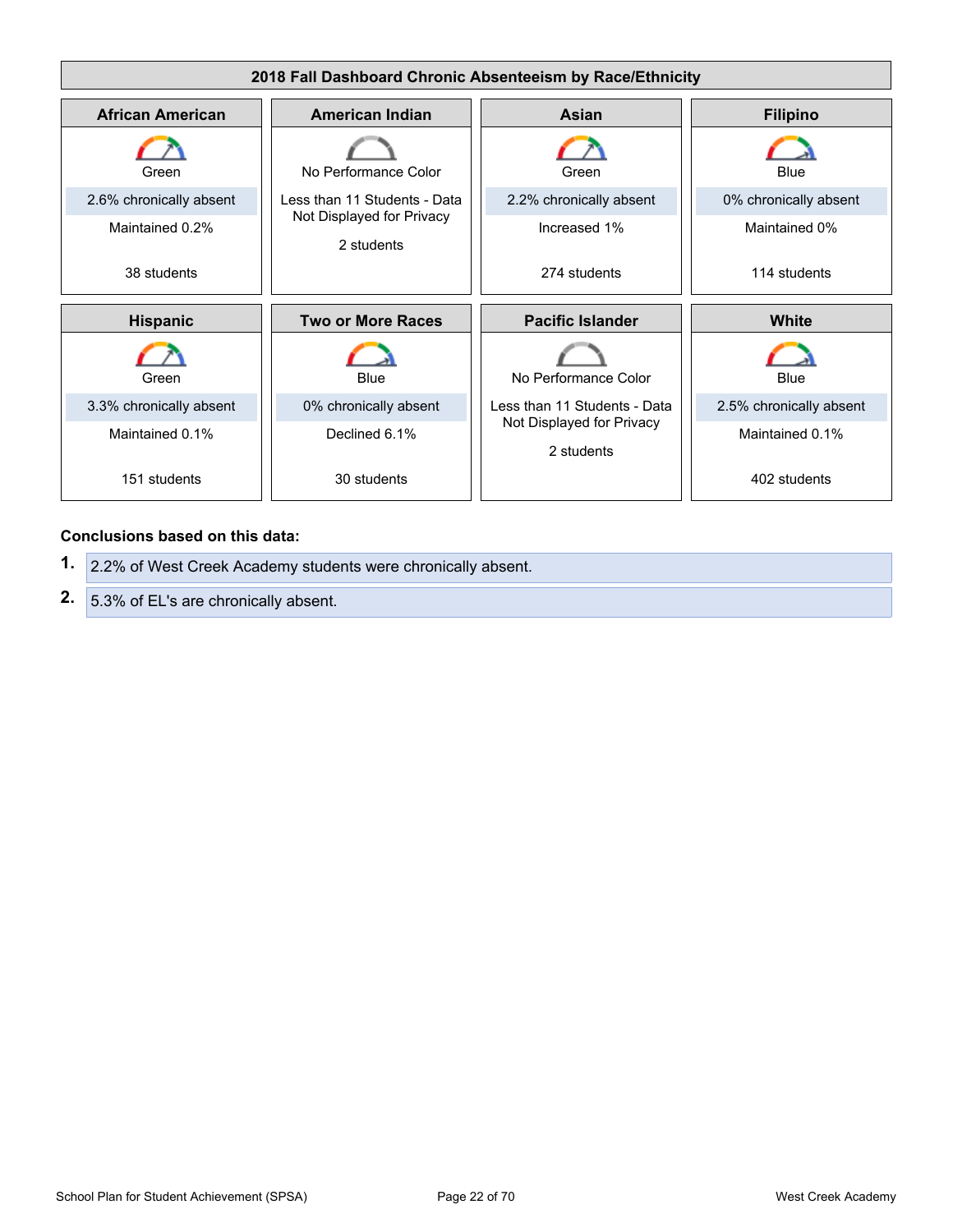### **Academic Engagement Graduation Rate**

The performance levels are color-coded and range from lowest-to-highest performance in the following order:

| Lowest<br>Performance                                                                                                                                                                                          | Red | Orange                                                             |                                             | Yellow                  | Green |              | <b>Blue</b> | Highest<br>Performance                                                                                                  |
|----------------------------------------------------------------------------------------------------------------------------------------------------------------------------------------------------------------|-----|--------------------------------------------------------------------|---------------------------------------------|-------------------------|-------|--------------|-------------|-------------------------------------------------------------------------------------------------------------------------|
| This section provides number of student groups in each color.                                                                                                                                                  |     |                                                                    |                                             |                         |       |              |             |                                                                                                                         |
|                                                                                                                                                                                                                |     | 2018 Fall Dashboard Graduation Rate Equity Report                  |                                             |                         |       |              |             |                                                                                                                         |
| <b>Red</b>                                                                                                                                                                                                     |     | <b>Orange</b>                                                      | Yellow                                      |                         |       | <b>Green</b> |             | <b>Blue</b>                                                                                                             |
| high school diploma or complete their graduation requirements at an alternative school.                                                                                                                        |     |                                                                    |                                             |                         |       |              |             | This section provides information about students completing high school, which includes students who receive a standard |
|                                                                                                                                                                                                                |     | 2018 Fall Dashboard Graduation Rate for All Students/Student Group |                                             |                         |       |              |             |                                                                                                                         |
| <b>All Students</b><br><b>Foster Youth</b><br><b>English Learners</b>                                                                                                                                          |     |                                                                    |                                             |                         |       |              |             |                                                                                                                         |
| <b>Homeless</b>                                                                                                                                                                                                |     |                                                                    | <b>Socioeconomically Disadvantaged</b>      |                         |       |              |             | <b>Students with Disabilities</b>                                                                                       |
| 2018 Fall Dashboard Graduation Rate by Race/Ethnicity                                                                                                                                                          |     |                                                                    |                                             |                         |       |              |             |                                                                                                                         |
| <b>African American</b>                                                                                                                                                                                        |     | <b>American Indian</b>                                             |                                             |                         | Asian |              |             | <b>Filipino</b>                                                                                                         |
| Hispanic                                                                                                                                                                                                       |     | <b>Two or More Races</b>                                           |                                             | <b>Pacific Islander</b> |       |              | White       |                                                                                                                         |
| This section provides a view of the percentage of students who received a high school diploma within four years of<br>entering ninth grade or complete their graduation requirements at an alternative school. |     |                                                                    |                                             |                         |       |              |             |                                                                                                                         |
|                                                                                                                                                                                                                |     |                                                                    | 2018 Fall Dashboard Graduation Rate by Year |                         |       |              |             |                                                                                                                         |

**2017 2018** 

**Conclusions based on this data:**

**1.**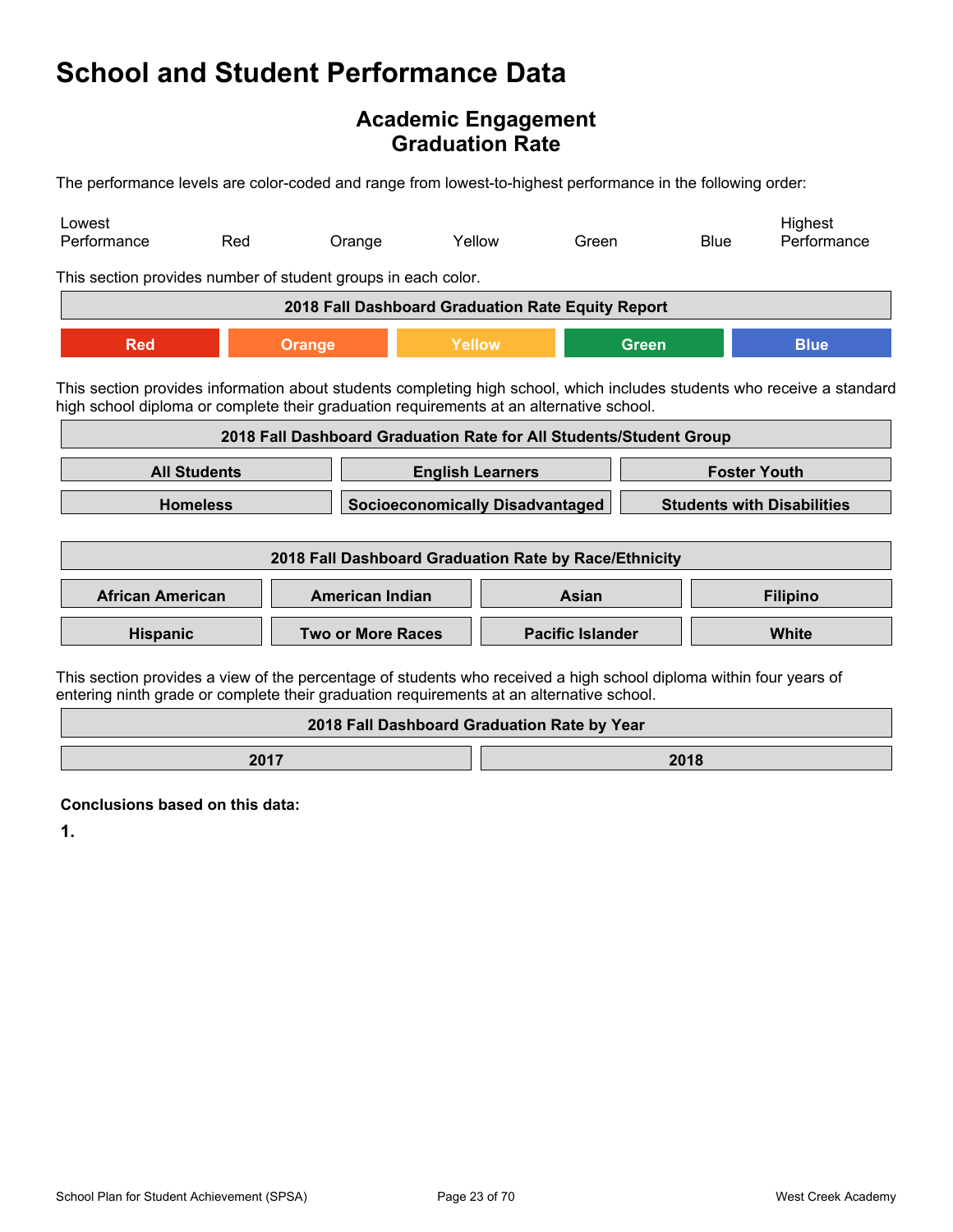## <span id="page-23-0"></span>**Conditions & Climate Suspension Rate**

The performance levels are color-coded and range from lowest-to-highest performance in the following order:

![](_page_23_Figure_3.jpeg)

This section provides number of student groups in each color.

| 2018 Fall Dashboard Suspension Rate Equity Report |               |               |              |             |
|---------------------------------------------------|---------------|---------------|--------------|-------------|
| Red                                               | <b>Orange</b> | <b>Yellow</b> | <b>Green</b> | <b>Blue</b> |
|                                                   |               |               |              |             |

This section provides information about the percentage of students in kindergarten through grade 12 who have been suspended at least once in a given school year. Students who are suspended multiple times are only counted once.

| 2018 Fall Dashboard Suspension Rate for All Students/Student Group |                                        |                                                |  |
|--------------------------------------------------------------------|----------------------------------------|------------------------------------------------|--|
| <b>All Students</b>                                                | <b>English Learners</b>                | <b>Foster Youth</b>                            |  |
| Blue                                                               | Blue                                   | No Performance Color                           |  |
| 0% suspended at least once                                         | 0% suspended at least once             | Less than 11 Students - Data Not<br>1 students |  |
| Maintained 0%                                                      | Maintained 0%                          |                                                |  |
| 1014 students                                                      | 133 students                           |                                                |  |
|                                                                    |                                        |                                                |  |
| <b>Homeless</b>                                                    | <b>Socioeconomically Disadvantaged</b> | <b>Students with Disabilities</b>              |  |
| No Performance Color                                               | Blue                                   | Blue                                           |  |
| Less than 11 Students - Data Not<br>4 students                     | 0% suspended at least once             | 0% suspended at least once                     |  |
|                                                                    | Maintained 0%                          | Maintained 0%                                  |  |
|                                                                    | 94 students                            | 92 students                                    |  |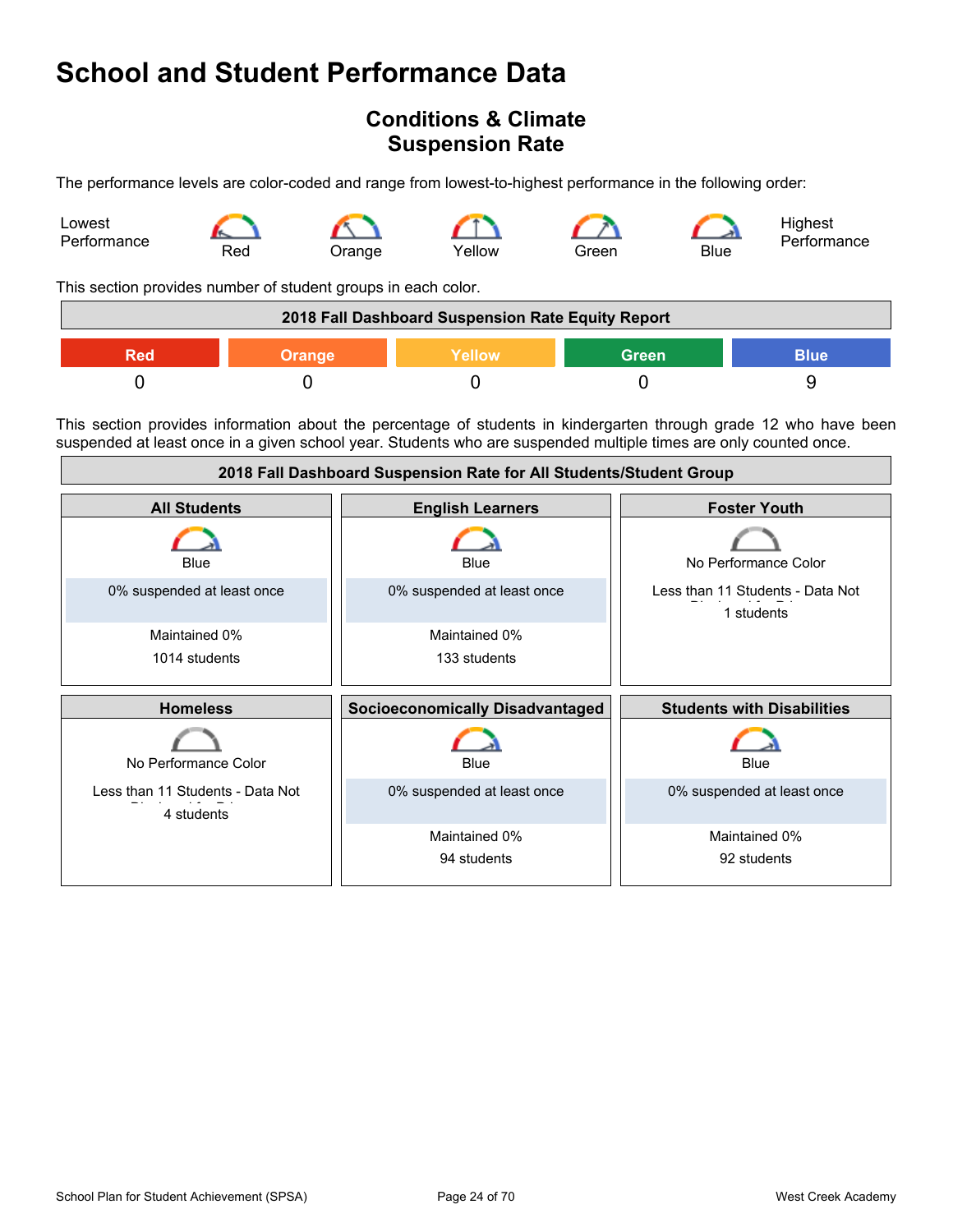![](_page_24_Figure_0.jpeg)

This section provides a view of the percentage of students who were suspended.

| 2018 Fall Dashboard Suspension Rate by Year |                            |                            |  |  |
|---------------------------------------------|----------------------------|----------------------------|--|--|
| 2016<br>2018<br>2017                        |                            |                            |  |  |
| 0% suspended at least once                  | 0% suspended at least once | 0% suspended at least once |  |  |

#### **Conclusions based on this data:**

**1.** During the 2017-2018 0% of students were suspended.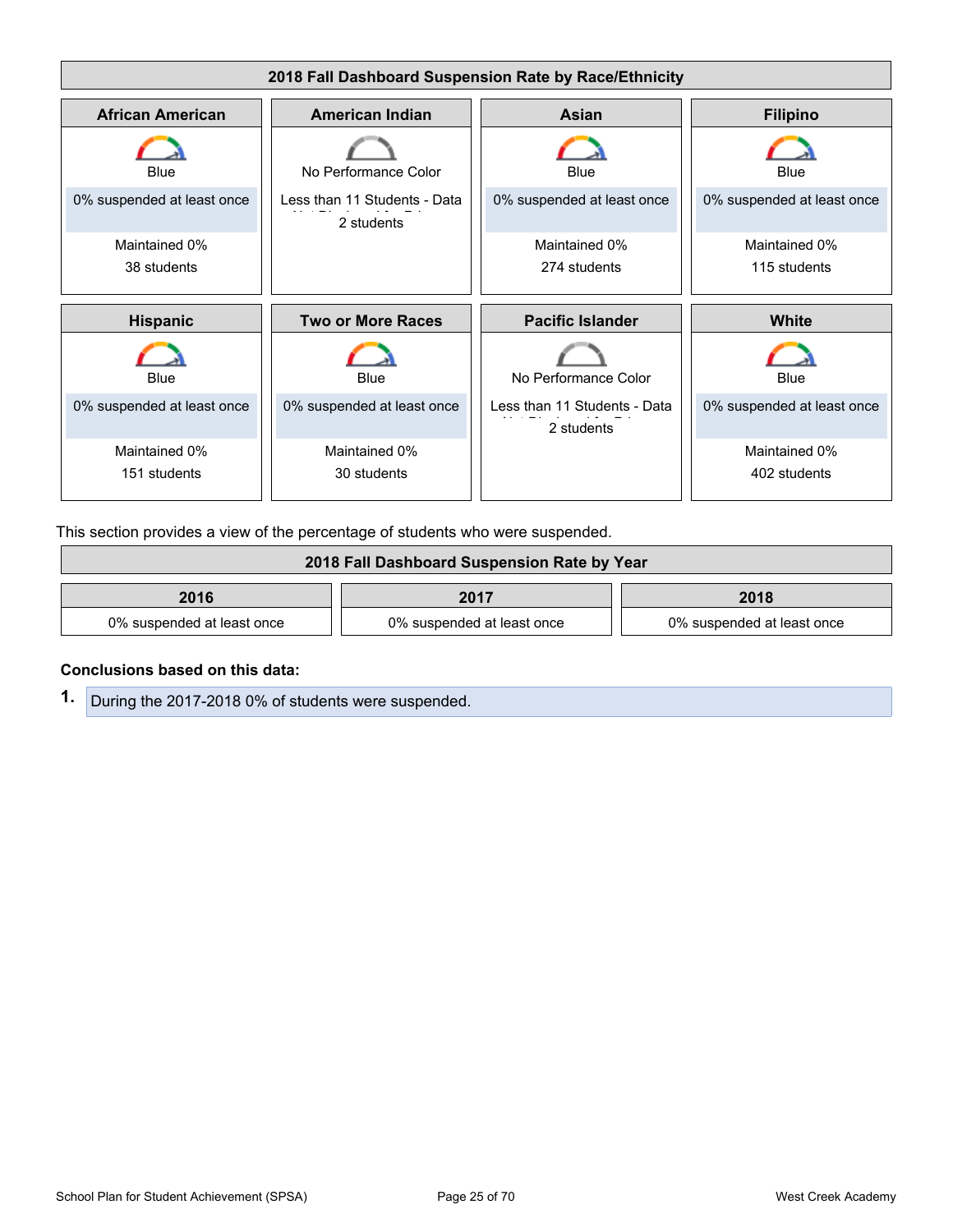# <span id="page-25-1"></span><span id="page-25-0"></span>**Goal 1**

### **Subject**

Student Achievement

## **Goal Statement**

1. To increase student achievement in English Language Arts and Math.

ELA Goals: As measured by the 2017-2018 CAASPP assessment, our goal is to have 80% (3% increase) of students to score either Standard Met or Exceeded in ELA, and 49% (3% increase) of students to score Standard Exceeded. Math Goals: As measured by the 2017-2018 CAASPP assessment, our goal is to have 72% (3% increase) of students to score either Standard Met or Exceeded in math, and 42%(3% increase) of students to score Standard Exceeded. Achieve Blue on the Dashboard.

2. To improve student achievement in English Language Development.

\*All students will advance one level on the ELPAC.

\*10% of ELLs will be reclassified from LEP to R-FEP.

\*English Learners will increase

EL Learners ELA Goals: As measured by the 2017-2018 CAASPP assessment, our goal is to have 64% (3% increase) of students to score either Standard Met or Exceeded in ELA, and 24% 3% increase) of students to score Standard Exceeded.

EL Learners Math Goals: As measured by the 2017-2018 CAASPP assessment, our goal is to have 72% (3% increase) of students to score either Standard Met or Exceeded in math, and 42%(3% increase) of students to score Standard Exceeded.

3. To improve student achievement in Science.

\*All students will received instruction in Science which includes implementation of STEMscopes as a resource.

\*2015-2016 Science CST: 54% Advanced; 92% Proficient or above. 2017-2018- Pilot for CAASPP (no scores). 4. To improve student achievement in Physical Education.

PFT Goal: 93% Aerobic Capacity, 85% Body Composition, 75% Abdominal Strength, 88% Trunk Extension Strength, 64% Upper Body Strength, 90% Flexibility

5. To improve student achievement in Visual and Performing Arts.

\*All students will receive instruction in the Arts and Music.

6. To improve student achievement in Technology.

\*All students in grades 1-6 will participate in District-provided Typing Club program.

\*Students in 1-6 will use Chromebooks to increase achievement in Technology.

7. To improve student achievement in Social Studies.

\*All students will receive instruction in Social Studies.

8. To improve student achievement in Special Education Students.

\*Annual IEP meetings will demonstrate student growth towards meeting the goals.

\*RSP teacher discusses Intervention strategies at staff meetings.

9. To improve student achievement Socioeconomic/ Foster Youth. (Include action about response to intervention for this goal).

\*PLC teams will look at formative assessment during admin CIPs to determine reteaching and enriching students.

10. To improve student achievement in Gifted and Talented Education Students.

\*All GATE identified students will receive differentiated instruction using the Dimensions of Depth and Complexity and explicitly taught critical thinking skills.

## **LCAP Goal**

To increase student achievement

## **Basis for this Goal**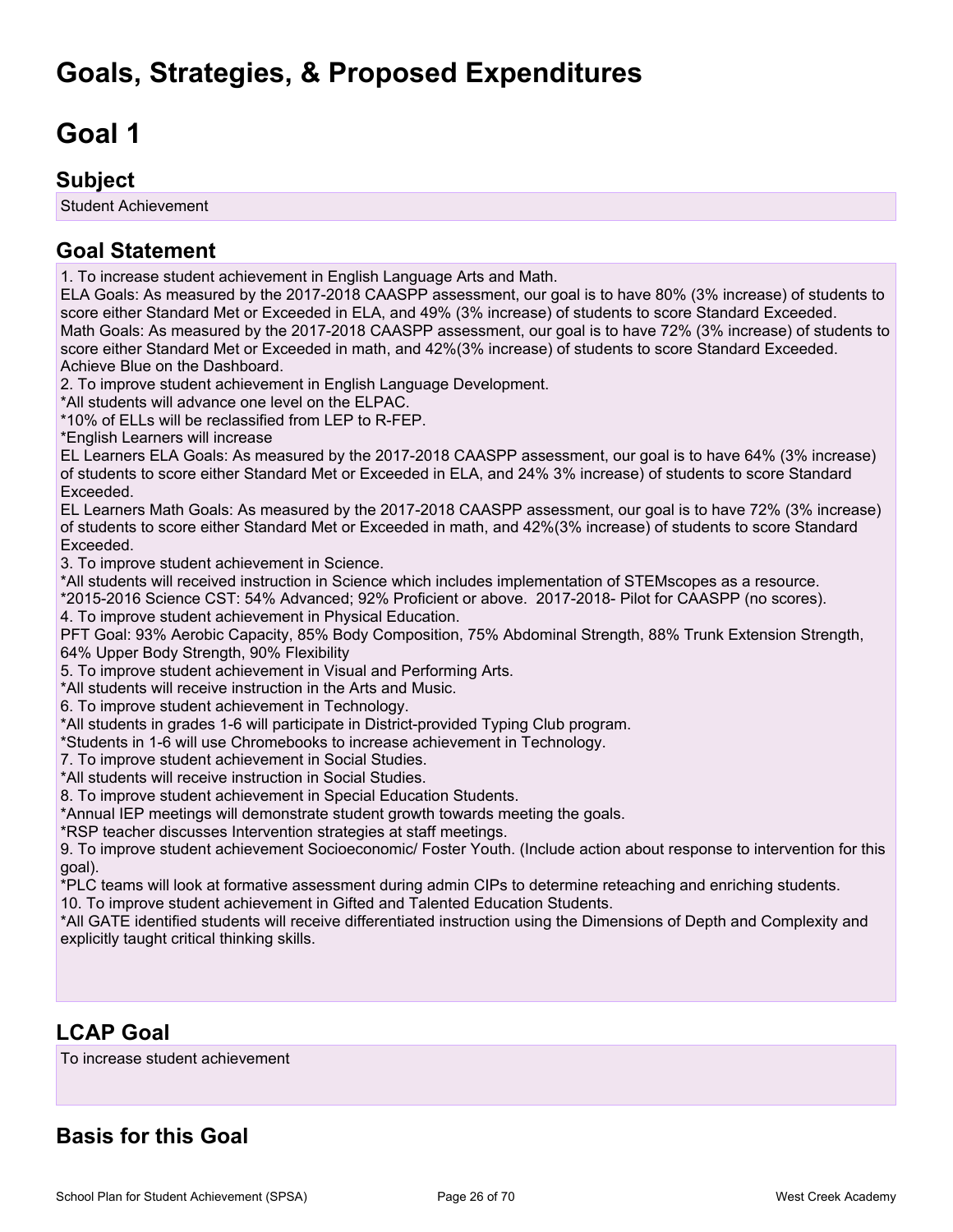1. To increase student achievement in English Language Arts and Math. \*All students in grades K-6 will be assessed on Common Core State Standards (CCSS) in English Language Arts and Math. \*All students in grades 3-6 will be assessed using the state CAASPP program. ELA (14-15) 79% (32/47) (15-16) 81% (31/50) (16-17) 77%(32/45) (18-19) 80%(28/52) Math (14-15) 67% (29/38) (15-16) 75% (31/44) (16-17) 69%(30/39) (18-19) 71%(27/45) 2. To improve student achievement in English Language Development. \*All English Language Learners will be assessed using the ELPAC, ADEPT, and CAASPP tests. 3. To improve student achievement in Science. \*In previous years, all students in grade 5 were assessed using the CST Science test. Last year and this year students take the pilot for CAASPP assessment for science. Scores are not given. \*Science (14-15) 91% (43/48) (15-16) 92% (38/54) 4. To improve student achievement in Physical Education. \*All students in grade 5 will be assessed using the state Physical Fitness Test. \*2015-2016 PFT: 91% Aerobic Capacity, 80% Body Composition, 76% Abdominal Strength, 81% Trunk Extension Strength, 91% Upper Body Strength, 88% Flexibility \*2016-2017 PFT: 92% Aerobic Capacity, 80% Body Composition, 72 % Abdominal Strength, 86% Trunk Extension Strength, 61% Upper Body Strength, 88% Flexibility \*2017-2018 PFT 88% Aerobic Capacity, 76% Body Composition, 78% Abdominal Strength, 95% Trunk Extension Strength, 82% Upper Body Strength, 96% Flexibility 5. To improve student achievement in Visual and Performing Arts. \*Increase the number of teachers receiving the Kennedy Center arts-integrated instruction. 6. To improve student achievement in Technology. \*Usage report provided by Typing Club 7. To improve student achievement in Social Studies. \*Publisher and teacher made assessments. \*According to the end of 2015-2016 school year report cards, 93% of all students either met or exceeded grade-level standards. 8. To improve student achievement in Special Education Students. \*Trimester progress reports/IEP meeting reflecting the IEP goals. 9. To improve student achievement in Gifted and Talented Education Students.

\*Student work samples and teacher lessons.

## **Expected Annual Measurable Outcomes**

| Metric/Indicator   | <b>Baseline</b>              | <b>Expected Outcome</b>         |
|--------------------|------------------------------|---------------------------------|
| <b>CAASSP ELA</b>  | 80% met or exceeded standard | 83% to meet or exceed standards |
| <b>CAASSP Math</b> | 71 % met standard.           | 74% to meet or exceed standards |

### **Planned Strategies/Activities**

## **Strategy/Activity 1**

West Creek Academy has been working towards improving English Language Arts and Math achievement through developing Professional Learning Communities. The four questions that will drive the work of our PLC are 1) What is it we want our students to learn? How will we know if each student learned it? How will we respond when some students do not learn it? How can we extend and enrich the learning for student who have demonstrated proficiency? Our goal for the 2019-2020 school year is for our students to prioritize the essential standards and create "I can statements." Teachers will work in grade level teams to unwrap and unpack the standards, plan lessons using the standards and curriculum, develop on pacing of standards to create common assessments. During administrative directed CIP, teachers will collaborate and work together and analyze assessments and use the assessments to guide reteaching, intervention, enrichment, and extension of the grade level standards the students are learning. Intervention will include flex intervention, reteaching and students practicing the standards and research based intervention including PALS, Read Naturally, and Read Live. Our professional learning communities will also look at depth of knowledge and rigor.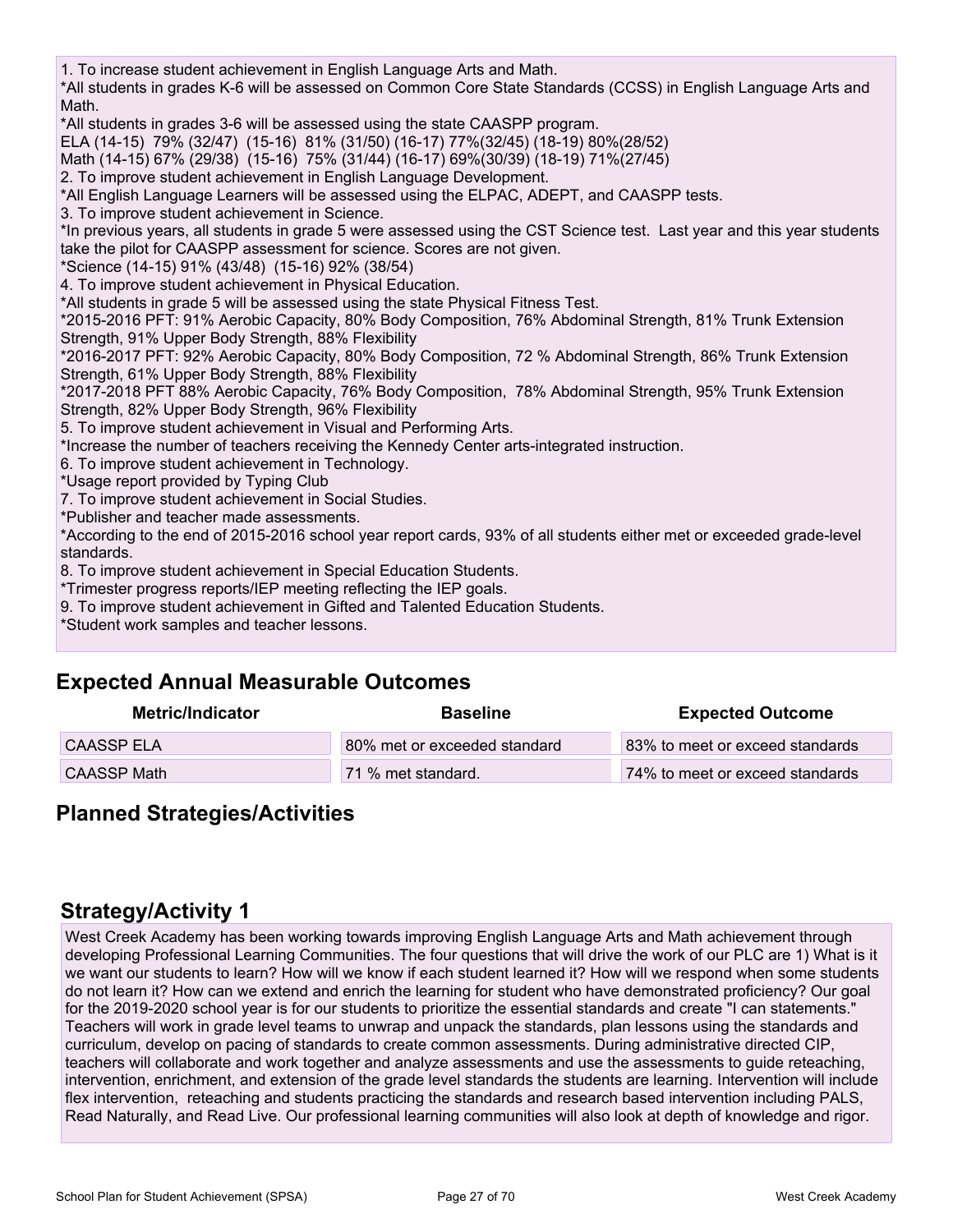Our Advanced Learning Process of all Scholars (ALPS). Schedules and lessons will look at optimizing the Optical Window of Learning. Assessments will be created on illuminate to assess of 80% will enrich and extend. Students below the 80% will have another opportunity to learn the information and participate in another assessment. Learning walks and instructional rounds will focus on how to support our PLCs and increase improvement in language arts and math. Procedural and declarative direct instruction lessons will be taught with clearly defined steps that can be used during guided practice and independent practice. Instructional Assistants provide support in TK/Kindergarten classes to facilitate implementation of standards-based instruction in ELA and math. Teachers attend professional development trainings to improve language arts and math instruction(PLC, rigor, ALPS). Teachers, grades K-6, create instruction based on knowledge attained from district and site staff development. Teachers will manipulatives, graphic organizers, technology (student computers, computer lab, etc.) and visual aides to support student learning. Teachers in grades 3- 6 implement Jr. Toastmasters to develop writing and speaking skills. West Creek will continue to implement incentive program to encourage academic achievement (K-4 Academic Awards, 5th-6th Grade YES Goals, Character Pillars and PBIS School wide Awards)

### **Students to be Served by this Strategy/Activity**

All Students

### **Timeline**

2019 - 2020 School Year

### **Person(s) Responsible**

West Creek Site Council West Creek Leadership Team West Creek Staff Saugus Union School District

#### **Proposed Expenditures for this Strategy/Activity**

| Amount                  | 58,140                                                     |
|-------------------------|------------------------------------------------------------|
| <b>Source</b>           | Unrestricted                                               |
| <b>Budget Reference</b> | 4000-4999: Books And Supplies                              |
| <b>Description</b>      | Instructional Supplies, including Copier/Printer Contracts |
| Amount                  | 5,000                                                      |
| <b>Source</b>           | Parent-Teacher Association (PTA)                           |
| <b>Budget Reference</b> | 4000-4999: Books And Supplies                              |
| <b>Description</b>      | Purchase literature sets and library books                 |
| Amount                  | 12,105                                                     |
| <b>Source</b>           | Unrestricted                                               |
| <b>Budget Reference</b> | 2000-2999: Classified Personnel Salaries                   |
| <b>Description</b>      | Instructional Assistants in TK/K class                     |
| Amount                  | 3,000                                                      |
| <b>Source</b>           | Unrestricted                                               |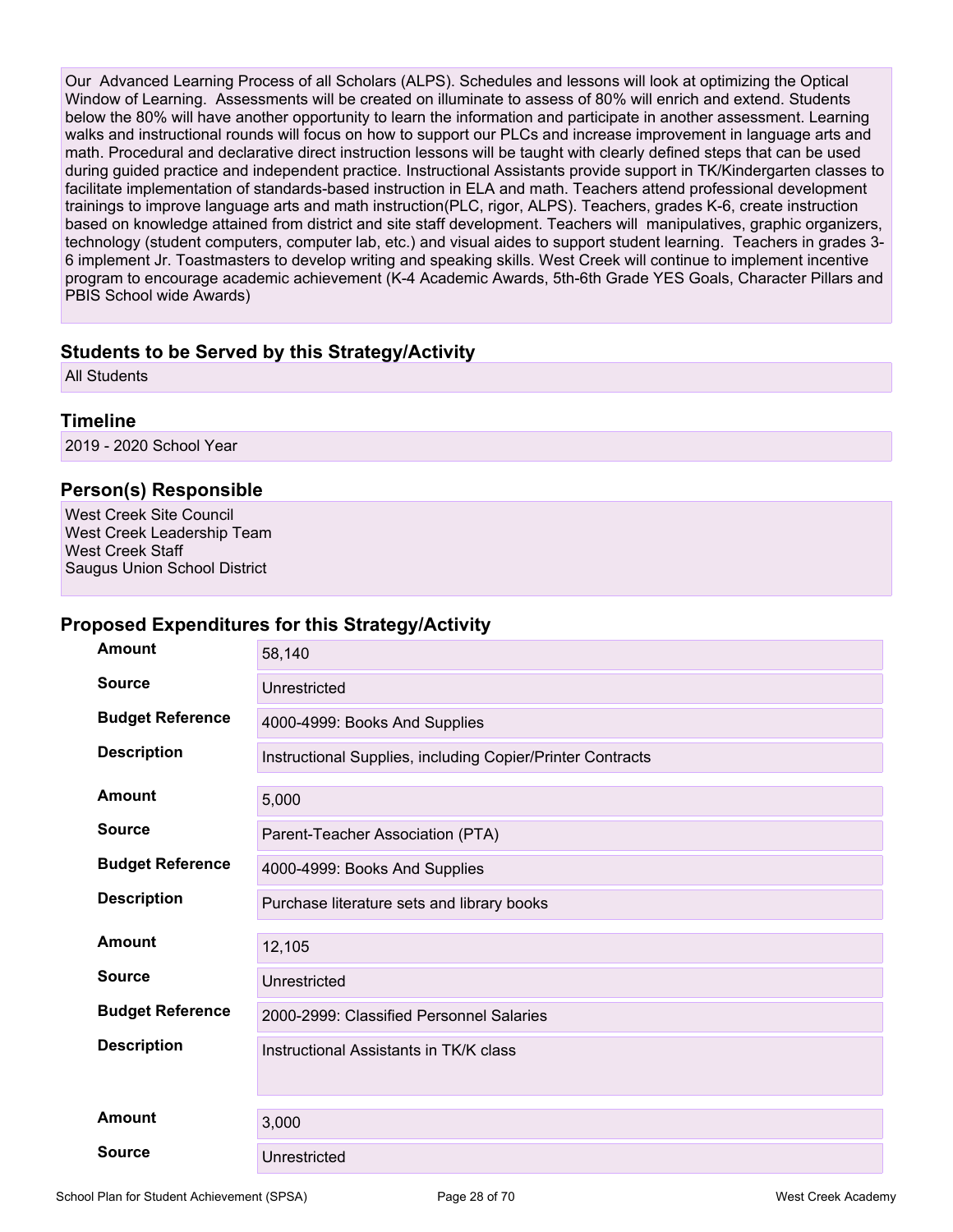| <b>Budget Reference</b> | 0000: Unrestricted                        |
|-------------------------|-------------------------------------------|
| <b>Description</b>      | Admin Dues, Memberships, Conference Costs |
| Amount                  | 11,000                                    |
| <b>Source</b>           | Parent-Teacher Association (PTA)          |
| <b>Description</b>      | Scholastic News TK-6                      |

### **Strategy/Activity 2**

English Language Development

All teachers implement strategies and lessons (30 minutes daily) during designated ELD timeTeachers will utilized ELD standards and instructional units in ELAchieve and Construction Meaning to support students throughout the school day. Teachers have attended Systematic ELD and if a teacher has not had the Systematic ELD training and/or Constructing Meaning training they will attend the SELD training and/or Constructing Meaning Training. Teacher will administer the ELPAC and ADEPT tests to their ELD students.Teachers and Principal/Assistant principal use knowledge of students' proficiency levels to place students in classrooms that will best meet their needs. ELD-LCFF Supplemental funds will be used to purchase intervention materials (EL Achieve) to support all students with basic language skills. These materials are used by teachers during small group/whole group instruction. Teachers will collaborate within grade levels to plan effective ELD lessons.

\*ELD Coordinator and Classroom Teachers identify all ELLs' current proficiency level through administering the ELPAC in order to meet students' needs. Teachers with English Language Learners work collaboratively to improve instructional practices based on data from ELPAC Assessment Results, ADEPT mid-year Assessment Results, and Systematic ELD Program. Classroom Teachers and ELD Coordinator monitor students' annual ELPAC progress by maintaining current records. ELD Coordinator and Principal/Assistant Principal inventory and purchase necessary ELD instructional materials to help increase proficiency in English. ELD Coordinators, Administrators, Teachers and Office Assistant will support ELD paperwork.

An instructional assistant will provide additional support for English Language Learners as they work to move to the next level. Library books will be purchased to support ELD.

Teachers and Administrators may participate in Learning Walks and lesson observations to support the implementation of ELD. West Creek staff will work with District ELD coaches to support implementation of ELD Teachers will utilize Chromebooks for ELD students during designated and integrated ELD timeTeachers will use Upper Elementary Student Guide for Expository Writing as part of the guide.

West Creek will engage parents and work towards improve parent participation with the ELD program. ELAC meetings will include parent education topics (basic overview of Systematic ELD program, legality of EL program, how teachers assist EL learners with understanding content areas, overview of Common Core standards, technology resources). To support parent engagement with the ELD program West Creek will offer babysitting during after-school meetings as needed, provide translators for meetings as needed, consider providing snacks for parents and children, keep parents informed of ELAD and DELAC meeting dates. During ELAC meetings parents will be provided an overview of community and school resources (parent library cards, after school enrichment, etc).

### **Students to be Served by this Strategy/Activity**

ELD Students

#### **Timeline**

2019 - 2020 School Year

#### **Person(s) Responsible**

West Creek Staff

**District**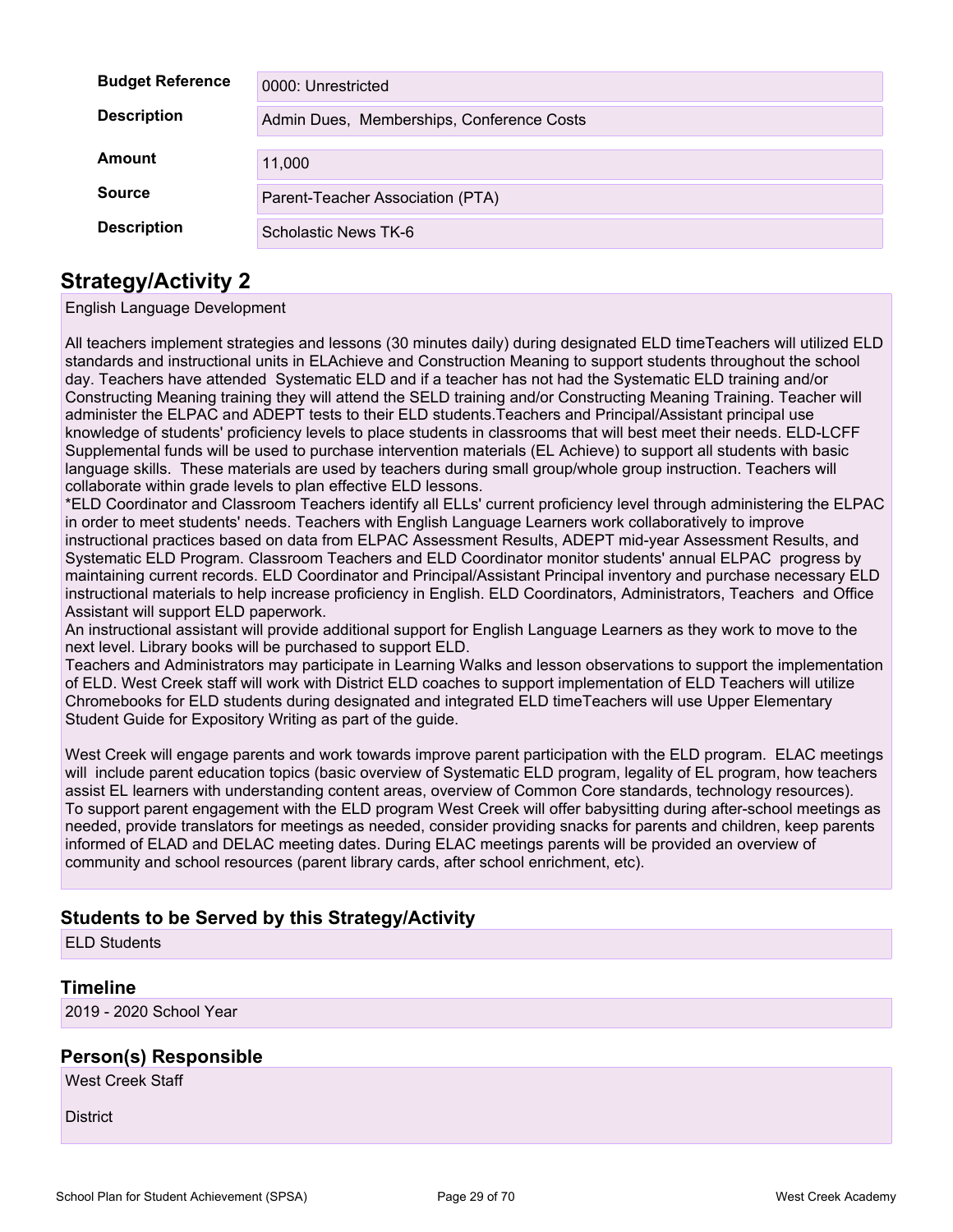# **Proposed Expenditures for this Strategy/Activity**

| <b>Amount</b>           | 7,500                                                                                          |
|-------------------------|------------------------------------------------------------------------------------------------|
| <b>Source</b>           | LCFF - Supplemental                                                                            |
| <b>Budget Reference</b> | 1000-1999: Certificated Personnel Salaries                                                     |
| <b>Description</b>      | ELD Staff Development and Teacher Planning including PLC- 1 day release per teacher            |
| <b>Amount</b>           | 3,500                                                                                          |
| <b>Source</b>           | LCFF - Supplemental                                                                            |
| <b>Budget Reference</b> | 1000-1999: Certificated Personnel Salaries                                                     |
| <b>Description</b>      | Teacher Release Time for ELPAC & other testing                                                 |
| Amount                  | 900                                                                                            |
| <b>Source</b>           | LCFF - Supplemental                                                                            |
| <b>Budget Reference</b> | 0000: Unrestricted                                                                             |
| <b>Description</b>      | PLC Training for PLC Team                                                                      |
| Amount                  | 3861                                                                                           |
| <b>Source</b>           | LCFF - Supplemental                                                                            |
| <b>Budget Reference</b> | 2000-2999: Classified Personnel Salaries                                                       |
| <b>Description</b>      | Instructional Assistants in K, grade 1, grade 2, grade 3 & grade 4 classes with EL<br>students |
| <b>Amount</b>           | 802                                                                                            |
| <b>Source</b>           | LCFF - Supplemental                                                                            |
| <b>Budget Reference</b> | 4000-4999: Books And Supplies                                                                  |
| <b>Description</b>      | ELD Instructional Supplies and Support Materials                                               |
| <b>Amount</b>           | 2000                                                                                           |
| <b>Source</b>           | LCFF - Supplemental                                                                            |
| <b>Budget Reference</b> | 4000-4999: Books And Supplies                                                                  |
| <b>Description</b>      | Substitutes for Teachers for PLC Training                                                      |
| <b>Amount</b>           | 288                                                                                            |
| <b>Source</b>           | LCFF - Supplemental                                                                            |
| <b>Budget Reference</b> | 1000-1999: Certificated Personnel Salaries                                                     |
| <b>Description</b>      | PLC Team Summer Planning 3 hours                                                               |
| <b>Amount</b>           | 3,212                                                                                          |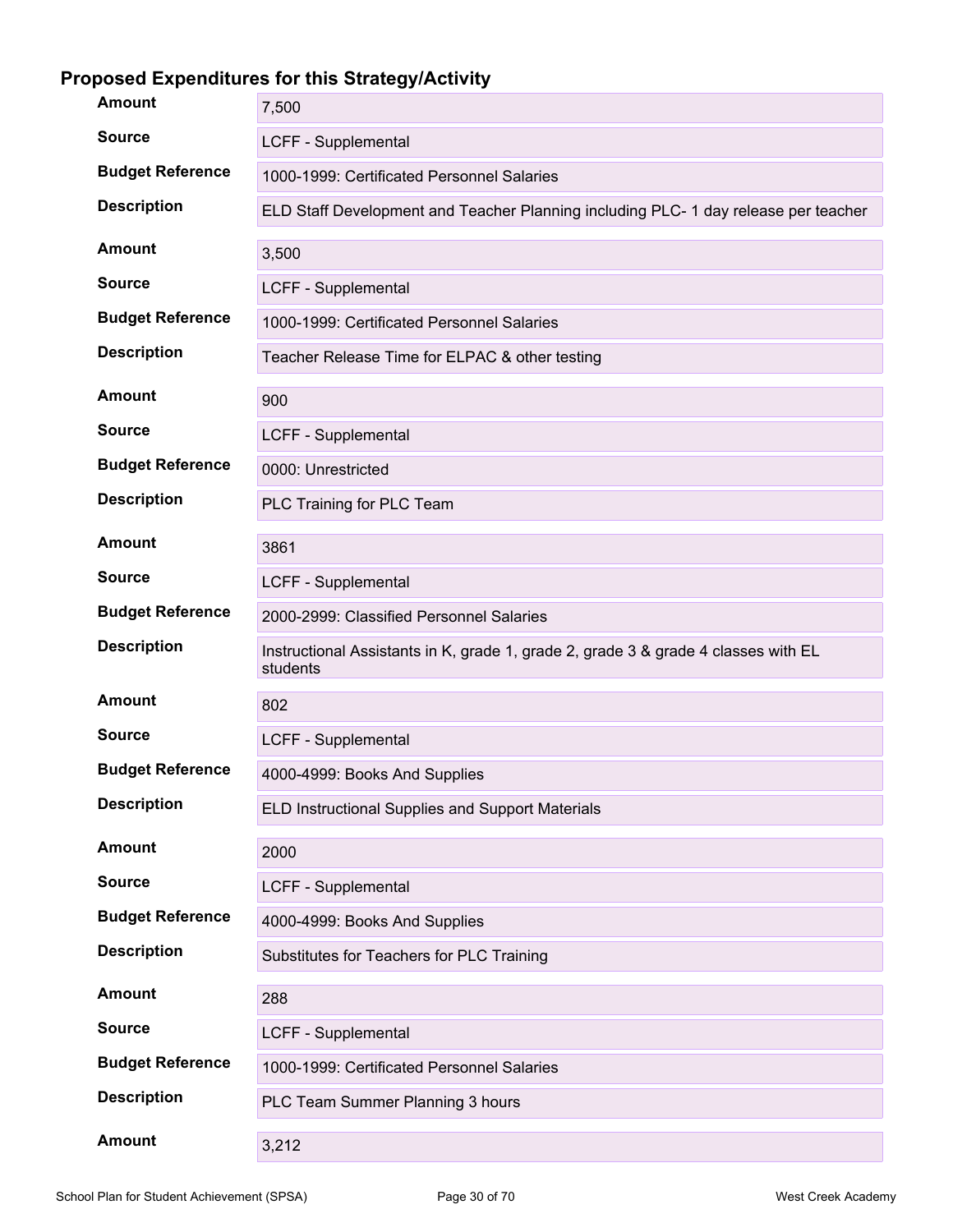| <b>Source</b>           | LCFF - Supplemental                                                 |
|-------------------------|---------------------------------------------------------------------|
| <b>Budget Reference</b> | 1000-1999: Certificated Personnel Salaries                          |
| <b>Description</b>      | Certificated and Classified Benefits for Subs for Staff Development |

### **Strategy/Activity 3**

All teachers will continue to receive district NGSS training for continued implementation of the NGSS standards. STEMscopes and Mystery Science will be used to teach NGSS grade level standards. This will include having time to work with planning the NGSS during Collaborative Instructional Planning (CIP) where they design lessons to promote higher DOK levels, design activities that include rigor and complexity, develop pacing guides and assessments. 1st-6 teachers will receive access to STEMscopes for themselves and their students. Teacher representatives/coaches will attend county workshops and trainings.

### **Students to be Served by this Strategy/Activity**

All Students

### **Timeline**

2019 - 2020 School Year

### **Person(s) Responsible**

West Creek Staff

**District** 

#### **Proposed Expenditures for this Strategy/Activity**

| Amount             | 5,000                                      |
|--------------------|--------------------------------------------|
| <b>Source</b>      | Parent-Teacher Association (PTA)           |
| <b>Description</b> | <b>STEMscopes Technology and Materials</b> |
|                    |                                            |
| Amount             | 1,000                                      |
| <b>Source</b>      | Parent-Teacher Association (PTA)           |
| <b>Description</b> | <b>Mystery Science</b>                     |

### **Strategy/Activity 4**

Teachers provide P.E. instruction to ensure that the requirement of 200 minutes/10 instructional days is being met. In addition the PE TOSA provides inservice, in-class support and instructional strategies for teachers as PE is taught. The PE TOSA helps Inventory equipment and purchase necessary materials to provide students with the opportunity to meet grade-level standards. Classroom teachers will utilize equipment and implement lessons described in PEP and SPARKS during formal instruction time and at student recess. K-6 Teachers incorporate music and movement with all students. One are of focus for students will be aerobics, flexibility, and building strength.

### **Students to be Served by this Strategy/Activity**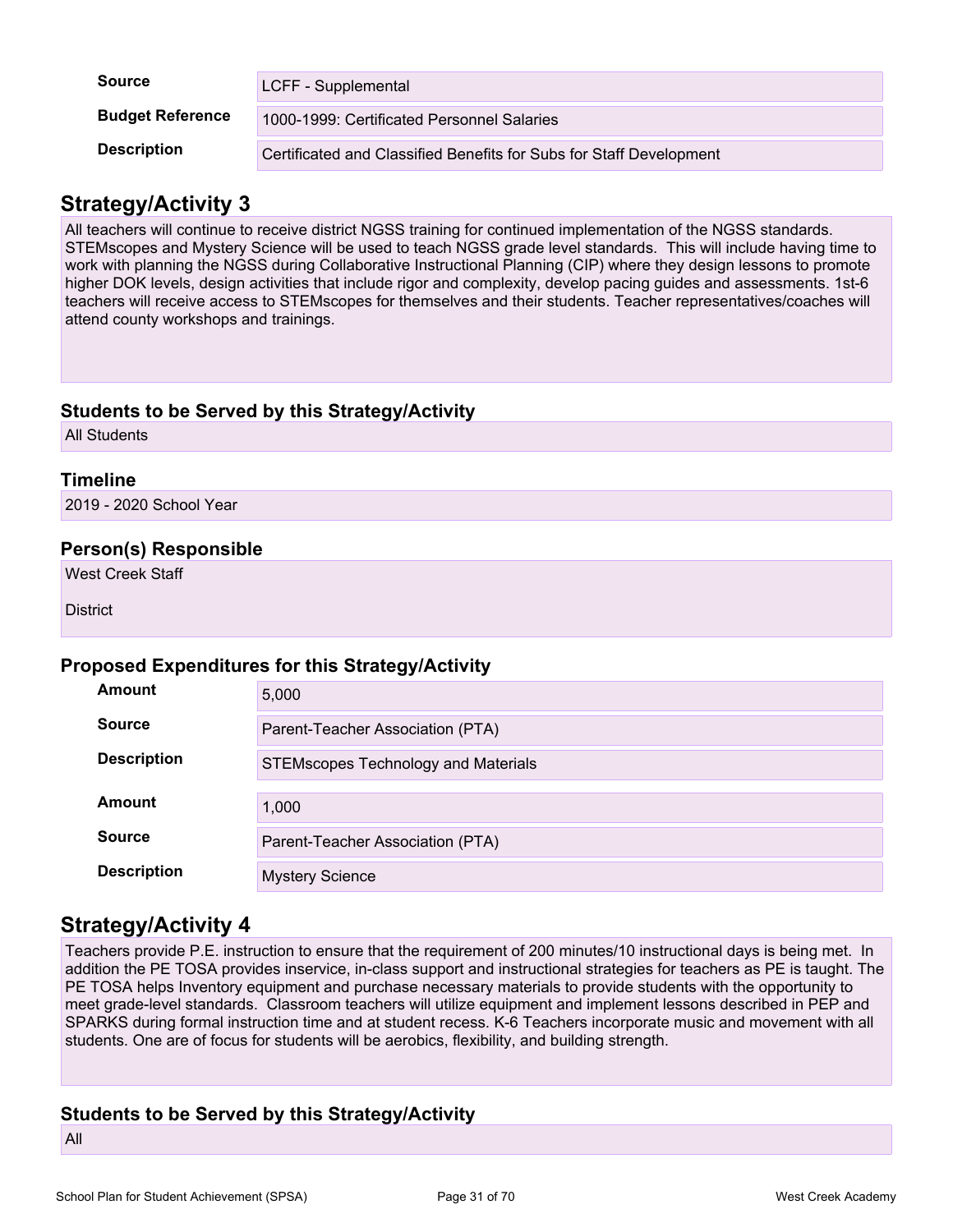### **Timeline**

2019-2020 School Year

#### **Person(s) Responsible**

West Creek Staff

**District** 

### **Proposed Expenditures for this Strategy/Activity**

## **Strategy/Activity 5**

Visual and Performing Arts will be integrated throughout the subjects as well as explicitly taught. Parents from the PTA will work with the teachers to teach art lessons in the Meet the Master Art Program that is implemented from K-6. All students will receive 16 weeks of music classes for either CalArts, LA Opera, or Universal Soul. Students in grades K-2 will have general music and African drumming classes taught by CalArts. 3rd and 4th grade students will have keyboarding taught by CalArts. 3rd grade will have general music taught by CalArts. 4th grade will have choir taught by CalArts. 5th grade will participate in LA Operal's Voices for Tolerance and Opera performance. 6th grade students will have CalArtsStopMotion animation, theater, and Universal Soul Hip Hop. Fourth and fifth grade students will participate in STEAM pathway rotations.

Teachers will utilize Kennedy Center arts-integrated training to provide arts-integrated lessons and activities integrating VAPA standards and CCSS. These include Passing the Portrait and tableau.

### **Students to be Served by this Strategy/Activity**

#### **Timeline**

2019 - 2020 School Year

#### **Person(s) Responsible**

West Creek Staff

**District** 

#### **Proposed Expenditures for this Strategy/Activity**

| Amount             | 14000                                                                          |
|--------------------|--------------------------------------------------------------------------------|
| <b>Source</b>      | Parent-Teacher Association (PTA)                                               |
| <b>Description</b> | Field Trips and Programs                                                       |
| <b>Amount</b>      | 43,000                                                                         |
| <b>Source</b>      | Parent-Teacher Association (PTA)                                               |
| <b>Description</b> | <b>Contract with CalArts</b>                                                   |
| Amount             | 5,000                                                                          |
| <b>Source</b>      | Parent-Teacher Association (PTA)                                               |
| <b>Description</b> | Contract with LA Phil/COC- \$1500 In School Opera; \$3500 Voices for Tolerance |
| <b>Amount</b>      | 4,000                                                                          |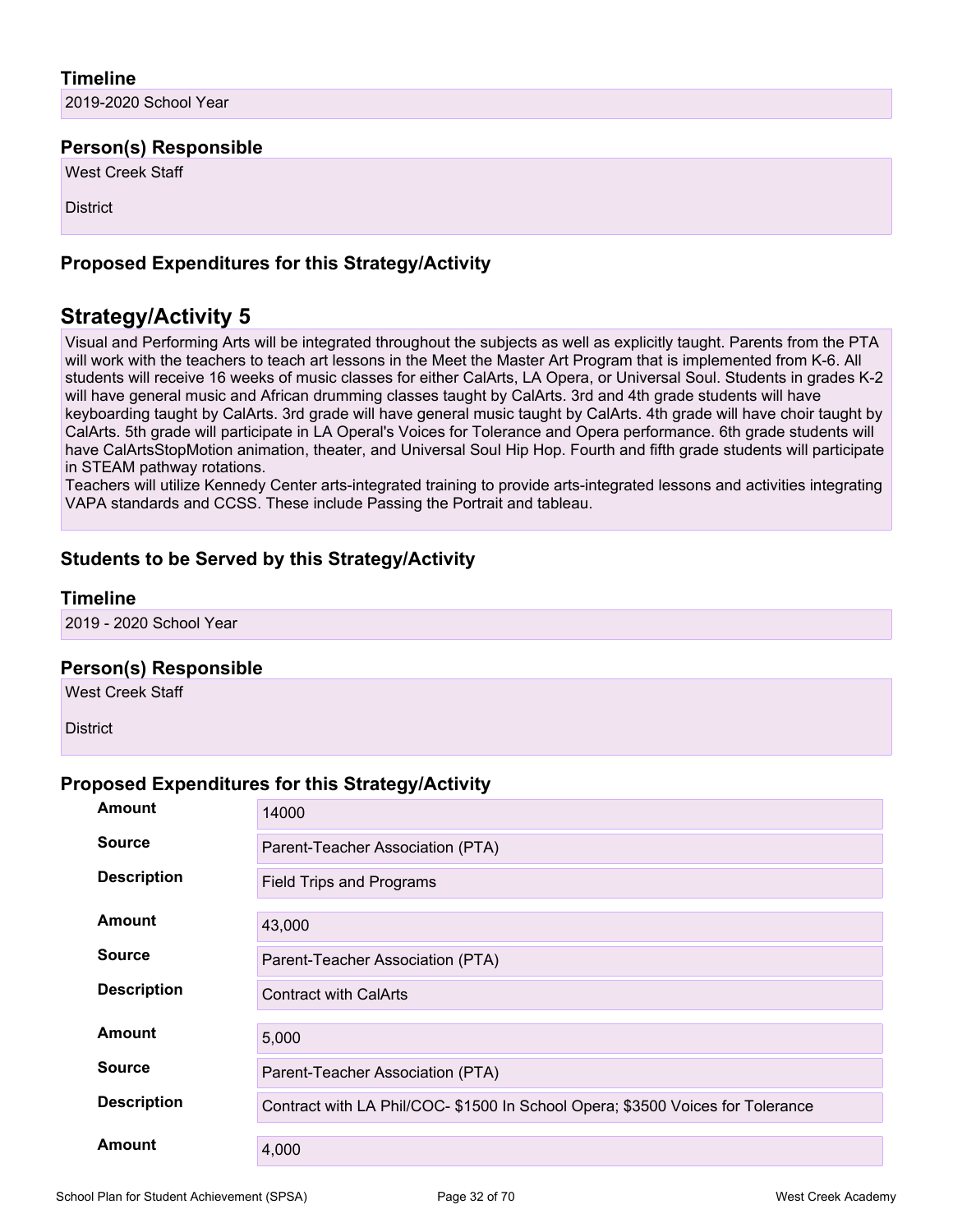| <b>Source</b>      | Parent-Teacher Association (PTA) |
|--------------------|----------------------------------|
| <b>Description</b> | Contract with Hip Hop Universal  |
| Amount             | 600                              |
| <b>Source</b>      | Parent-Teacher Association (PTA) |
| <b>Description</b> | 6th Grade Theater- Theseus Play  |
| Amount             | 672                              |
| <b>Source</b>      | Parent-Teacher Association (PTA) |
| <b>Description</b> | After School Theater             |

### **Strategy/Activity 6**

Technology is an area in which teachers will integrate into lessons and students products. This will include opportunities provided to students to practice and apply typing skills for writing, as well as editing and presentation skills. All teachers and students will have access to Chromebooks in the classroom, as well as Interactive Flat Panels, for which teachers will receive training (or have previously been trained). Materials and supplies to support Engineering is Elementary curriculum will also be purchased to enhance students' exposure to technology.

### **Students to be Served by this Strategy/Activity**

#### **Timeline**

2019 - 2020 School Year

#### **Person(s) Responsible**

West Creek Staff

**District** 

### **Proposed Expenditures for this Strategy/Activity**

### **Strategy/Activity 7**

One method of delivery for Social Studies may include the direct instruction and possibly using the FAST Framework lesson design for Social Studies so that students receive information in an organized and memorable way. In doing this, teachers will make lesson objectives clear to students, maximize prime teaching time (OWL time), model for a "Clean Teach," and ensure that students' guided and independent practice is aligned with the lesson objective.

Teachers will take part in regular collaboration, utilizing the district's Collaborative Instructional Planning (CIP) days to design lessons promoting higher depth of knowledge (DOK) and activities including rigor and complexity to not only challenge students, but enhance learning.

### **Students to be Served by this Strategy/Activity**

#### **Timeline**

2019 - 2020 School Year

#### **Person(s) Responsible**

West Creek Staff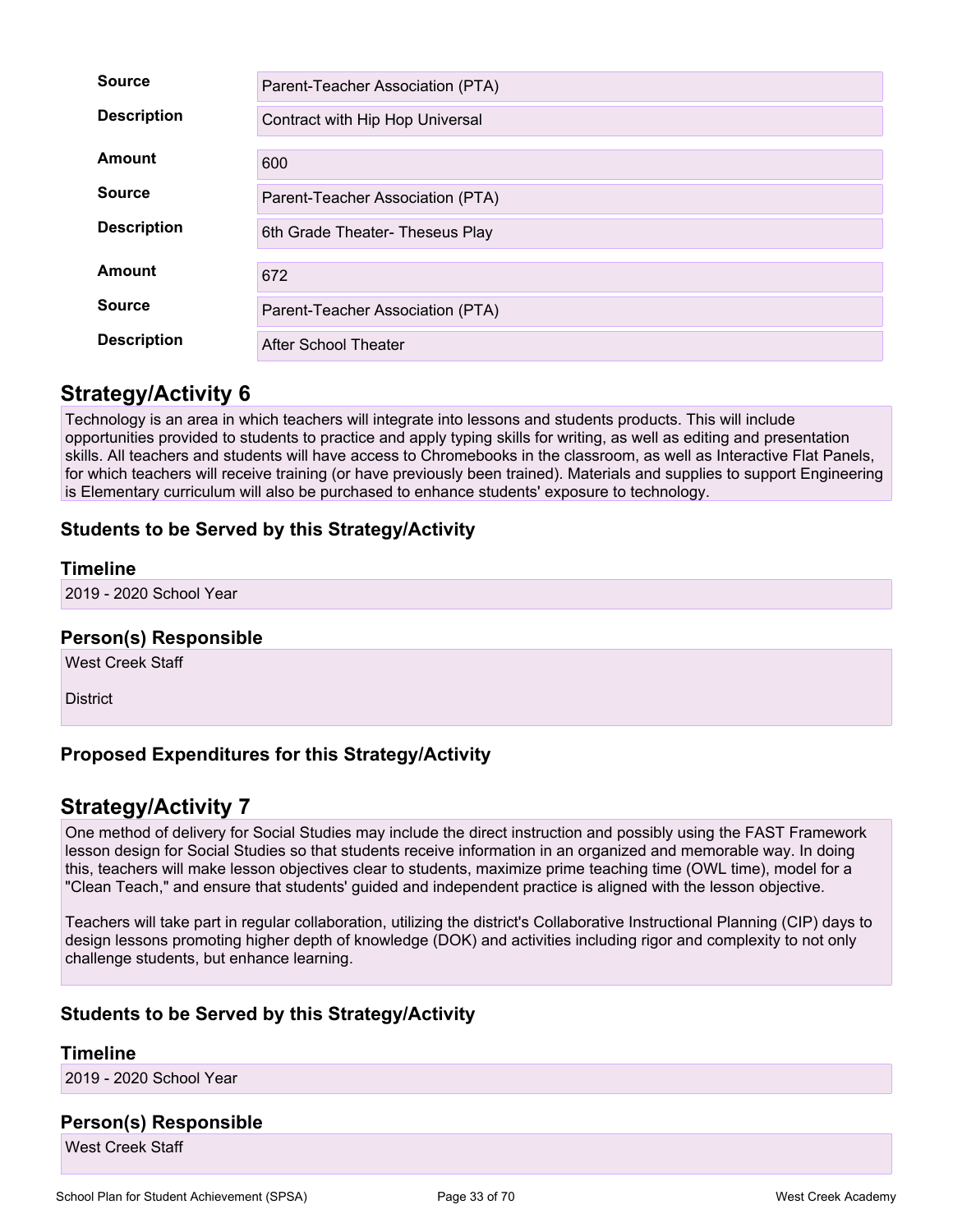### **Proposed Expenditures for this Strategy/Activity**

### **Strategy/Activity 8**

Special Education students will be provided instruction based on CCSS, corresponding to students' grade levels. Special Education teachers will receive training on writing IEP goals based on CCSS, and a tiered SST process will continue to be implemented.

#### **Students to be Served by this Strategy/Activity**

#### **Timeline**

2019 - 2020 School Year

#### **Person(s) Responsible**

West Creek Staff

**District** 

### **Proposed Expenditures for this Strategy/Activity**

## **Strategy/Activity 9**

Gifted and Talented Education (GATE) will continue to be a priority at West Creek Academy. Teachers will continue to implement the Advanced Learning Process for All Scholars (ALPS), introducing and the GATE icons to all students and utilizing them on various projects throughout the school year. Teachers will receive training in differentiated instruction and GATE students will receive differentiated instruction within the classroom. GATE students will also be provided an 8-week after school program. Universal GATE screening for all 3rd grade students, as well as other students in grades 4-6 by parent or teacher request, will take place. Parent education regarding Gifted and Talented Education (GATE) will be given in the form of two meetings - one in the Fall and a GATE Showcase at the end of the GATE classes. Supplies and materials will be purchased to support teachers and students in this endeavor.

### **Students to be Served by this Strategy/Activity**

#### **Timeline**

2019 - 2020 School Year

#### **Person(s) Responsible**

West Creek Staff

**District** 

#### **Proposed Expenditures for this Strategy/Activity**

| Amount                                                                                                                          | 1,860               |
|---------------------------------------------------------------------------------------------------------------------------------|---------------------|
| <b>Source</b>                                                                                                                   | <b>General Fund</b> |
| <b>Budget Reference</b><br>1000-1999: Certificated Personnel Salaries<br><b>Description</b><br><b>GATE After School Classes</b> |                     |
|                                                                                                                                 |                     |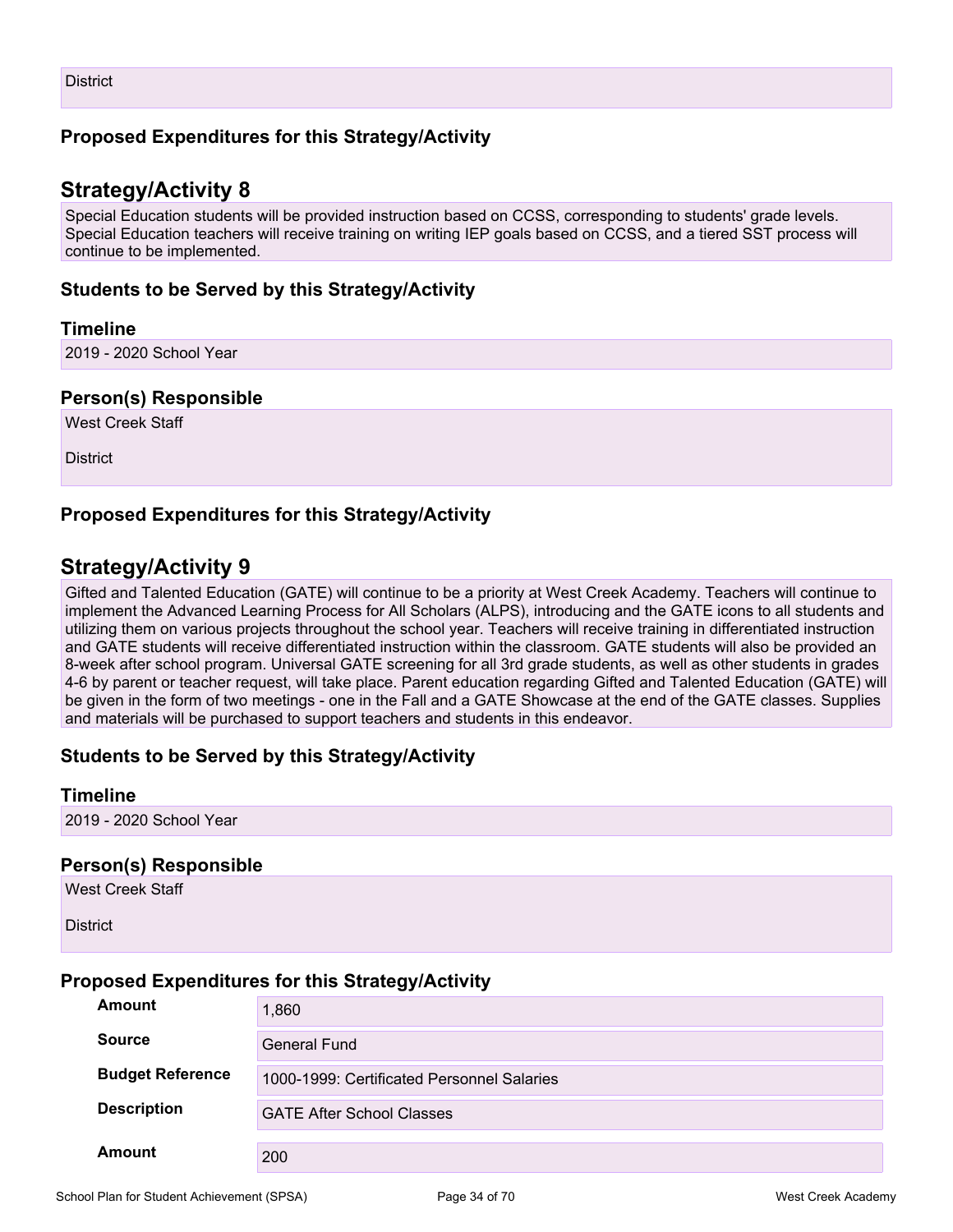| <b>Source</b>           | <b>General Fund</b>                                               |
|-------------------------|-------------------------------------------------------------------|
| <b>Budget Reference</b> | 4000-4999: Books And Supplies                                     |
| <b>Description</b>      | <b>GATE Materials and Supplies</b>                                |
| Amount                  | 100                                                               |
| <b>Source</b>           | <b>General Fund</b>                                               |
| <b>Budget Reference</b> | 4000-4999: Books And Supplies                                     |
| <b>Description</b>      | <b>GATE Parent Meetings</b>                                       |
| <b>Amount</b>           | 400                                                               |
| <b>Source</b>           | <b>General Fund</b>                                               |
| <b>Budget Reference</b> | 1000-1999: Certificated Personnel Salaries                        |
| <b>Description</b>      | <b>GATE Staff Development and Testing and Meetings Substitute</b> |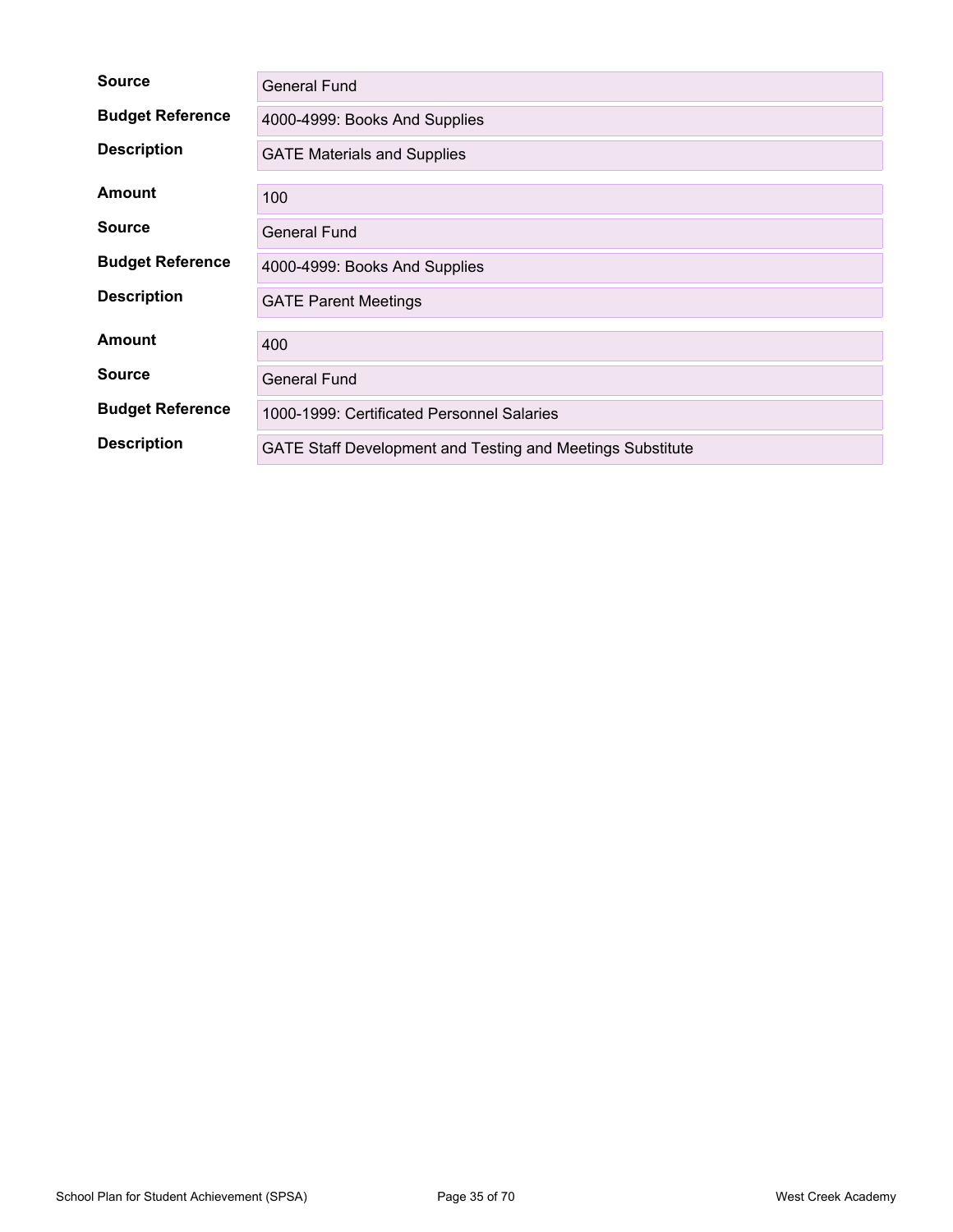# **Goals, Strategies, & Proposed Expenditures**

# <span id="page-35-0"></span>**Goal 2**

## **Subject**

Student Teacher & Parent Engagement

## **Goal Statement**

1. Increase Meaningful and purposeful parent involvement

\*Increase parent Involvement

\*Increase meaningful communication with all stakeholders

\*Promote parent participation in programs for unduplicated pupils and special needs subgroups

\*Continue to see parent input in decision making

2. Increase Meaningful and purposeful student engagement

\*Decrease excessive tardies (>10 days per year) from 2018-2019 school year by 5%

\*Decrease chronic absenteeism (>10 days per year) from 2018-2019 school year by 5%

\*Decrease Truancy rate from 2017-2018 school year by 5%.

3. Increase students' and teachers' sense of safety and school connectedness (School Connectedness) (baseline data) \*Implement Positive Behavior Intervention and Support (PBIS)

\*Continue to maintain less than 0.4% suspension rate for 2018-2019 school year (district average)

\*Continue to maintain 0 expulsion for 2018-2019 school year (district average)

\*Improve traffic flow during arrival and dismissal times.

## **LCAP Goal**

Increase meaningful and purposeful student and parent engagement.

### **Basis for this Goal**

1. Parent Involvement \*Site Council Survey Data \*Parent attendance at Site Council Meetings \*Parent attendance at PTA Meetings \*Parent attendance at ELAC meetings \*Parent attendance at GATE meetings \*Parent attendance at school/PTA sponsored events (i.e. Back-to-School Night, Open House, Talent Show, Fall Festival, Reflections, Special events, etc.) \*PTA volunteer minutes \*Parent attendance at Conferences

2. Pupil Engagement \*Decrease excessive tardies, chronic absenteeism, and Truancy rate \*Attendance reports Attendance Rate (16-17) > 97% Attendance Rate (17-18) 96.9% (523 ISC Days Completed) Attendance Rate (17-18) 449 ISC Days Complete (19 Incomplete) Chronic Absenteeism (>10% Chronic Excused Absences) (16-17) 2.96% Chronic Absenteeism (>10% Chronic Excused Absences) (18-19) 0.9% Truancy Rate (16-17) 21% Truancy Rate (18-19) Suspensions (16-17) 0 Suspension (17-18) 0

For the 2017-2018 School Year, we had the following SART/DART activity: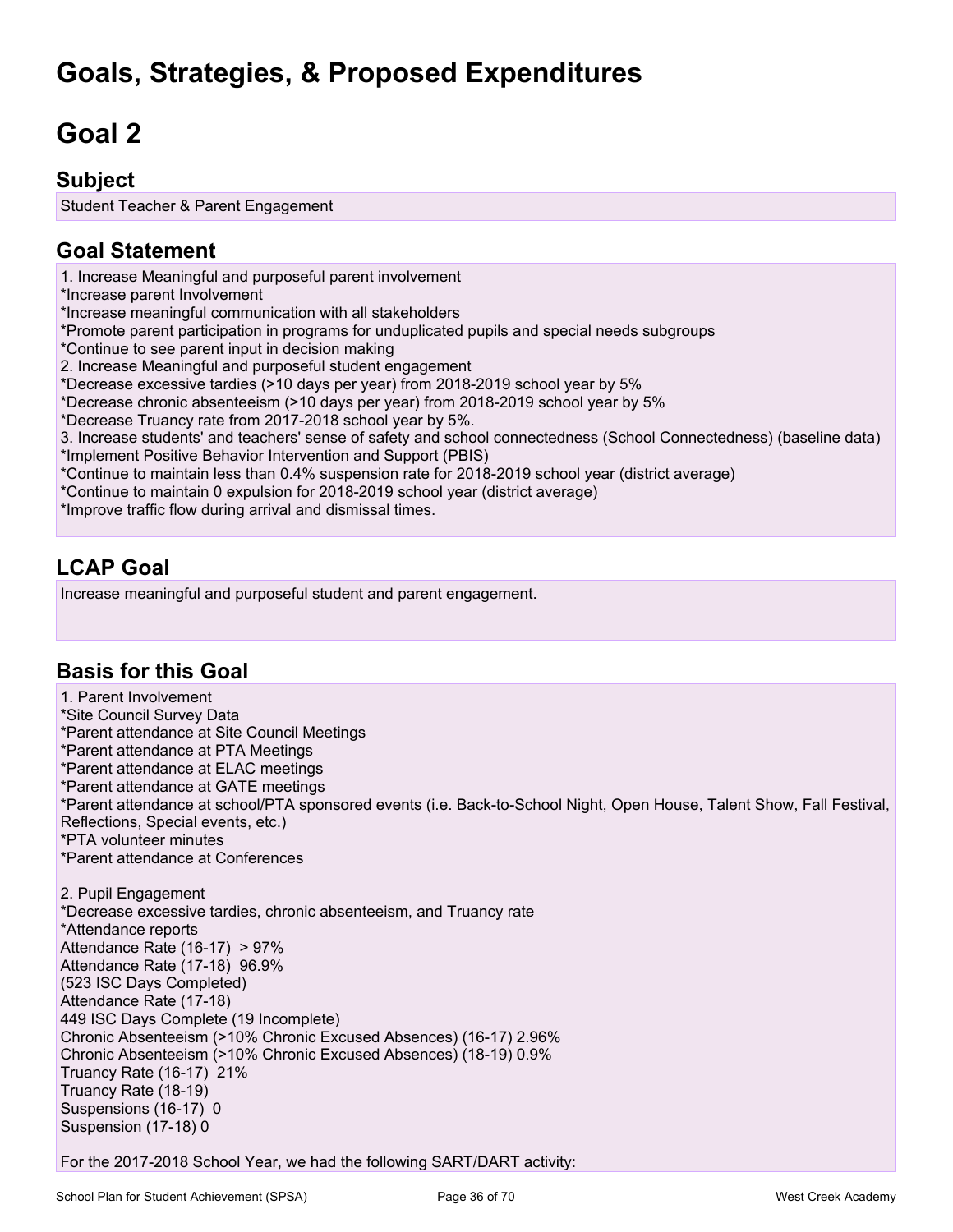SART/DART letters sent - 386 letters DART Meetings held - 25 meetings SART Meetings held - 15 meetings SARB Meetings held - 0 meetings For the 2018-2019 School year from August to April 2019 we have had the following: SART/DART letters sent - 132 letters DART Meetings held - 7 meetings SART Meetings held - 2 meetings SARB Meetings held - 0 meetings 3. School Climate

\*Student Information System \*Site Council Survey \*Teacher Survey \*Student Survey

### **Expected Annual Measurable Outcomes**

**Metric/Indicator Baseline Expected Outcome**

## **Planned Strategies/Activities**

### **Strategy/Activity 1**

West Creek Academy thrives on parent involvement. Constant contact, the school website, and weekly newsletter are utilized to inform parents of the various school and PTA events. Teachers also communicate with parents regarding classroom information and curriculum via newsletters, email, phone and teacher website updates.

Other ways parents are involved at school are through committee meetings and groups, such as Gifted and Talented Education (GATE), English Learner Advisory Committee (ELAC), Site Council and PTA. Translation is provided when necessary during parent conferences, ELAC meetings, IEP meetings, and SST meetings.

School personnel works closely with the PTA to ensure that assemblies and field trips are aligned with West Creek's Music and STEAM Pathway focus.

There are many other ways in which parents participate on campus. Some of these opportunities include the following events: Back To School Night, Open House, the PTA Reflections Program, Career Day, the annual Talent Show, Fall Festival, Father/Daughter & Mother/Son Events, and Matters of the Heart.

### **Students to be Served by this Strategy/Activity**

#### **Timeline**

2018-2019 School Year

#### **Person(s) Responsible**

West Creek Staff

#### **Proposed Expenditures for this Strategy/Activity**

**Source District Funded Budget Reference** 2000-2999: Classified Personnel Salaries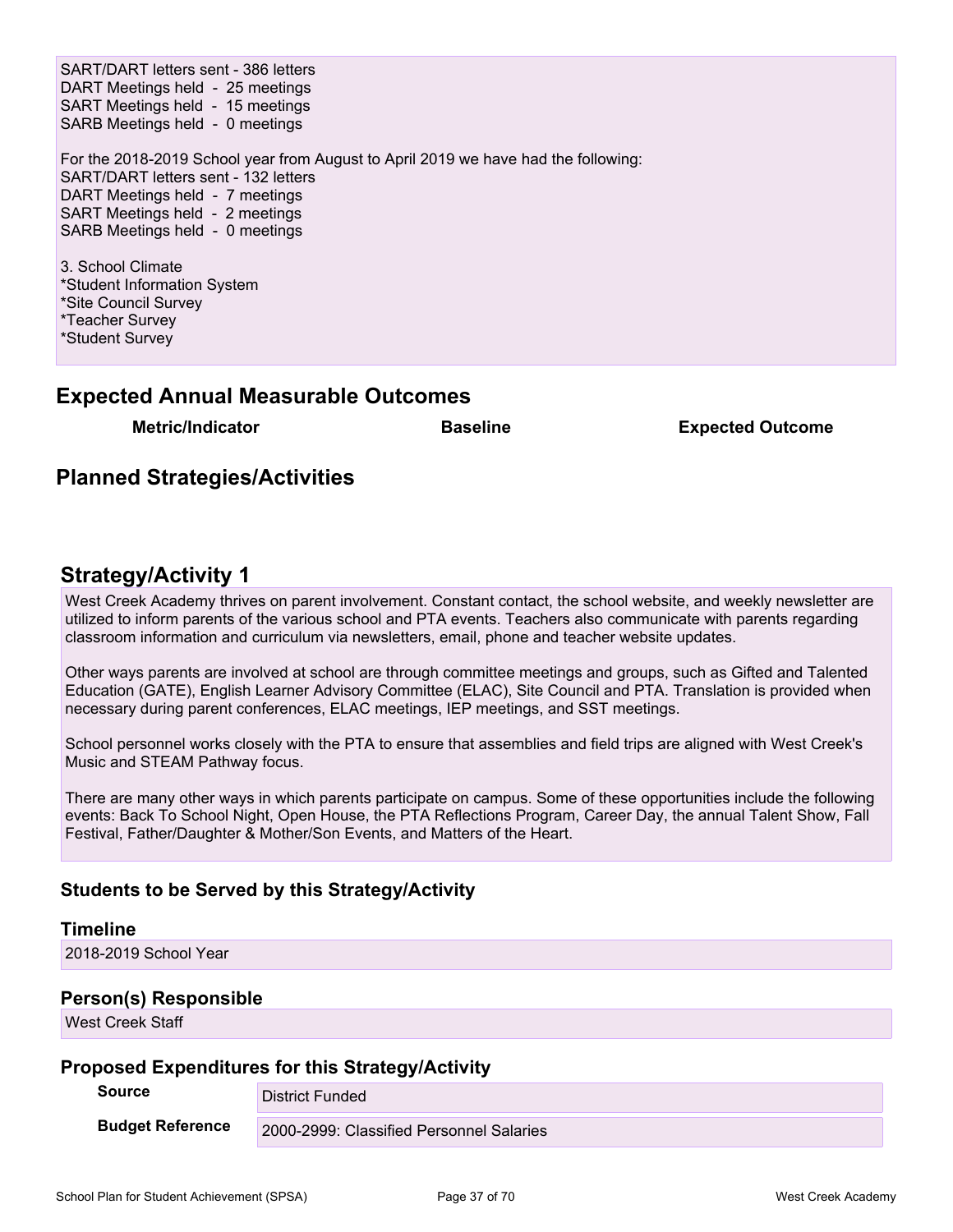**Description** Translation

## **Strategy/Activity 2**

Pupil Engagement is of utmost importance. In order to engage and communicate with students and parents, and keep them informed and in school, West Creek Academy utilizes notices in the school newsletter, and a school-wide video broadcast. Parents are also notified regularly regarding student attendance, and administration meets with parents to discuss attendance concerns through SART, DART, and SARB meetings as necessary.

### **Students to be Served by this Strategy/Activity**

### **Timeline**

2018-2019 School Year

### **Person(s) Responsible**

West Creek Staff

### **Proposed Expenditures for this Strategy/Activity**

### **Strategy/Activity 3**

West Creek Academy continually works to provide a positive school climate. To that end, West Creek has implemented the school-wide Character Counts program, monthly spirit assemblies, character awards, and HOWL behavior tickets for expectations. West Creek Academy has also implemented Positive Behavior Interventions and Supports (PBIS) as well as other events/presentations to convey positive mindsets, including assemblies that promote character building and anti-bullying education, incentives/awards to recognize student achievement, Primary Grade Level Awards Assemblies, You Establish Success (Y.E.S.) Goals Assemblies, Lunch with the Principal/Assistant Principal, and Ticket Drawings. Individual classrooms have also implemented classroom awards systems.

West Creek Academy also provides a security/traffic control officer to improve traffic flow during arrival times.

### **Students to be Served by this Strategy/Activity**

#### **Timeline**

2018-2019 School Year

#### **Person(s) Responsible**

West Creek Staff

### **Proposed Expenditures for this Strategy/Activity**

| <b>Source</b>           | District Funded                                                   |
|-------------------------|-------------------------------------------------------------------|
| <b>Budget Reference</b> | 5800: Professional/Consulting Services And Operating Expenditures |
| <b>Description</b>      | Traffic Control Officer, if funded                                |

### **Strategy/Activity 4**

For school safety, our school will practice monthly Lock Downs and Fire Drills. Earthquake Drills will also be practiced with students and staff. The safety plan includes consultation with local law enforcement officials.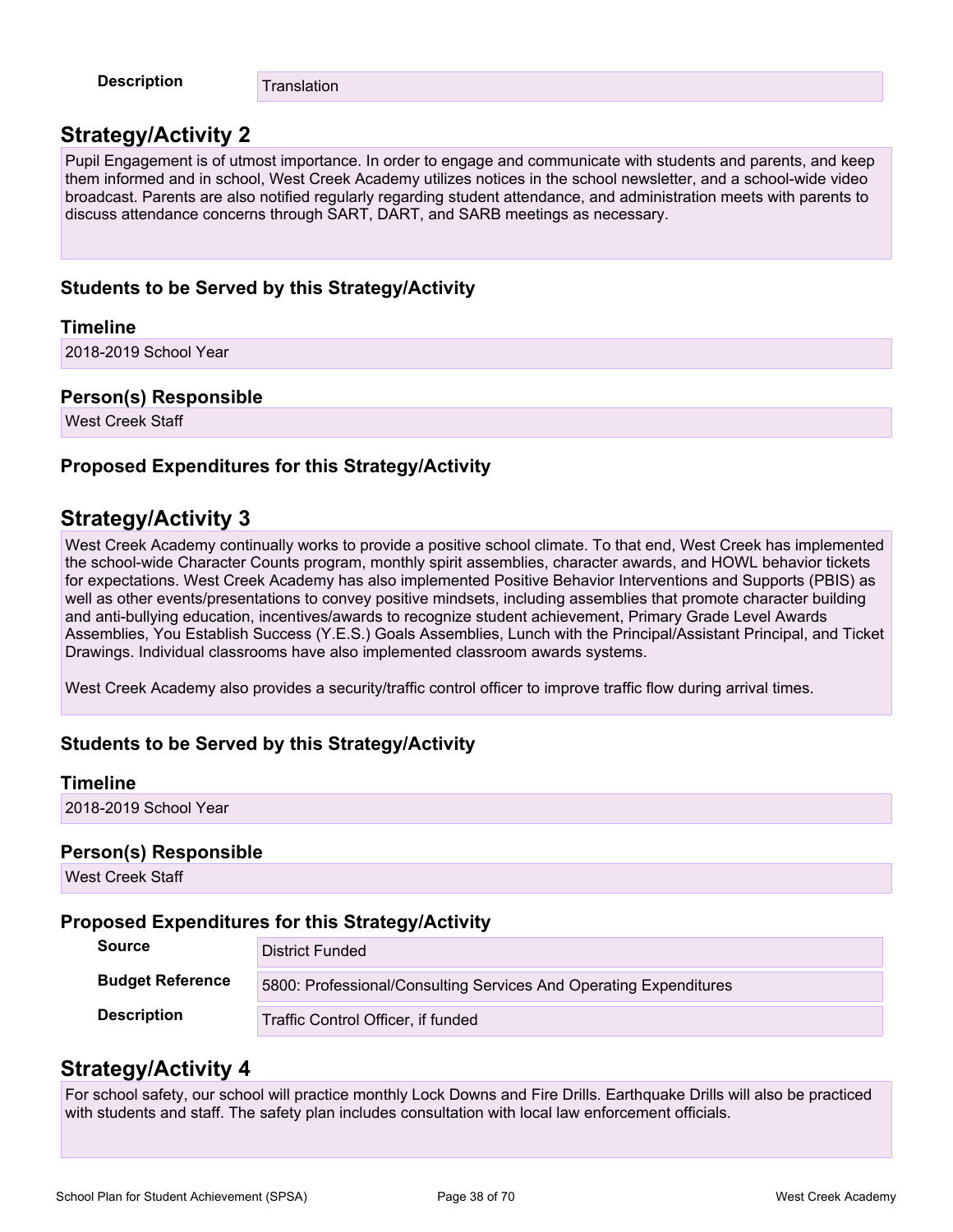### **Students to be Served by this Strategy/Activity**

### **Timeline**

2019-2020 School Year

### **Person(s) Responsible**

West Creek Staff

## **Proposed Expenditures for this Strategy/Activity**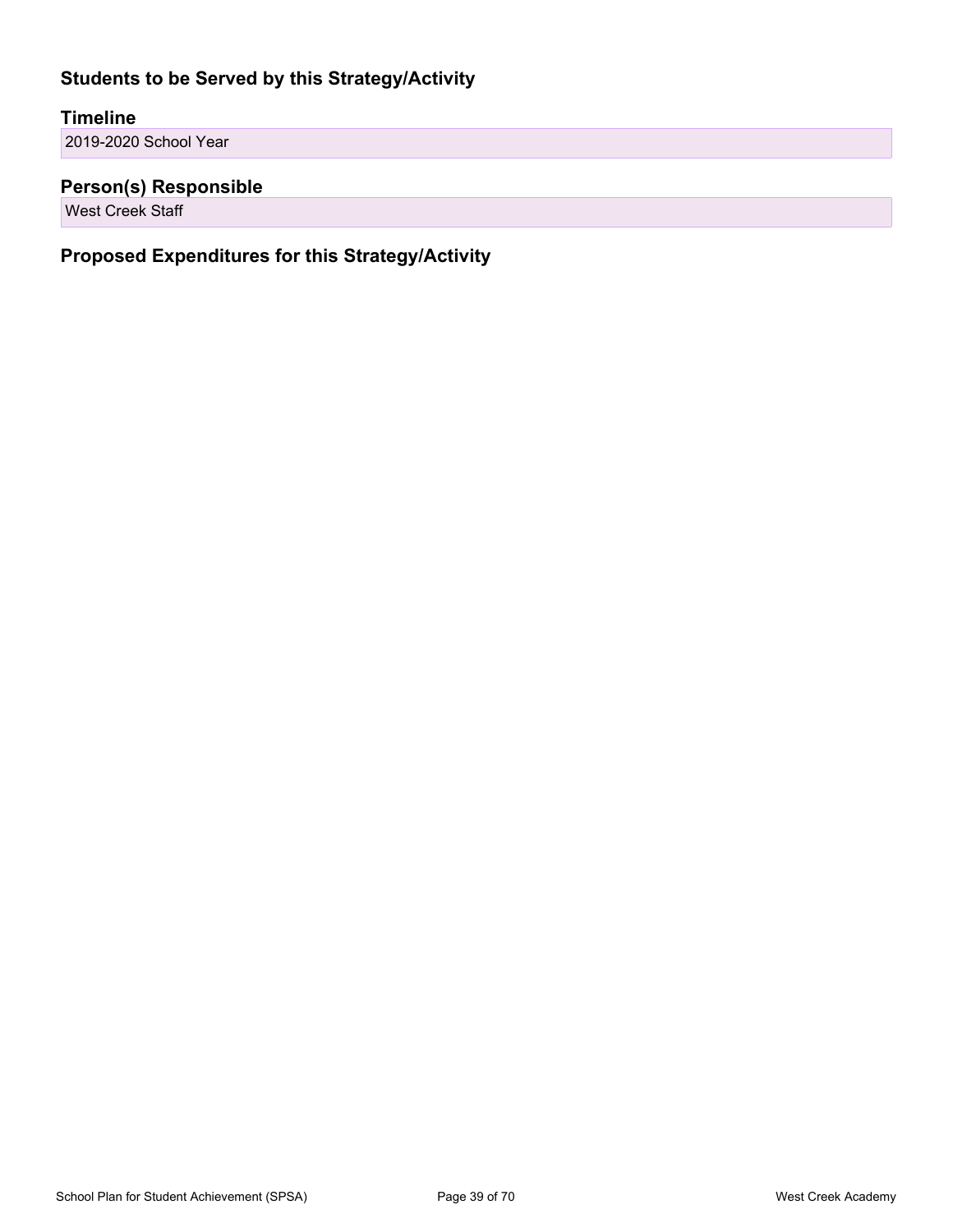# **Goals, Strategies, & Proposed Expenditures**

<span id="page-39-0"></span>

| Goal 3                                                 |                 |                         |  |  |
|--------------------------------------------------------|-----------------|-------------------------|--|--|
| <b>Subject</b>                                         |                 |                         |  |  |
|                                                        |                 |                         |  |  |
| <b>Goal Statement</b>                                  |                 |                         |  |  |
|                                                        |                 |                         |  |  |
| <b>LCAP Goal</b>                                       |                 |                         |  |  |
|                                                        |                 |                         |  |  |
| <b>Basis for this Goal</b>                             |                 |                         |  |  |
|                                                        |                 |                         |  |  |
| <b>Expected Annual Measurable Outcomes</b>             |                 |                         |  |  |
| <b>Metric/Indicator</b>                                | <b>Baseline</b> | <b>Expected Outcome</b> |  |  |
| <b>Planned Strategies/Activities</b>                   |                 |                         |  |  |
| <b>Strategy/Activity 1</b>                             |                 |                         |  |  |
| <b>Students to be Served by this Strategy/Activity</b> |                 |                         |  |  |
| <b>Timeline</b>                                        |                 |                         |  |  |
| Person(s) Responsible                                  |                 |                         |  |  |
| Proposed Expenditures for this Strategy/Activity       |                 |                         |  |  |
|                                                        |                 |                         |  |  |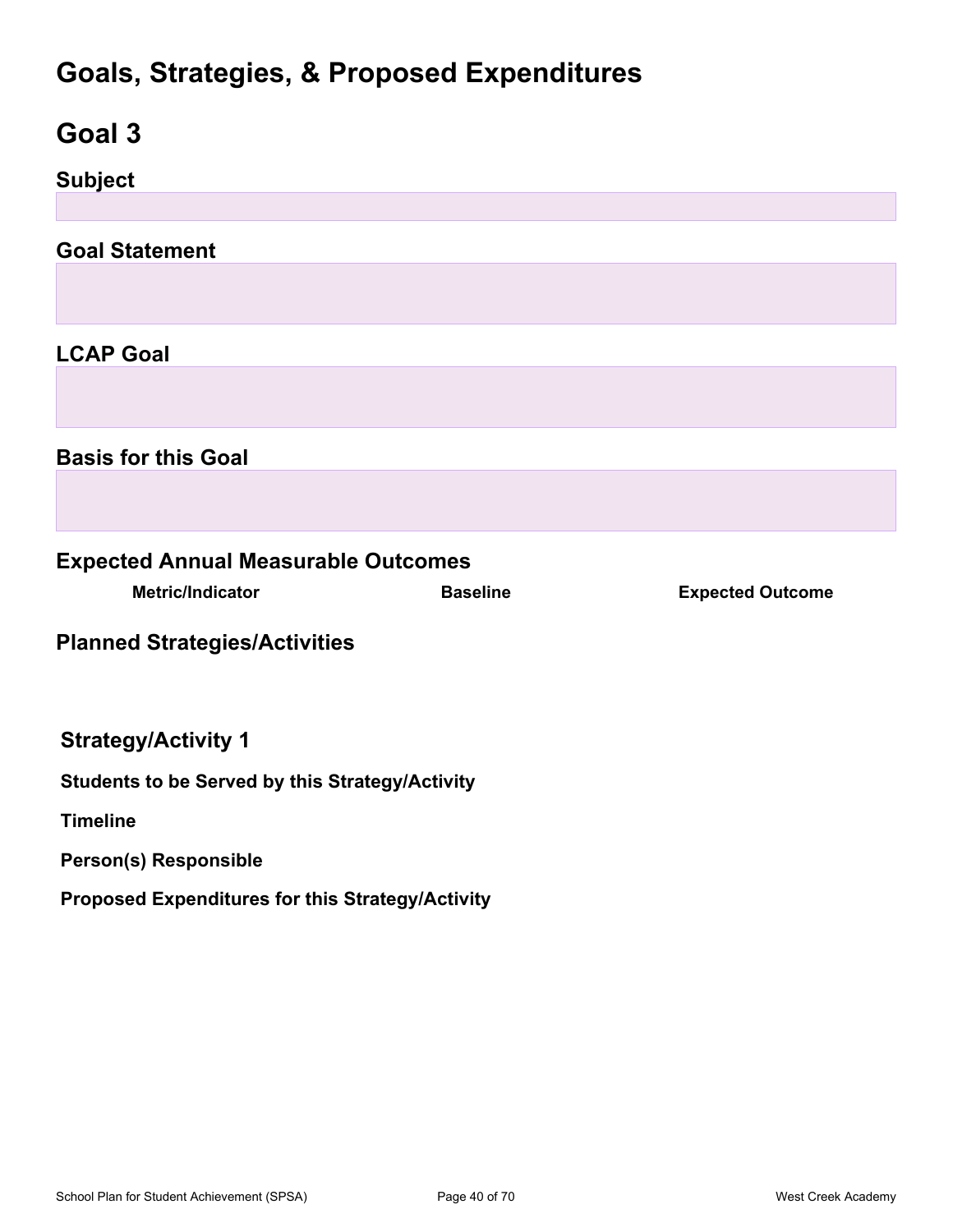# <span id="page-40-0"></span>**Annual Review and Update**

# **SPSA Year Reviewed: 2018-19**

## <span id="page-40-1"></span>**Goal 1**

1. To improve student achievement in English Language Arts and Math.

ELA Goals: As measured by the 2017-2018 CAASPP assessment, our goal is to have 80% (3% increase) of students to score either Standard Met or Exceeded in ELA, and 49% (3% increase) of students to score Standard Exceeded. Math Goals: As measured by the 2017-2018 CAASPP assessment, our goal is to have 72% (3% increase) of students to score either Standard Met or Exceeded in math, and 42%(3% increase) of students to score Standard Exceeded. Achieve Blue on the Dashboard.

2. To improve student achievement in English Language Development.

\*All students will advance one level on the ELPAC.

\*10% of ELLs will be reclassified from LEP to R-FEP.

\*English Learners will increase

EL Learners ELA Goals: As measured by the 2017-2018 CAASPP assessment, our goal is to have 64% (3% increase) of students to score either Standard Met or Exceeded in ELA, and 24% (21% increase) of students to score Standard Exceeded.

EL Learners Math Goals: As measured by the 2017-2018 CAASPP assessment, our goal is to have 72% (3% increase) of students to score either Standard Met or Exceeded in math, and 42%(3% increase) of students to score Standard Exceeded.

3. To improve student achievement in Science.

\*All students will received instruction in Science which includes implementation of STEMscopes as a resource.

\*2015-2016 Science CST: 54% Advanced; 92% Proficient or above. 2017-2018- Pilot for CAASPP (no scores).

4. To improve student achievement in Physical Education.

PFT Goal: 93% Aerobic Capacity, 85% Body Composition, 75% Abdominal Strength, 88% Trunk Extension Strength, 64% Upper Body Strength, 90% Flexibility

5. To improve student achievement in Visual and Performing Arts.

\*All students will receive instruction in the Arts and Music.

6. To improve student achievement in Technology.

\*All students in grades 1-6 will participate in District-provided Typing Club program.

\*Students in 1-6 will use Chromebooks to increase achievement in Technology.

7. To improve student achievement in Social Studies.

\*All students will receive instruction in Social Studies.

8. To improve student achievement in Special Education Students.

\*Annual IEP meetings will demonstrate student growth towards meeting the goals.

\*RSP teacher discusses Intervention strategies at staff meetings.

9. To improve student achievement in Gifted and Talented Education Students.

\*All GATE identified students will receive differentiated instruction using the Dimensions of Depth and Complexity and explicitly taught critical thinking skills.

### **Annual Measurable Outcomes**

**Metric/Indicator Expected Outcomes Actual Outcomes**

### **Strategies/Activities for Goal 1**

| <b>Planned</b>          | <b>Actual</b>           | <b>Proposed</b>                | <b>Estimated Actual</b>        |
|-------------------------|-------------------------|--------------------------------|--------------------------------|
| <b>Actions/Services</b> | <b>Actions/Services</b> | <b>Expenditures</b>            | <b>Expenditures</b>            |
| English Language Arts   |                         | Purchase literature sets       | Purchased literature sets      |
| and Math                |                         | and library books 4000-        | and library books 4000-        |
| Implement Instructional |                         | 4999: Books And                | 4999: Books And                |
| Program with Intensity  |                         | <b>Supplies Parent-Teacher</b> | <b>Supplies Parent-Teacher</b> |
| and Fidelity            |                         | Association (PTA) 5,000        | Association (PTA) 5,000        |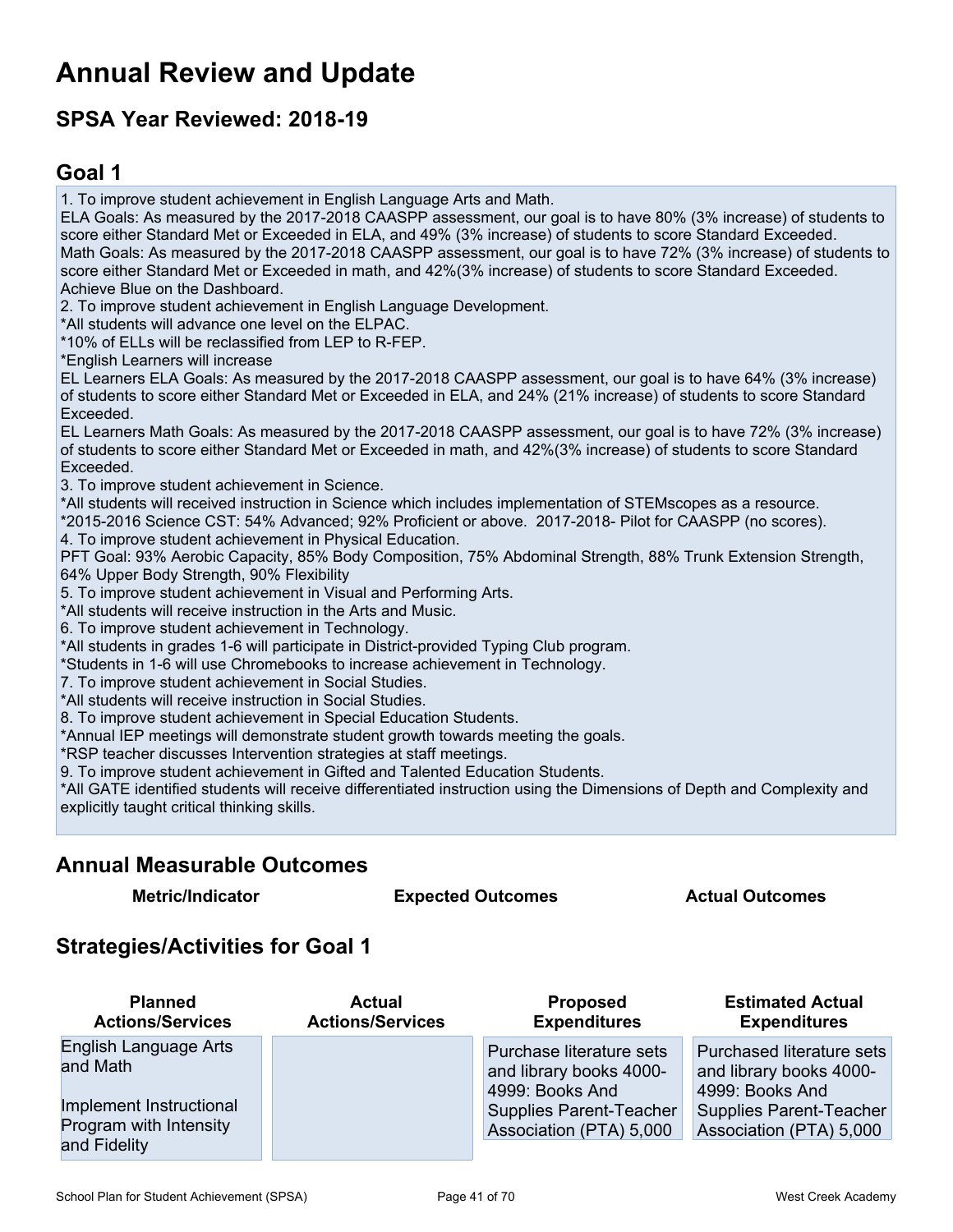| <b>Planned</b><br><b>Actions/Services</b>                                                                                                                                                      | <b>Actual</b><br><b>Actions/Services</b> | <b>Proposed</b><br><b>Expenditures</b>                                                                                                             | <b>Estimated Actual</b><br><b>Expenditures</b>                                   |
|------------------------------------------------------------------------------------------------------------------------------------------------------------------------------------------------|------------------------------------------|----------------------------------------------------------------------------------------------------------------------------------------------------|----------------------------------------------------------------------------------|
| *Teachers continue to<br>follow district six step plan<br>for implementations of                                                                                                               |                                          | <b>Teacher Collaboration</b><br>and Lesson Planning<br>and Intervenion                                                                             |                                                                                  |
| CCSS:<br>1. Understand grade level<br>standards and increase                                                                                                                                   |                                          | 1000-1999: Certificated<br><b>Personnel Salaries</b><br>Unrestricted 12,466                                                                        |                                                                                  |
| rigor.<br>2. Create a plan for order<br>grade levels will teach the<br>standards.<br>3. Create lessons to<br>match the standards.                                                              |                                          | <b>Instructional Assistants</b><br>in TK/K class 2000-<br>2999: Classified<br><b>Personnel Salaries</b><br>Unrestricted 12,105                     |                                                                                  |
| 4. Create a curriculum<br>guide.<br>5. Create assessments<br>that measure mastery of<br>what was taught.                                                                                       |                                          | Instructional Supplies,<br>including Copier/Printer<br>Contracts 4000-4999:<br><b>Books And Supplies</b><br>Unrestricted 58,140                    |                                                                                  |
| 6. Create a pacing guide.<br>*Teachers engage in<br>planning collaboratively<br>within and across grade-<br>levels to align instructional<br>methods with standards<br>and to improve teaching |                                          | <b>Instructional Supplies-</b><br>Scholastic News 4000-<br>4999: Books And<br><b>Supplies Parent-Teacher</b><br><b>Association (PTA)</b><br>11,000 |                                                                                  |
| practices.<br>*Identify, inventory, and<br>purchase consumable<br>workbooks and learning<br>tools for students (student                                                                        |                                          | Admin Dues and<br>Memberships 0000:<br><b>Unrestricted Unrestricted</b><br>3000                                                                    | Admin Dues and<br>Memberships 0000:<br><b>Unrestricted Unrestricted</b><br>3,000 |
| computers, Chromebooks                                                                                                                                                                         |                                          | None Specified                                                                                                                                     |                                                                                  |
| laptops in the portable                                                                                                                                                                        |                                          |                                                                                                                                                    |                                                                                  |
| carts, literature sets<br>leveled readers, etc.) to                                                                                                                                            |                                          |                                                                                                                                                    |                                                                                  |
| ensure that all students                                                                                                                                                                       |                                          |                                                                                                                                                    |                                                                                  |
| have the necessary                                                                                                                                                                             |                                          |                                                                                                                                                    |                                                                                  |
| materials and resources.                                                                                                                                                                       |                                          |                                                                                                                                                    |                                                                                  |
| *Teachers implement                                                                                                                                                                            |                                          |                                                                                                                                                    |                                                                                  |
| intervention using<br>supplemental                                                                                                                                                             |                                          |                                                                                                                                                    |                                                                                  |
| resources(PALS, Read                                                                                                                                                                           |                                          |                                                                                                                                                    |                                                                                  |
| Naturally, Read Live).                                                                                                                                                                         |                                          |                                                                                                                                                    |                                                                                  |
| *Direct Instruction model                                                                                                                                                                      |                                          |                                                                                                                                                    |                                                                                  |
| and Response to<br>Intervention (RTI) model                                                                                                                                                    |                                          |                                                                                                                                                    |                                                                                  |
| to provide on-going                                                                                                                                                                            |                                          |                                                                                                                                                    |                                                                                  |
| standards based                                                                                                                                                                                |                                          |                                                                                                                                                    |                                                                                  |
| instruction and                                                                                                                                                                                |                                          |                                                                                                                                                    |                                                                                  |
| intervention.<br>*Arrange schedule to                                                                                                                                                          |                                          |                                                                                                                                                    |                                                                                  |
| maximize OWL time                                                                                                                                                                              |                                          |                                                                                                                                                    |                                                                                  |
| *Design lessons that                                                                                                                                                                           |                                          |                                                                                                                                                    |                                                                                  |
| follow direct instruction                                                                                                                                                                      |                                          |                                                                                                                                                    |                                                                                  |

lesson development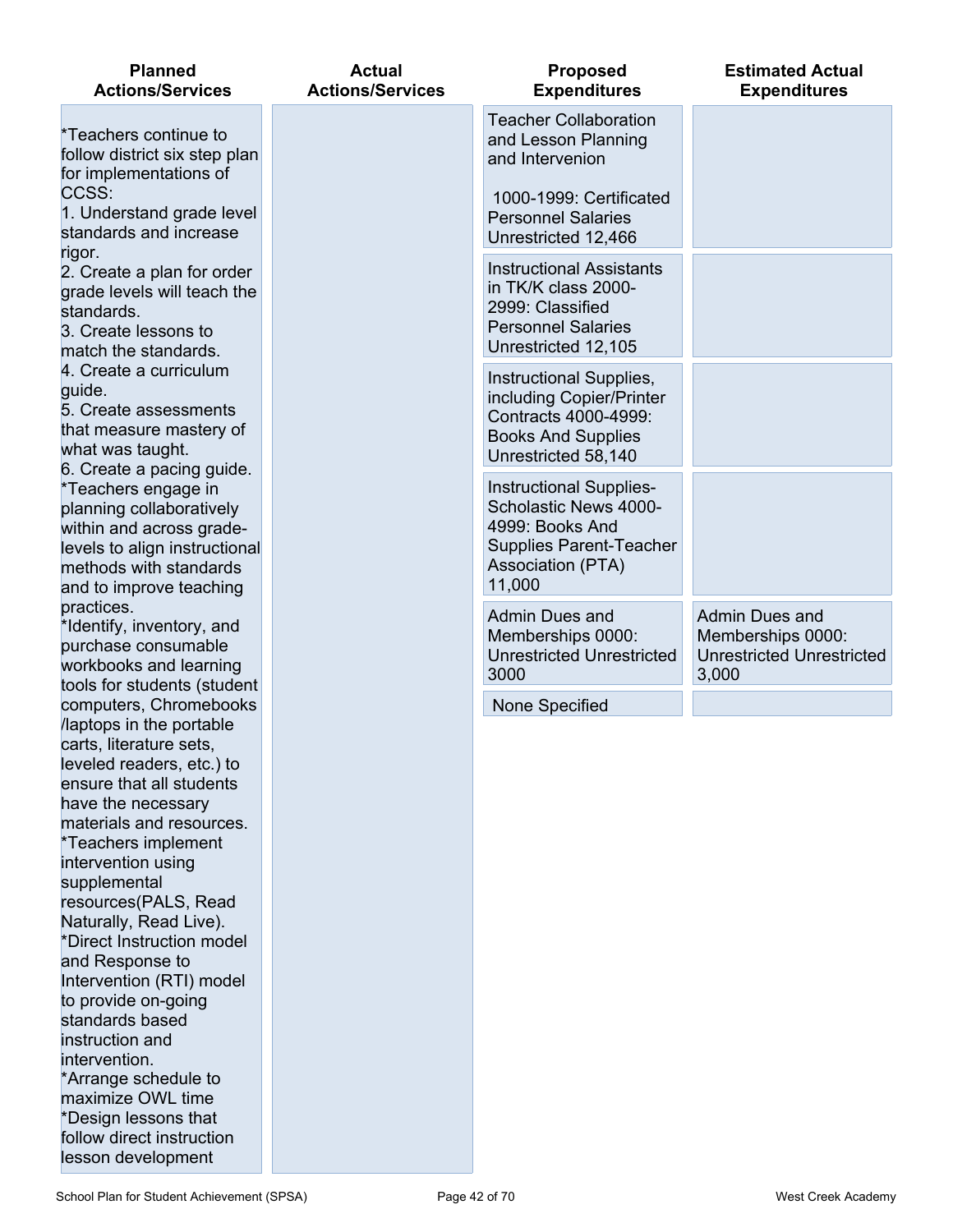| <b>Planned</b><br><b>Actions/Services</b>           | <b>Actual</b><br><b>Actions/Services</b> |
|-----------------------------------------------------|------------------------------------------|
| format for procedural and                           |                                          |
| declarative lessons when                            |                                          |
| introducing/teaching a                              |                                          |
| new concept.                                        |                                          |
| *Clearly state and post                             |                                          |
| lesson objectives                                   |                                          |
| *Design lessons that<br>provide a clean first teach |                                          |
| * Use of distributive                               |                                          |
| practice (spiral review)                            |                                          |
| * Use of clearly defined                            |                                          |
| steps for guided and                                |                                          |
| independent practice.                               |                                          |
| *Continue Advanced                                  |                                          |
| Learning Process of all                             |                                          |
| Scholars (ALPS)                                     |                                          |
| * Provide differentiated                            |                                          |
| curriculum and instruction<br>for identified GATE   |                                          |
| students.                                           |                                          |
| *Participate in district and                        |                                          |
| site "Learning Walks" to                            |                                          |
| develop a common                                    |                                          |
| language around                                     |                                          |
| instructional practices.                            |                                          |
| *Students utilize                                   |                                          |
| <b>Accelerated Reader to</b>                        |                                          |
| improve reading                                     |                                          |
| comprehension, improve                              |                                          |
| reading skills, and build<br>self-esteem.           |                                          |
| *Teachers provide                                   |                                          |
| differentiated and                                  |                                          |
| supplemental lessons and                            |                                          |
| instruction in language                             |                                          |
| arts and math.                                      |                                          |
| *Instructional Assistants                           |                                          |
| provide support in                                  |                                          |
| TK/Kindergarten classes                             |                                          |
| to facilitate<br>implementation of                  |                                          |
| standards-based                                     |                                          |
| instruction in ELA and                              |                                          |
| math.                                               |                                          |
| *Teachers attend                                    |                                          |
| professional development                            |                                          |
| trainings to improve                                |                                          |
| language arts and math                              |                                          |
| instruction(rigor, math                             |                                          |
| practices).<br>*Teachers in grades 3-6              |                                          |
| implement Jr.                                       |                                          |
| Toastmasters to develop                             |                                          |
| writing and speaking skills                         |                                          |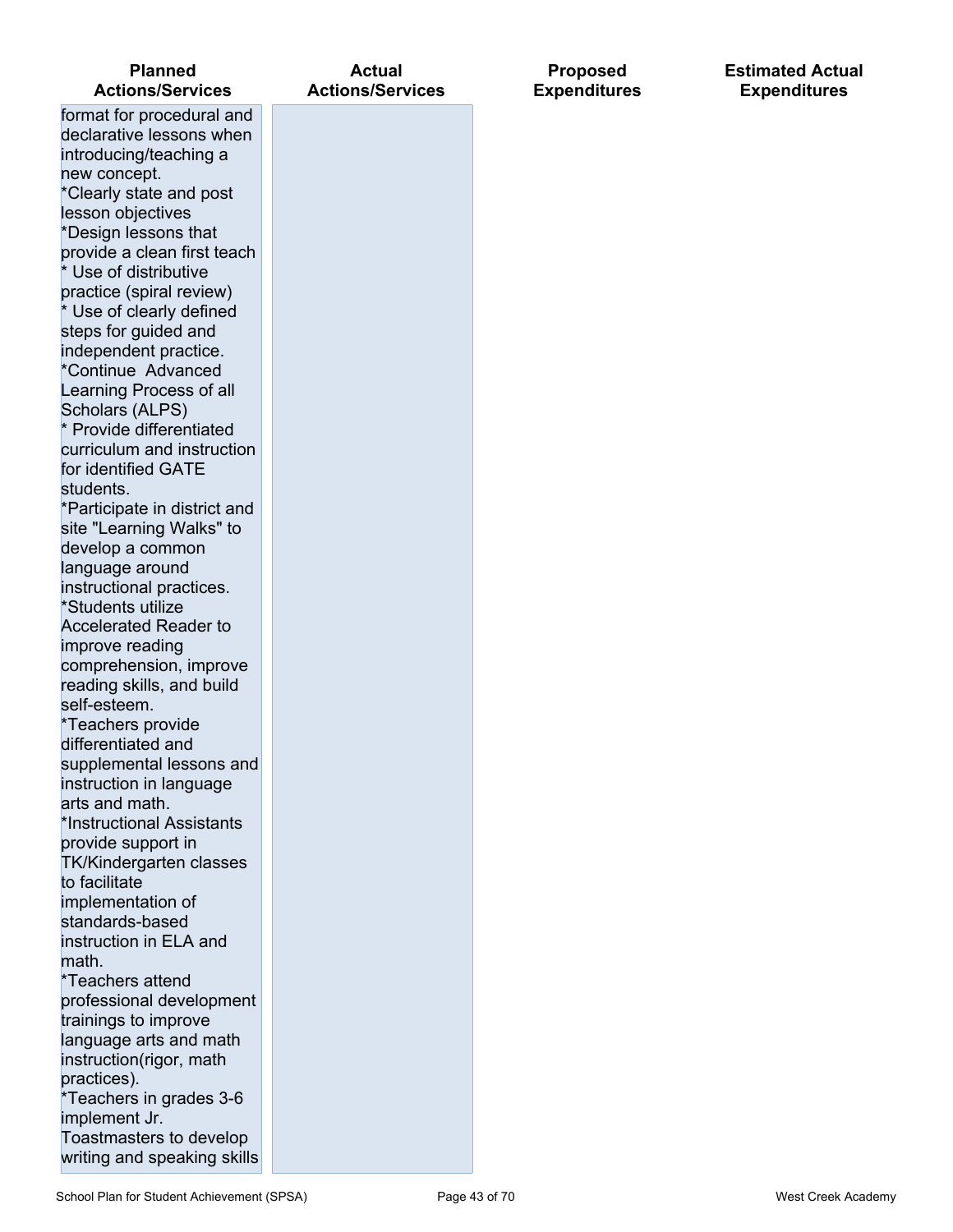| <b>Planned</b><br><b>Actions/Services</b>                                                                                                                                                                                                                                                                                                                  | <b>Actual</b><br><b>Actions/Services</b> | <b>Proposed</b><br><b>Expenditures</b> |
|------------------------------------------------------------------------------------------------------------------------------------------------------------------------------------------------------------------------------------------------------------------------------------------------------------------------------------------------------------|------------------------------------------|----------------------------------------|
| *Teachers, grades K-6,<br>create instruction based<br>on knowledge attained<br>from district and site staff<br>development.<br>* Use of manipulatives,<br>graphic organizers, and<br>visual aides to support<br>student learning.<br>* Use of technology<br>(student computers,<br>computer lab, etc.) to<br>enhance student<br>motivation and interaction |                                          |                                        |
| <b>Implement Common Core</b><br>State Standards in<br><b>English Language Arts</b><br>and Math                                                                                                                                                                                                                                                             |                                          |                                        |
| Develop:<br>*Common Core State<br>Standards aligned<br>lessons<br>*Standards Based Units<br>of Study<br>*Layered activities and<br><b>Performance Tasks</b>                                                                                                                                                                                                |                                          |                                        |
| *Participate in Learning<br>Walks focused on specific<br>instructional<br>practices/strategies.                                                                                                                                                                                                                                                            |                                          |                                        |
| *Purchase supplemental<br>materials and technology<br>to support implementation<br>of CCSS (i.e. Ready<br>Common Core(purchased<br>by district), Wordly<br>Wise(2<br>classrooms/purchased by<br>school)                                                                                                                                                    |                                          |                                        |
| *Implement incentive<br>program to encourage<br>academic achievement<br>(K-3 Academic Awards,<br>4th-6th Grade YES Goals)                                                                                                                                                                                                                                  |                                          |                                        |
| *Work with coaches to<br>support of CCSS.                                                                                                                                                                                                                                                                                                                  |                                          |                                        |

### **Estimated Actual Expenditures**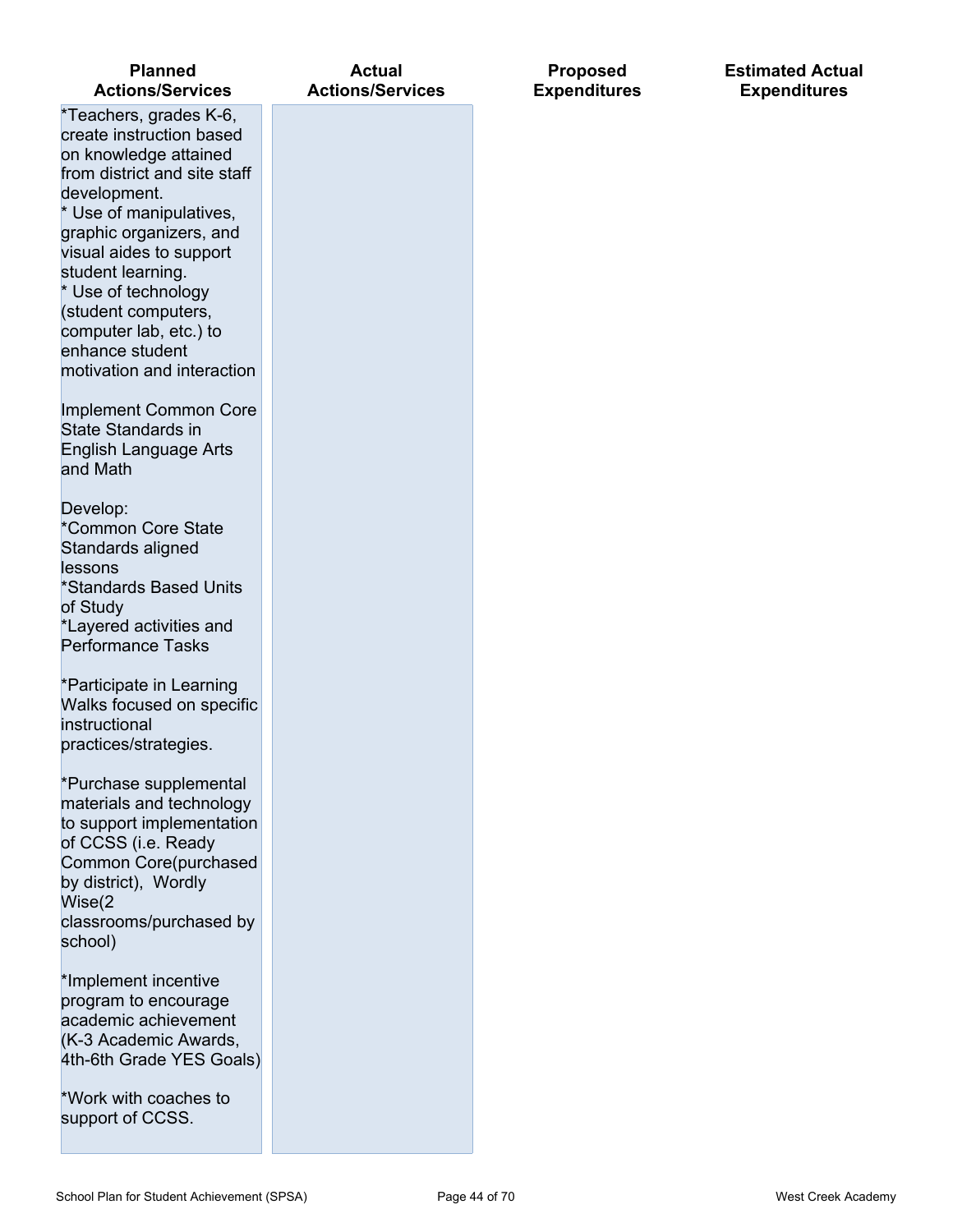| <b>Planned</b><br><b>Actions/Services</b>                                                                                                                                                    | <b>Actual</b><br><b>Actions/Services</b> | <b>Proposed</b><br><b>Expenditures</b>                                                                                                                                                                  | <b>Estimated Actual</b><br><b>Expenditures</b>                        |
|----------------------------------------------------------------------------------------------------------------------------------------------------------------------------------------------|------------------------------------------|---------------------------------------------------------------------------------------------------------------------------------------------------------------------------------------------------------|-----------------------------------------------------------------------|
| *Align staff development<br>to support of CCSS.                                                                                                                                              |                                          |                                                                                                                                                                                                         |                                                                       |
| English Language<br>Development<br>*All teachers implement<br>strategies and lessons (30<br>minutes daily) learned                                                                           |                                          | <b>ELD Staff Development</b><br>and Teacher Planning<br>PLC 1000-1999:<br><b>Certificated Personnel</b><br>Salaries LCFF -<br>Supplemental 7500                                                         |                                                                       |
| from attending training in<br>Systematic ELD with their<br>ELLs by using the<br><b>Instructional Units from</b><br>ELAchive.<br>Clearly stated and<br>posted objectives<br>Clean first teach |                                          | <b>Teacher Release Time</b><br>for ELPAC & other<br>testing & Lesson<br>Planning 1000-1999:<br><b>Certificated Personnel</b><br>Salaries LCFF -<br>Supplemental 3500                                    | <b>Teacher Release Time</b><br>for ELPAC Testing<br>3,100             |
| *Teachers and<br>principal/assistant<br>principal use knowledge<br>of students' proficiency<br>levels to place students in<br>classrooms that will best                                      |                                          | <b>PLC Training Team</b><br>1000-1999: Certificated<br><b>Personnel Salaries</b><br><b>LCFF - Supplemental</b><br>900                                                                                   |                                                                       |
| meet their needs.<br>*Teachers utilize<br>strategies with ELLs after<br>attending workshops: ELD<br>Standards, Systematic<br>ELD, Constructing<br>Meaning.<br>*ELD-LCFF Supplemental         |                                          | <b>Instructional Assistants</b><br>in K, grade 1, grade 2,<br>grade 3 & grade 4<br>classes with EL students<br>2000-2999: Classified<br><b>Personnel Salaries</b><br><b>LCFF - Supplemental</b><br>3861 | <b>Instructional Assistants</b><br>to work with ELD<br>students 8,195 |
| funds are used to<br>purchase intervention<br>materials (EL Achieve) to<br>support all students with<br>basic language skills.<br>These materials are used                                   |                                          | <b>ELD Instructional</b><br><b>Supplies- Chromebooks</b><br>4000-4999: Books And<br>Supplies LCFF -<br>Supplemental 2,870                                                                               | Chromebooks for ELD<br>Students 2,870                                 |
| by teachers during small<br>group/whole group<br>instruction.<br>*Teachers incorporate<br><b>SDAIE</b> strategies across                                                                     |                                          | <b>PLC Subs for Training</b><br>1000-1999: Certificated<br><b>Personnel Salaries</b><br><b>LCFF - Supplemental</b><br>2000                                                                              |                                                                       |
| the curriculum each day.<br>*Teachers collaborate<br>within grade levels to plan<br>effective ELD lessons.                                                                                   |                                          | <b>PLC Summer Planning</b><br>1000-1999: Certificated<br>Personnel Salaries 288                                                                                                                         |                                                                       |
| *ELD Coordinator and<br><b>Classroom Teachers</b><br>identify all ELLs' current<br>proficiency level through                                                                                 |                                          | Certificated and<br><b>Classified Benefits for</b><br>Subs and Staff<br>Development 3212                                                                                                                |                                                                       |
| administering the ELPAC<br>in order to meet students'<br>needs                                                                                                                               |                                          |                                                                                                                                                                                                         |                                                                       |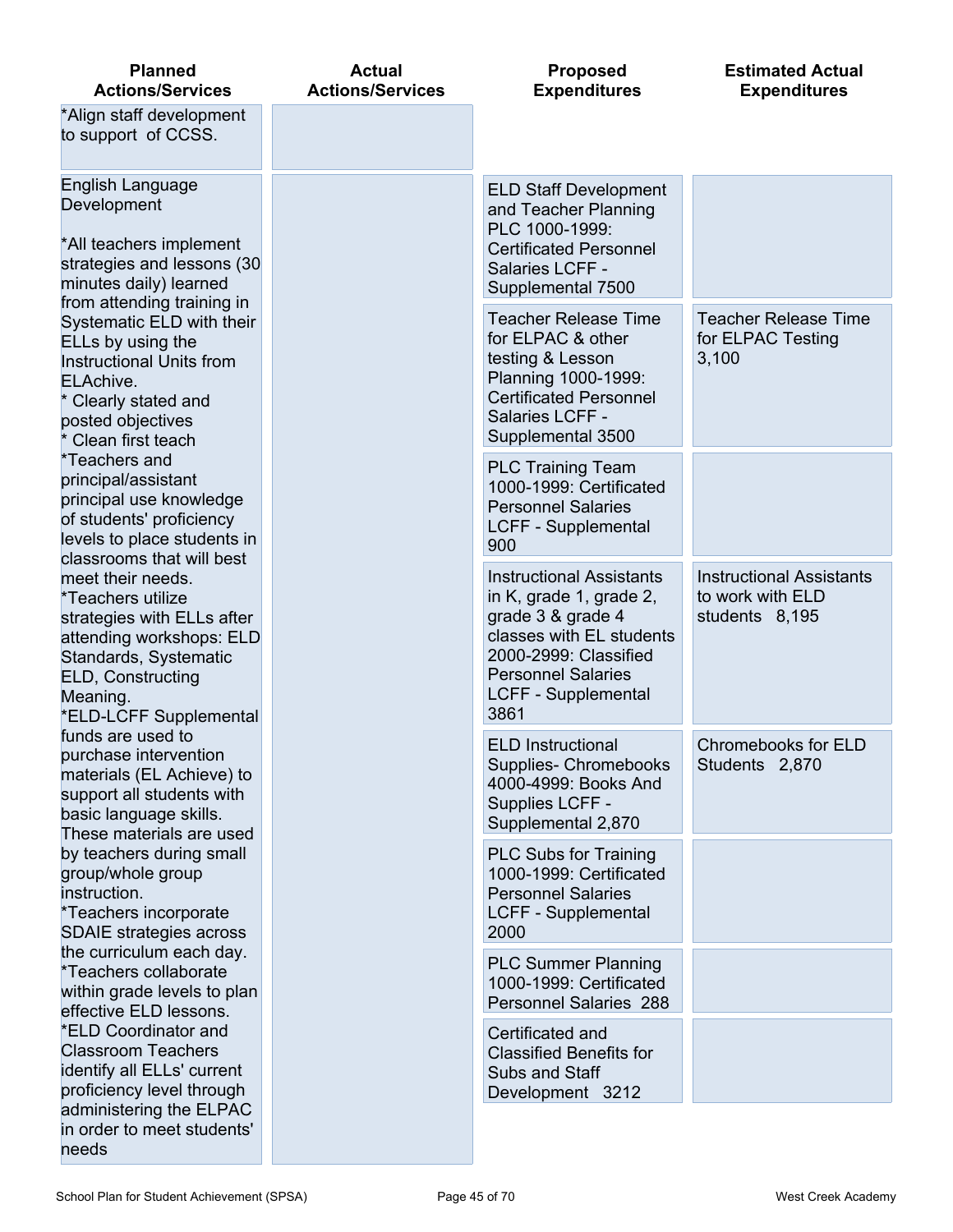| <b>Planned</b><br><b>Actions/Services</b>                                                                                                                                                                                                                                                                                                                                                                                                                                                                                                                                                                                                                                                                                                                                                                                                                                                                                                                                                                                                                                                                                                                                                                                                                       | <b>Actual</b><br><b>Actions/Services</b> |
|-----------------------------------------------------------------------------------------------------------------------------------------------------------------------------------------------------------------------------------------------------------------------------------------------------------------------------------------------------------------------------------------------------------------------------------------------------------------------------------------------------------------------------------------------------------------------------------------------------------------------------------------------------------------------------------------------------------------------------------------------------------------------------------------------------------------------------------------------------------------------------------------------------------------------------------------------------------------------------------------------------------------------------------------------------------------------------------------------------------------------------------------------------------------------------------------------------------------------------------------------------------------|------------------------------------------|
| *Teachers with English<br>Language Learners work<br>collaboratively to improve<br>instructional practices<br>based on data from<br><b>ELPAC Assessment</b><br>Results, ADEPT mid-year<br>Assessment Results, and<br>Systematic ELD Program.<br>*Classroom Teachers and<br><b>ELD Coordinator monitor</b><br>students' annual ELPAC<br>progress by maintaining<br>current records.<br>*ELD Coordinator and<br>Principal/Assistant<br>Principal inventory and<br>purchase necessary ELD<br>instructional materials to<br>help increase proficiency<br>in English.<br>*ELD Coordinators,<br>Administrators and office<br>assistant supports ELD<br>paperwork.<br>* Use instructional aide to<br>provide additional support<br>for Beginning, Early<br>Intermediate, and<br>Intermediate level English<br>Language Learners<br>*Purchase library books to<br>support ELD<br>*Participate in Learning<br>Walks to support the<br>implementation of ELD<br>*Work with District ELD<br>coaches and ELD TOSA<br>to support implementation<br>of ELD<br>*Utilize Chromebooks for<br><b>ELD students during</b><br>designated and integrated<br><b>ELD</b> time<br><b>Use Upper Elementary</b><br><b>Student Guide for</b><br>Expository Writing as part<br>of the guide. |                                          |
| <b>Improve Parent</b>                                                                                                                                                                                                                                                                                                                                                                                                                                                                                                                                                                                                                                                                                                                                                                                                                                                                                                                                                                                                                                                                                                                                                                                                                                           |                                          |

Participation

\* Hold ELAC meetings and include parent education topics (basic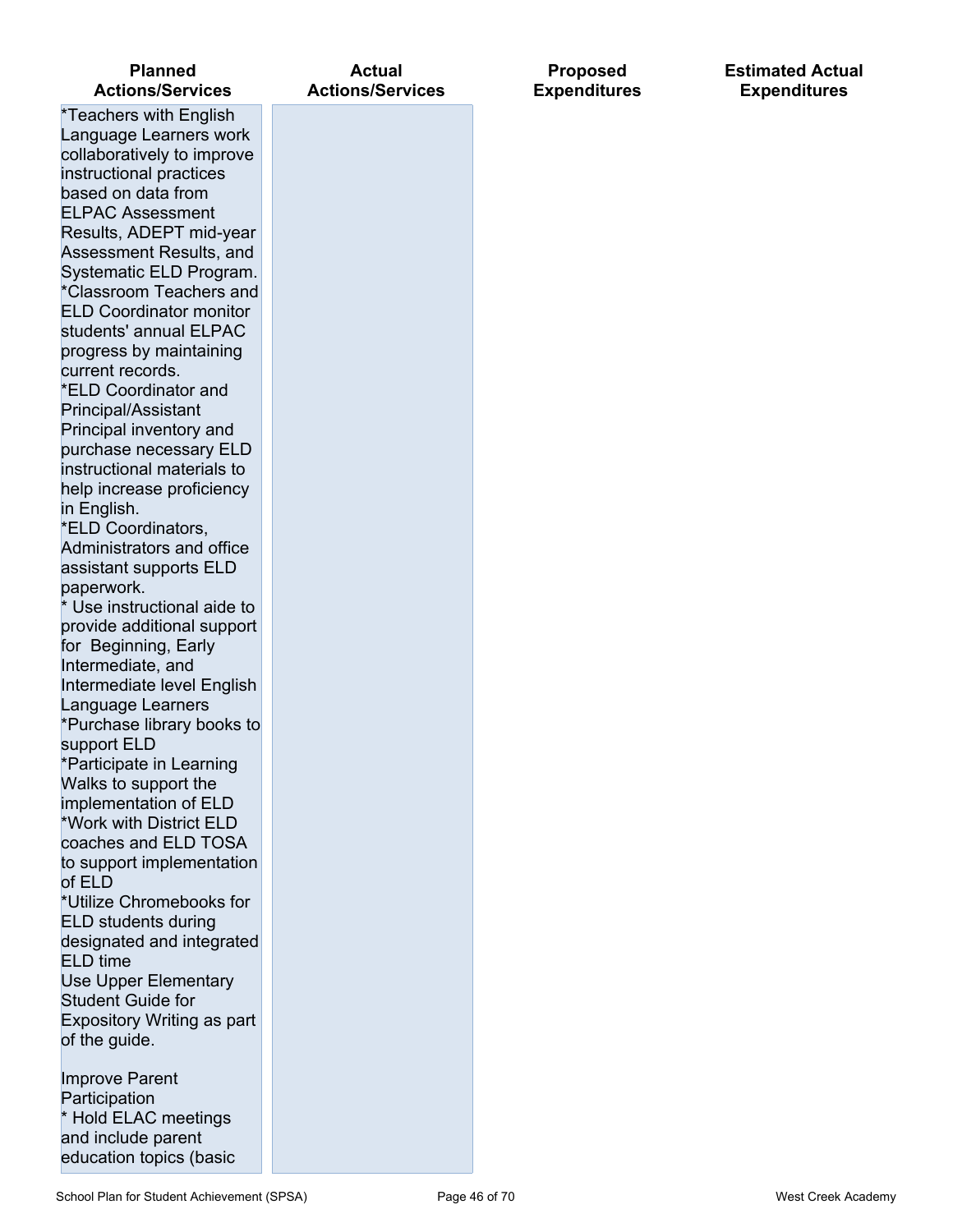| <b>Planned</b><br><b>Actions/Services</b>                                                                                                                                                                                                                                                                                                                                                                                                                                                                                                                               | <b>Actual</b><br><b>Actions/Services</b> | <b>Proposed</b><br><b>Expenditures</b>                                                                                                | <b>Estimated Actual</b><br><b>Expenditures</b>                      |
|-------------------------------------------------------------------------------------------------------------------------------------------------------------------------------------------------------------------------------------------------------------------------------------------------------------------------------------------------------------------------------------------------------------------------------------------------------------------------------------------------------------------------------------------------------------------------|------------------------------------------|---------------------------------------------------------------------------------------------------------------------------------------|---------------------------------------------------------------------|
| overview of Systematic<br>ELD program, legality of<br>EL program, how<br>teachers assist EL<br>learners with<br>understanding content<br>areas, overview of<br>Common Core standards.<br>technology resources).<br>* Offer babysitting during<br>after-school meetings as<br>needed.<br>* Provide translators for<br>meetings as needed.<br>* Provide snacks for<br>parents and children<br>* Keep parents informed<br>of DELAC meeting dates<br>* Provide overview of<br>community and school<br>resources (parent library<br>cards, after school<br>enrichment, etc). |                                          |                                                                                                                                       |                                                                     |
| Science<br>*All teachers will receive<br>initial training in<br>STEMscopes in order to<br>facilitate transition to<br>NGSS.                                                                                                                                                                                                                                                                                                                                                                                                                                             |                                          | <b>STEMscopes</b><br>Technology and<br>Materials 4000-4999:<br><b>Books And Supplies</b><br>Parent-Teacher<br>Association (PTA) 5,000 | Stemscopes 5,000                                                    |
| *K-6 teachers will receive<br>access to STEMscopes<br>for themselves and their<br>students.                                                                                                                                                                                                                                                                                                                                                                                                                                                                             |                                          | <b>Mystery Science</b><br>Parent-Teacher<br>Association (PTA) 1,000                                                                   | <b>Mystery Science</b><br>Parent-Teacher<br>Association (PTA) 1,000 |
| *All teachers will receive<br>training for STEMscopes.                                                                                                                                                                                                                                                                                                                                                                                                                                                                                                                  |                                          |                                                                                                                                       |                                                                     |
| *Administrators and<br>teacher representative will<br>attend county workshop<br>and trainings.                                                                                                                                                                                                                                                                                                                                                                                                                                                                          |                                          |                                                                                                                                       |                                                                     |
| *Collaborative<br><b>Instructional Planning</b><br>(CIP)<br>*Design Lessons to<br>promote higher DOK<br>levels                                                                                                                                                                                                                                                                                                                                                                                                                                                          |                                          |                                                                                                                                       |                                                                     |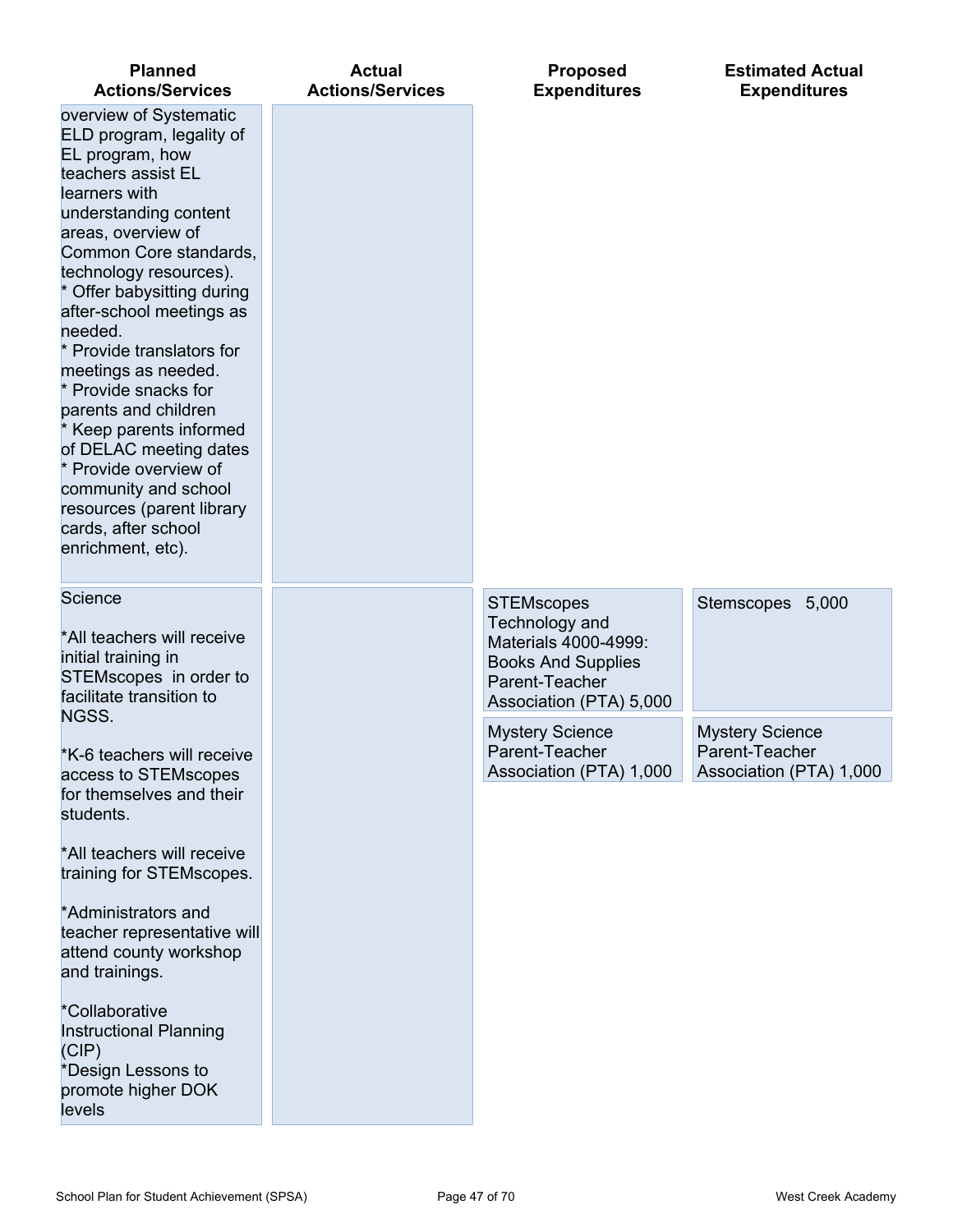| <b>Planned</b><br><b>Actions/Services</b>                                                                                                                                                                                                                                                                                                                                                                                                                                                                                                                                                                                                                                                                                | <b>Actual</b><br><b>Actions/Services</b> | <b>Proposed</b><br><b>Expenditures</b>                                                                                           | <b>Estimated Actual</b><br><b>Expenditures</b>                                                                                     |
|--------------------------------------------------------------------------------------------------------------------------------------------------------------------------------------------------------------------------------------------------------------------------------------------------------------------------------------------------------------------------------------------------------------------------------------------------------------------------------------------------------------------------------------------------------------------------------------------------------------------------------------------------------------------------------------------------------------------------|------------------------------------------|----------------------------------------------------------------------------------------------------------------------------------|------------------------------------------------------------------------------------------------------------------------------------|
| *Design activities that<br>include rigor and<br>complexity<br>*Develop pacing guides<br>*Teacher-created<br>assessments                                                                                                                                                                                                                                                                                                                                                                                                                                                                                                                                                                                                  |                                          |                                                                                                                                  |                                                                                                                                    |
| <b>Physical Education</b>                                                                                                                                                                                                                                                                                                                                                                                                                                                                                                                                                                                                                                                                                                |                                          |                                                                                                                                  |                                                                                                                                    |
| <b>Focus on Physical Fitness</b>                                                                                                                                                                                                                                                                                                                                                                                                                                                                                                                                                                                                                                                                                         |                                          |                                                                                                                                  |                                                                                                                                    |
| *Teachers provide P.E.<br>instruction to ensure that<br>the requirement of 200<br>minutes/10 instructional<br>days is being met.<br>*PE TOSA provides<br>inservice, in-class support<br>and instructional<br>strategies for teachers as<br>PE is taught.<br>*Inventory equipment and<br>purchase necessary<br>materials to provide<br>students with the<br>opportunity to meet<br>grade-level standards.<br>*Utilize equipment and<br>implement lessons<br>described in PEP and<br><b>SPARKS during formal</b><br>instruction time and at<br>student recess<br>*K-6 Teachers incorporate<br>music and movement with<br>all students.<br>*Teachers focus attention<br>on aerobics, flexibility,<br>and building strength. |                                          |                                                                                                                                  |                                                                                                                                    |
| Visual and Performing<br><b>Arts</b>                                                                                                                                                                                                                                                                                                                                                                                                                                                                                                                                                                                                                                                                                     |                                          | Materials and supplies<br>4000-4999: Books And<br><b>Supplies Unrestricted</b>                                                   | <b>Materials and Supplies</b><br>4000-4999: Books And<br><b>Supplies Unrestricted</b>                                              |
| *Meet the Masters: K-6                                                                                                                                                                                                                                                                                                                                                                                                                                                                                                                                                                                                                                                                                                   |                                          | 2,000                                                                                                                            | 2,000                                                                                                                              |
| *Weekly (20 weeks)<br>music Classes for grades<br>TK-3 and Pathway<br>classes for Grades 4-6                                                                                                                                                                                                                                                                                                                                                                                                                                                                                                                                                                                                                             |                                          | <b>Contract with CalArts</b><br>5800:<br>Professional/Consulting<br><b>Services And Operating</b><br><b>Expenditures Parent-</b> | <b>Contracts with Cal Arts</b><br>5800:<br>Professional/Consulting<br><b>Services And Operating</b><br><b>Expenditures Parent-</b> |
| *A grade level specific<br><b>STEAM Pathway classes</b>                                                                                                                                                                                                                                                                                                                                                                                                                                                                                                                                                                                                                                                                  |                                          |                                                                                                                                  |                                                                                                                                    |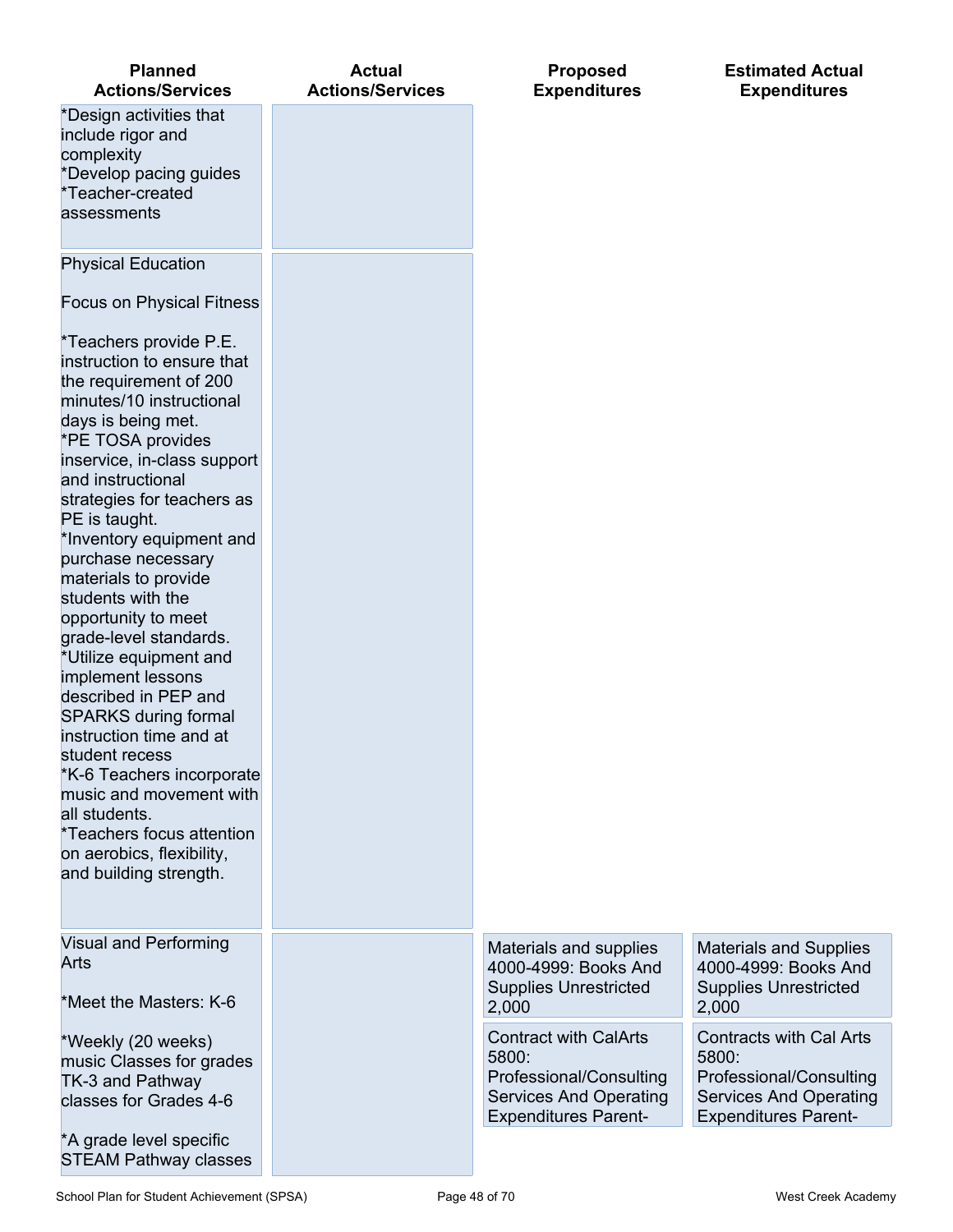| <b>Planned</b><br><b>Actions/Services</b>                                                                                                                                      | <b>Actual</b><br><b>Actions/Services</b> | <b>Proposed</b><br><b>Expenditures</b>                                                                                                                                              | <b>Estimated Actual</b><br><b>Expenditures</b>                                                                                                                                        |
|--------------------------------------------------------------------------------------------------------------------------------------------------------------------------------|------------------------------------------|-------------------------------------------------------------------------------------------------------------------------------------------------------------------------------------|---------------------------------------------------------------------------------------------------------------------------------------------------------------------------------------|
| - A 4-week (8<br>lessons/activities) of each                                                                                                                                   |                                          | <b>Teacher Association</b><br>(PTA) 43,000                                                                                                                                          | <b>Teacher Association</b><br>(PTA) 42,135                                                                                                                                            |
| of five STEAM areas<br>*A field trip to the COC<br><b>Performing Arts Center</b><br>TK-6 or a field trip that<br>supports the grade level<br>standards in curricular<br>areas. |                                          | Contract with LA<br>Phil/School Opera 5800:<br>Professional/Consulting<br><b>Services And Operating</b><br><b>Expenditures Parent-</b><br><b>Teacher Association</b><br>(PTA) 5,000 | <b>Contract with LA/School</b><br>Opera 5800:<br>Professional/Consulting<br><b>Services And Operating</b><br><b>Expenditures Parent-</b><br><b>Teacher Association</b><br>(PTA) 5,000 |
| *LA Opera in-school<br>music opera program and<br><b>Voices for Tolerance</b><br>*Kennedy Center arts-<br>integrated training.                                                 |                                          | Contract with Hip<br>Hop/COC 5800:<br>Professional/Consulting<br><b>Services And Operating</b><br><b>Expenditures Parent-</b><br><b>Teacher Association</b><br>(PTA) 4,000          | Hip Hop/Universal 5800:<br>Professional/Consulting<br><b>Services And Operating</b><br><b>Expenditures Parent-</b><br><b>Teacher Association</b><br>(PTA) 4,000                       |
| *Kennedy-trained<br>teachers provide arts-<br>integrated lessons and<br>activities integrating<br>VAPA standards and<br>CCSS.                                                  |                                          | <b>Kennedy Center Art-</b><br><b>Integration Staff</b><br>Development 1000-<br>1999: Certificated<br><b>Personnel Salaries</b><br><b>District Funded</b>                            |                                                                                                                                                                                       |
| *Kennedy-trained<br>teachers provide in-<br>services for interested<br>teachers for integrating                                                                                |                                          | <b>Field Trips None</b><br><b>Specified Parent-</b><br><b>Teacher Association</b><br>(PTA) 1,400                                                                                    | <b>Field Trips None</b><br><b>Specified Parent-</b><br><b>Teacher Association</b><br>(PTA) 1,400                                                                                      |
| arts in the classroom.<br>*Participate in learning<br>walks to support the<br><b>Visual and Performing</b>                                                                     |                                          | <b>After School Theater</b><br>1000-1999: Certificated<br><b>Personnel Salaries</b><br>Parent-Teacher<br>Association (PTA) 672                                                      | <b>After School Theater</b><br>1000-1999: Certificated<br><b>Personnel Salaries</b><br>Parent-Teacher<br>Association (PTA) 672                                                        |
| Arts in the classroom.                                                                                                                                                         |                                          | Theater with Mrs. Gibbs<br>5800:<br>Professional/Consulting<br><b>Services And Operating</b><br><b>Expenditures Parent-</b><br><b>Teacher Association</b><br>(PTA) 600              | Theater with Mrs. Gibbs<br>5800:<br>Professional/Consulting<br><b>Services And Operating</b><br><b>Expenditures Parent-</b><br><b>Teacher Association</b><br>(PTA) 600                |
| Technology<br>*Teachers provide<br>students the opportunity<br>to practice and apply<br>typing skills.                                                                         |                                          |                                                                                                                                                                                     |                                                                                                                                                                                       |
|                                                                                                                                                                                |                                          |                                                                                                                                                                                     |                                                                                                                                                                                       |

\*Teachers integrate technology into lessons and students products.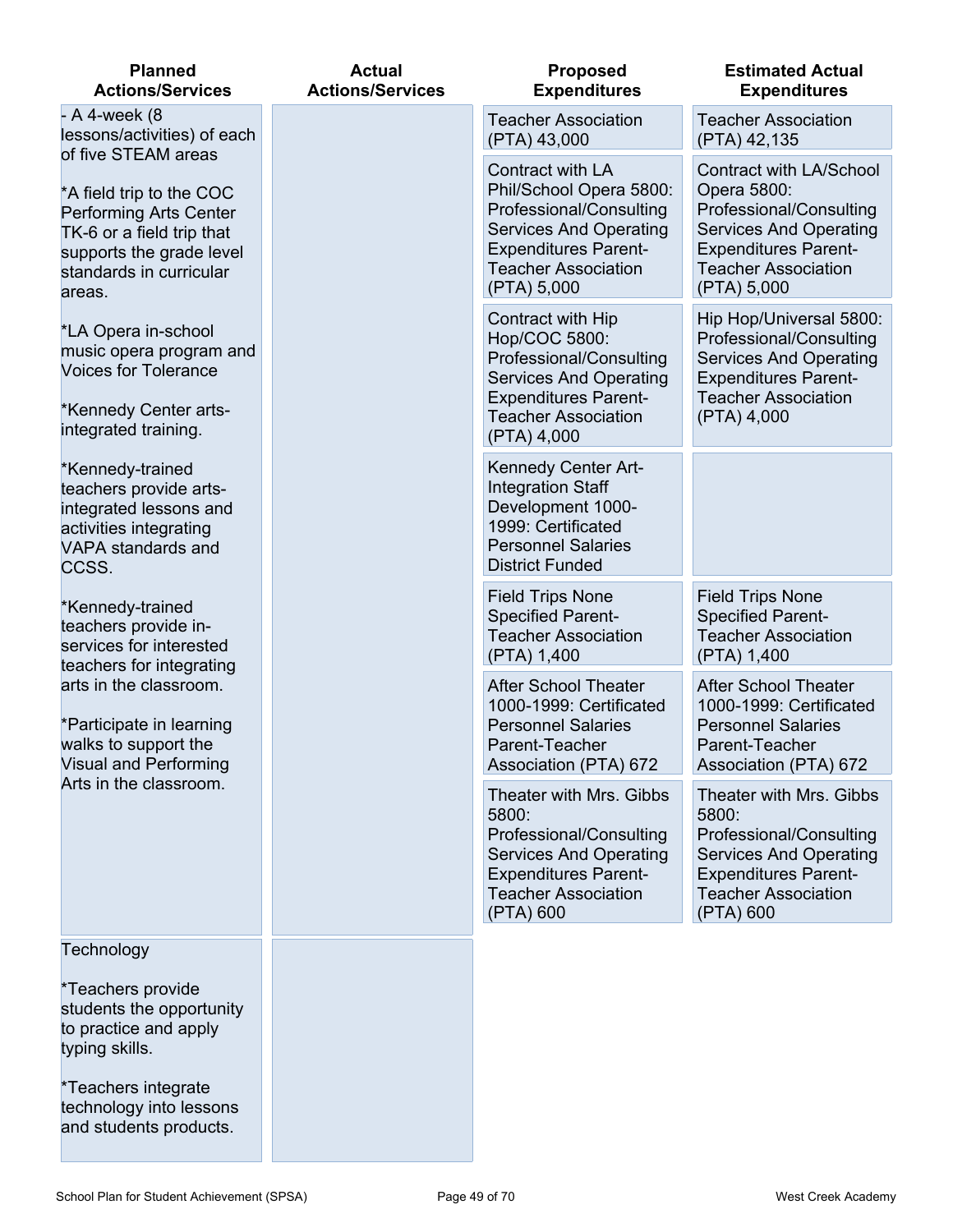| <b>Planned</b><br><b>Actions/Services</b>                                                                                                                                                                   | <b>Actual</b><br><b>Actions/Services</b> |
|-------------------------------------------------------------------------------------------------------------------------------------------------------------------------------------------------------------|------------------------------------------|
| *All teachers will have an<br>access to Chromebooks<br>in the classroom                                                                                                                                     |                                          |
| *Purchase materials and<br>supplies to support<br><b>Engineering is Elementary</b><br>Curriculum.                                                                                                           |                                          |
| *All teachers will have<br>Interactive Flat Panel in<br>the classroom and receive<br>training.                                                                                                              |                                          |
| <b>Social Studies</b>                                                                                                                                                                                       |                                          |
| <b>Continued Directed</b><br>Instruction lessons for<br>Social Studies including<br>social studies lessons<br>modeled during learning<br>walks                                                              |                                          |
| <b>Implement FAST</b><br>Framework lesson design:<br>*Maximize OWL time<br>*Clearly state lesson<br>objectives<br>*Model with "Clean<br>Teach"<br>*Independent Practice<br>aligned with Lesson<br>Objective |                                          |
| Curriculum<br>*Purchase supplies and<br>materials to support<br>learning<br>*Grant Writing - Keeping<br><b>History Alive</b>                                                                                |                                          |
| <b>Collaborative Instructional</b><br>Planning (CIP)<br>*Design Lessons to<br>promote higher DOK<br>levels<br>*Design activities that<br>include rigor and<br>complexity                                    |                                          |
| <b>Special Education</b>                                                                                                                                                                                    |                                          |

**Proposed Expenditures** **Estimated Actual Expenditures**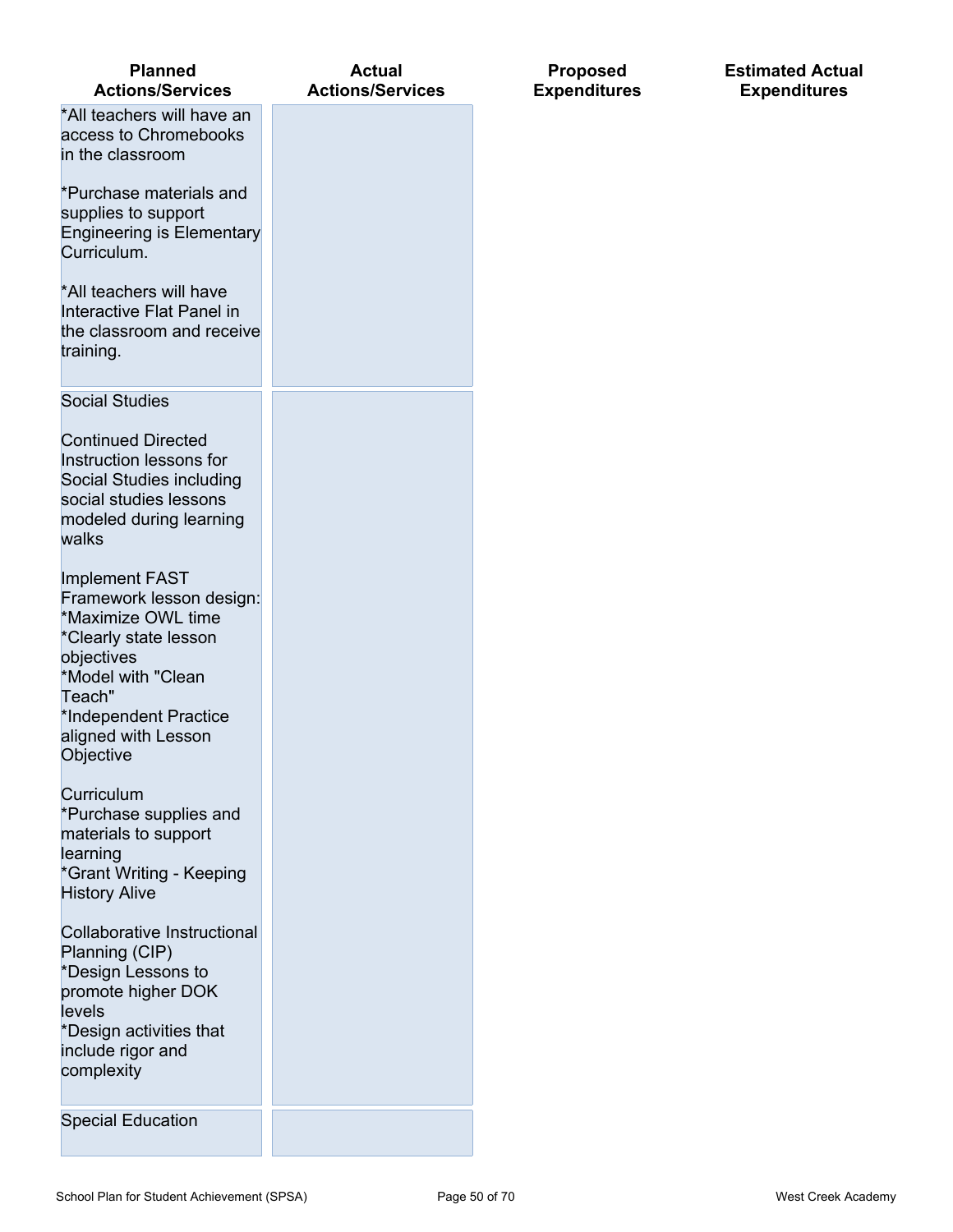| <b>Planned</b><br><b>Actions/Services</b>                                                                                                       | <b>Actual</b><br><b>Actions/Services</b> | <b>Proposed</b><br><b>Expenditures</b>                                                                                                           | <b>Estimated Actual</b><br><b>Expenditures</b> |
|-------------------------------------------------------------------------------------------------------------------------------------------------|------------------------------------------|--------------------------------------------------------------------------------------------------------------------------------------------------|------------------------------------------------|
| *All special education<br>teachers receive training<br>on writing IEP goals<br>based on CCSS.                                                   |                                          |                                                                                                                                                  |                                                |
| *All special education<br>teachers provide<br>instruction based on<br>CCSS corresponding to<br>the students' grade level.                       |                                          |                                                                                                                                                  |                                                |
| *Continue to implement<br>tiered SST process                                                                                                    |                                          |                                                                                                                                                  |                                                |
| <b>Gifted and Talented</b><br>Education<br>*Provide universal GATE<br>screening for all 3rd grade<br>students as well as other                  |                                          | <b>GATE After School</b><br>Classes 1000-1999:<br><b>Certificated Personnel</b><br><b>Salaries General Fund</b><br>1,860                         |                                                |
| students in grades 4-6 by<br>parent or teacher request.<br>*Teachers continue to                                                                |                                          | <b>GATE Materials and</b><br>Supplies 4000-4999:<br><b>Books And Supplies</b><br>General Fund 200                                                |                                                |
| implement Advanced<br>Learning Process for All<br>Scholars (ALPS).                                                                              |                                          | <b>GATE Parent Meetings</b><br>4000-4999: Books And<br>Supplies LCFF -<br>Supplemental 100                                                       |                                                |
| *Teachers provide 8 week<br>after school programs to<br><b>GATE</b> identified students.<br>*Provide training in<br>differentiated instruction. |                                          | <b>GATE Staff</b><br>Development and<br><b>Testing and Meetings</b><br>Substitute 1000-1999:<br><b>Certificated Personnel</b><br>Salaries LCFF - |                                                |
| *Purchase materials and<br>supplies to support<br>teachers.                                                                                     |                                          | Supplemental 400                                                                                                                                 |                                                |
| *Parent education on<br><b>GATE &amp; GATE parent</b><br>meetings - a minimum of<br>two meeting in fall and<br>one in spring.                   |                                          |                                                                                                                                                  |                                                |
|                                                                                                                                                 |                                          |                                                                                                                                                  |                                                |

Describe the overall implementation of the strategies/activities to achieve the articulated goal.

For the 2019-2020 school year, our staff will be implementing Professional Learning communities to work together in grade level teams and utilize formative assessment to analyze students understanding of the standards and to determine reteaching and enrichment. The following questions will drive the PLC. What do we want each student to know and learn?How will we know when each student has learned it?How will we respond when a student has difficulty

**Analysis**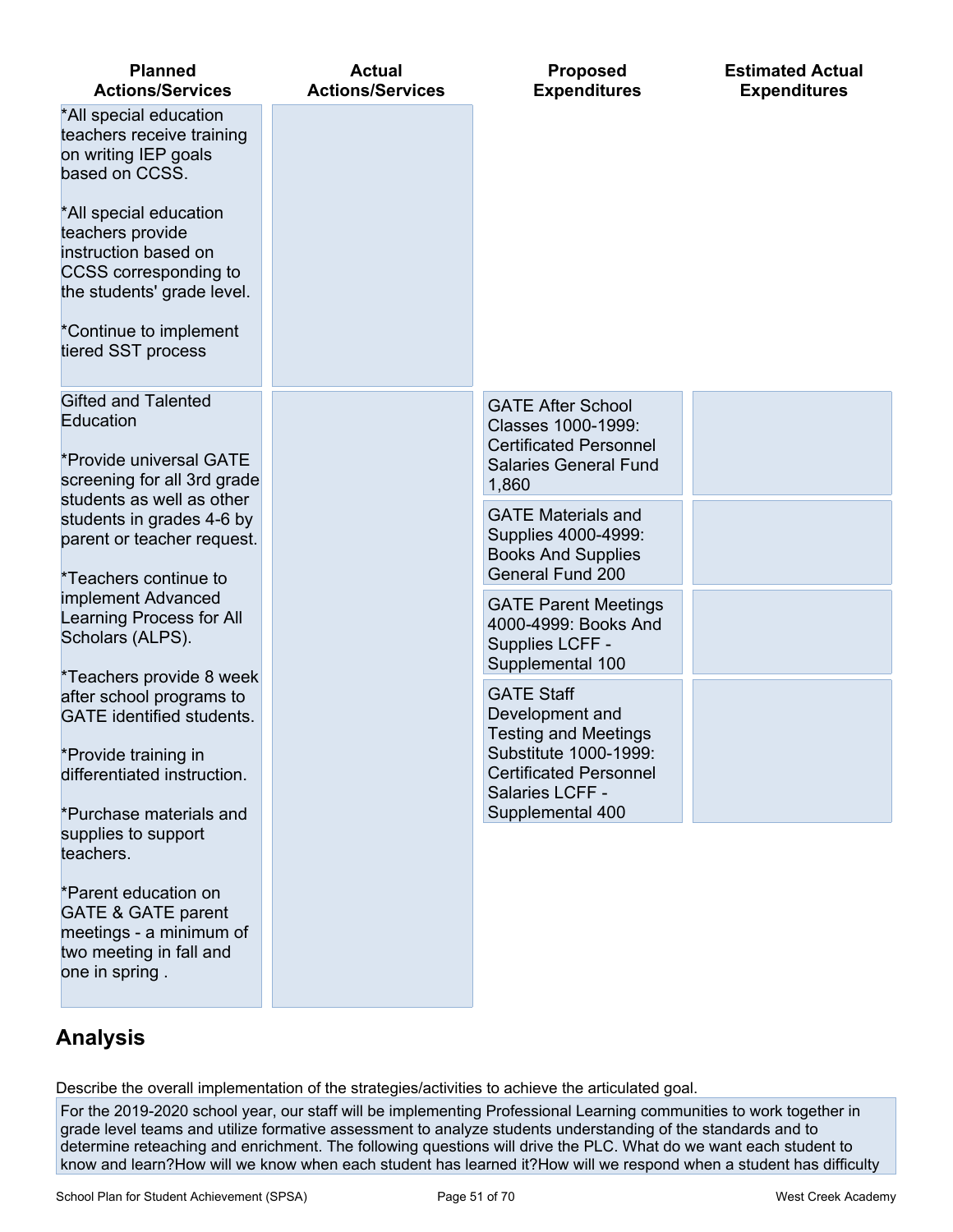or needs more time to learn? This is a cycle of continuous improvement to help move forward and will be used to create SMART( Specific, Measurable, Attainable, Results oriented, and Timely).

Describe the overall effectiveness of the strategies/activities to achieve the articulated goal as measured by the school. Research has shown the success of PLC teams. Through providing time for teachers and participating in the process if a cycle of plan, do, check, act, the goal will be to increase students academic achievement in the subject areas.

Explain any material differences between the Proposed Expenditures and Estimated Actual Expenditures. NA

Describe any changes that will be made to this goal, the annual outcomes, metrics, or strategies/activities to achieve this goal as a result of this analysis. Identify where those changes can be found in the SPSA.

NA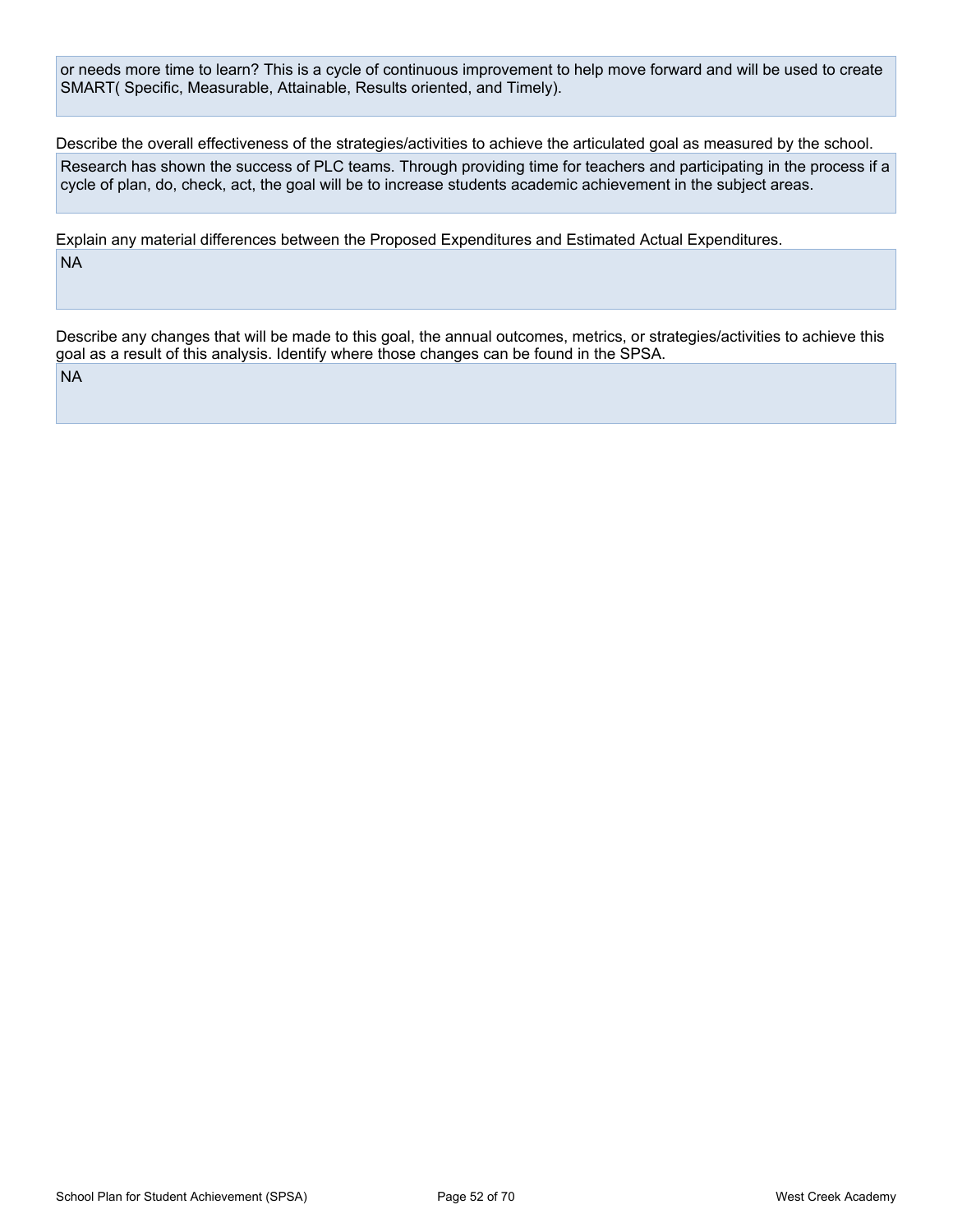# **Annual Review and Update**

# **SPSA Year Reviewed: 2018-19**

## <span id="page-52-0"></span>**Goal 2**

1. Parent Involvement \*Increase parent Involvement \*Increase meaningful communication with all stakeholders \*Promote parent participation in programs for unduplicated pupils and special needs subgroups \*Continue to see parent input in decision making 2. Pupil Engagement \*Decrease excessive tardies (>10 days per year) from 2017-2018 school year by 5% \*Decrease chronic absenteeism (>10 days per year) from 2017-2018 school year by 5% \*Decrease Truancy rate from 2017-2018 school year by 5%. 3. School Climate \*Increase students' and teachers' sense of safety and school connectedness (baseline data) \*Implement Positive Behavior Intervention and Support (PBIS) \*Continue to maintain less than 0.4% suspension rate for 2017-2018 school year (district average) \*Continue to maintain 0 expulsion for 2018-2019 school year (district average) \*Improve traffic flow during arrival and dismissal times.

### **Annual Measurable Outcomes**

**Metric/Indicator Expected Outcomes Actual Outcomes**

### **Strategies/Activities for Goal 2**

| <b>Planned</b><br><b>Actions/Services</b>                                                                        | <b>Actual</b><br><b>Actions/Services</b>                                                      | <b>Proposed</b><br><b>Expenditures</b>                                                                                                                       | <b>Estimated Actual</b><br><b>Expenditures</b>       |
|------------------------------------------------------------------------------------------------------------------|-----------------------------------------------------------------------------------------------|--------------------------------------------------------------------------------------------------------------------------------------------------------------|------------------------------------------------------|
| Parent Involvement<br>*School inform parents of<br>various school and PTA                                        | <b>Materials and Supplies</b><br>4000-4999: Books And<br><b>Supplies Unrestricted</b><br>2000 | <b>Materials and Supplies</b><br>4000-4999: Books And<br><b>Supplies Unrestricted</b><br>2000                                                                |                                                      |
| events and programs<br>through the constant<br>contact weekly newsletter<br>and by updating the                  |                                                                                               | <b>Translation 2000-2999:</b><br><b>Classified Personnel</b><br><b>Salaries District Funded</b>                                                              | <b>District Funded</b>                               |
| school website.<br>*Teachers inform parents<br>of various class<br>information, including<br>curriculum, through |                                                                                               | <b>PTA Sponsored Events,</b><br><b>Assemblies &amp; Field Trips</b><br>4000-4999: Books And<br><b>Supplies Parent-Teacher</b><br>Association (PTA)<br>20,000 | Parent-Teacher<br><b>Association (PTA)</b><br>20,000 |
| newsletters or by updating<br>the class website.                                                                 |                                                                                               |                                                                                                                                                              |                                                      |
| *Schedule and conduct<br>parent meetings:<br><b>GATE</b><br><b>ELAC</b><br><b>Site Council</b>                   |                                                                                               |                                                                                                                                                              |                                                      |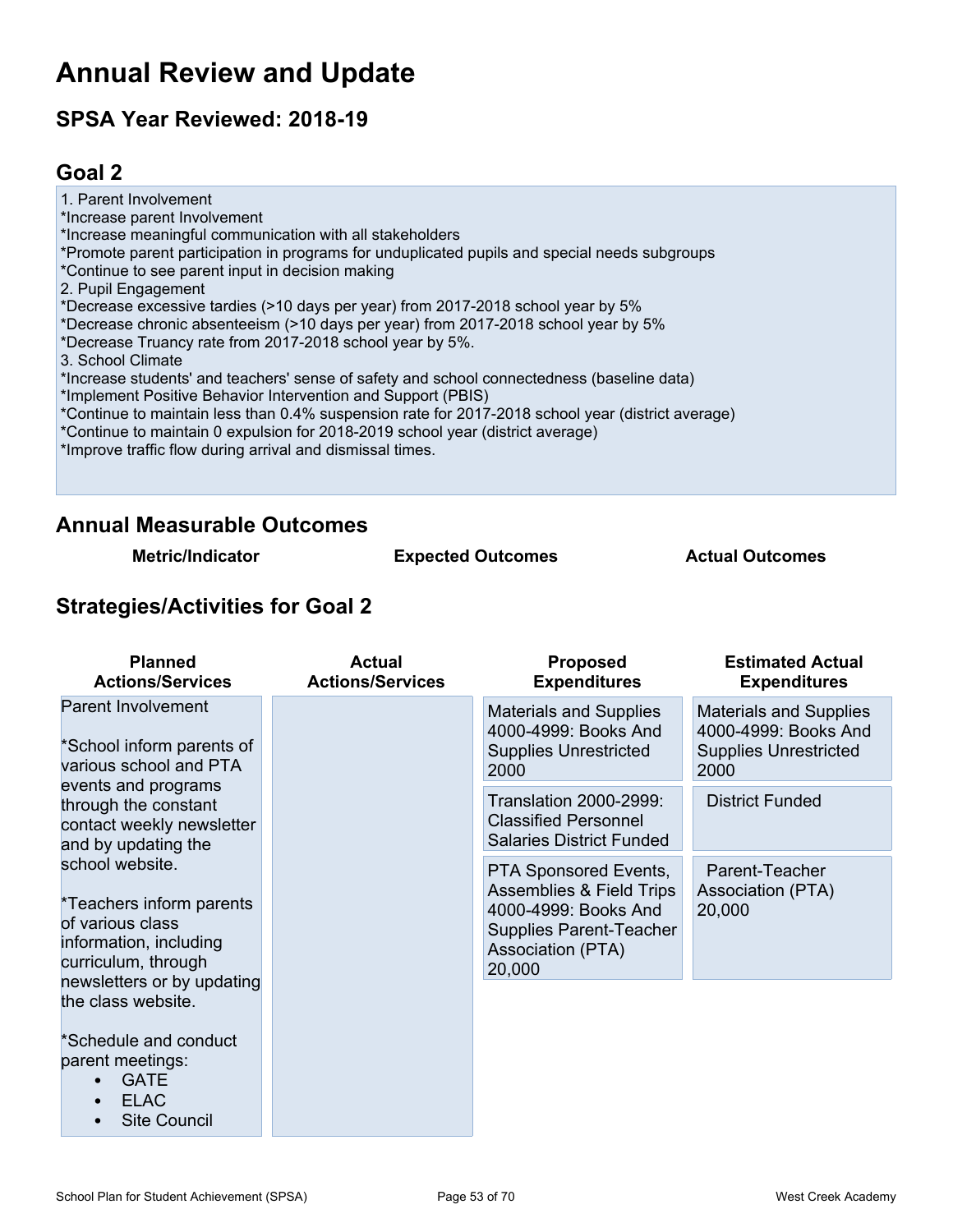| <b>Planned</b><br><b>Actions/Services</b>                                                                                                                                                                                                                                                                                                                                                                                                                                                                                                                                                                                                                                                                                                                                            | <b>Actual</b><br><b>Actions/Services</b> | <b>Proposed</b><br><b>Expenditures</b>                                                       | <b>Estimated Actual</b><br><b>Expenditures</b>        |
|--------------------------------------------------------------------------------------------------------------------------------------------------------------------------------------------------------------------------------------------------------------------------------------------------------------------------------------------------------------------------------------------------------------------------------------------------------------------------------------------------------------------------------------------------------------------------------------------------------------------------------------------------------------------------------------------------------------------------------------------------------------------------------------|------------------------------------------|----------------------------------------------------------------------------------------------|-------------------------------------------------------|
| <b>PTA</b><br>$\bullet$<br>*Provide translation at:<br>• Parent<br>conferences<br><b>ELAC</b> meetings<br>$\bullet$<br><b>IEP Meetings</b><br>$\bullet$<br><b>SST Meetings</b><br>$\bullet$<br>*Provide childcare and<br>snacks at ELAC meetings<br>*Work with PTA to align<br>school assemblies and<br>field trips with West<br>Creek's Music and<br><b>STEAM Pathway focus</b><br>*Other Parent<br>Participation<br>Opportunities include:<br><b>Back To School</b><br>$\bullet$<br><b>Night</b><br>Open House<br>$\bullet$<br><b>PTA Reflections</b><br>$\bullet$<br>Program<br>Career Day<br>$\bullet$<br><b>Talent Show</b><br>$\bullet$<br><b>Fall Festival</b><br>$\bullet$<br>Father/Daughter<br>$\bullet$<br>& Mother/Son<br>Events<br>Matters of the<br>$\bullet$<br>Heart |                                          |                                                                                              |                                                       |
| <b>Pupil Engagement</b><br>*Notices in the school<br>newsletter                                                                                                                                                                                                                                                                                                                                                                                                                                                                                                                                                                                                                                                                                                                      |                                          | <b>Materials and Supplies</b><br>4000-4999: Books And<br><b>Supplies Unrestricted</b><br>500 | <b>Materials and Supplies</b><br>Unrestricted 500     |
| *School-wide Broadcast                                                                                                                                                                                                                                                                                                                                                                                                                                                                                                                                                                                                                                                                                                                                                               |                                          |                                                                                              |                                                       |
| *Notify parents regularly<br>of student attendance                                                                                                                                                                                                                                                                                                                                                                                                                                                                                                                                                                                                                                                                                                                                   |                                          |                                                                                              |                                                       |
| *Hold SART, DART, and<br>SARB meetings as<br>necessary                                                                                                                                                                                                                                                                                                                                                                                                                                                                                                                                                                                                                                                                                                                               |                                          |                                                                                              |                                                       |
| <b>School Climate</b>                                                                                                                                                                                                                                                                                                                                                                                                                                                                                                                                                                                                                                                                                                                                                                |                                          | <b>Materials and Supplies</b><br>4000-4999: Books And                                        | <b>Materials and Supplies</b><br>4000-4999: Books And |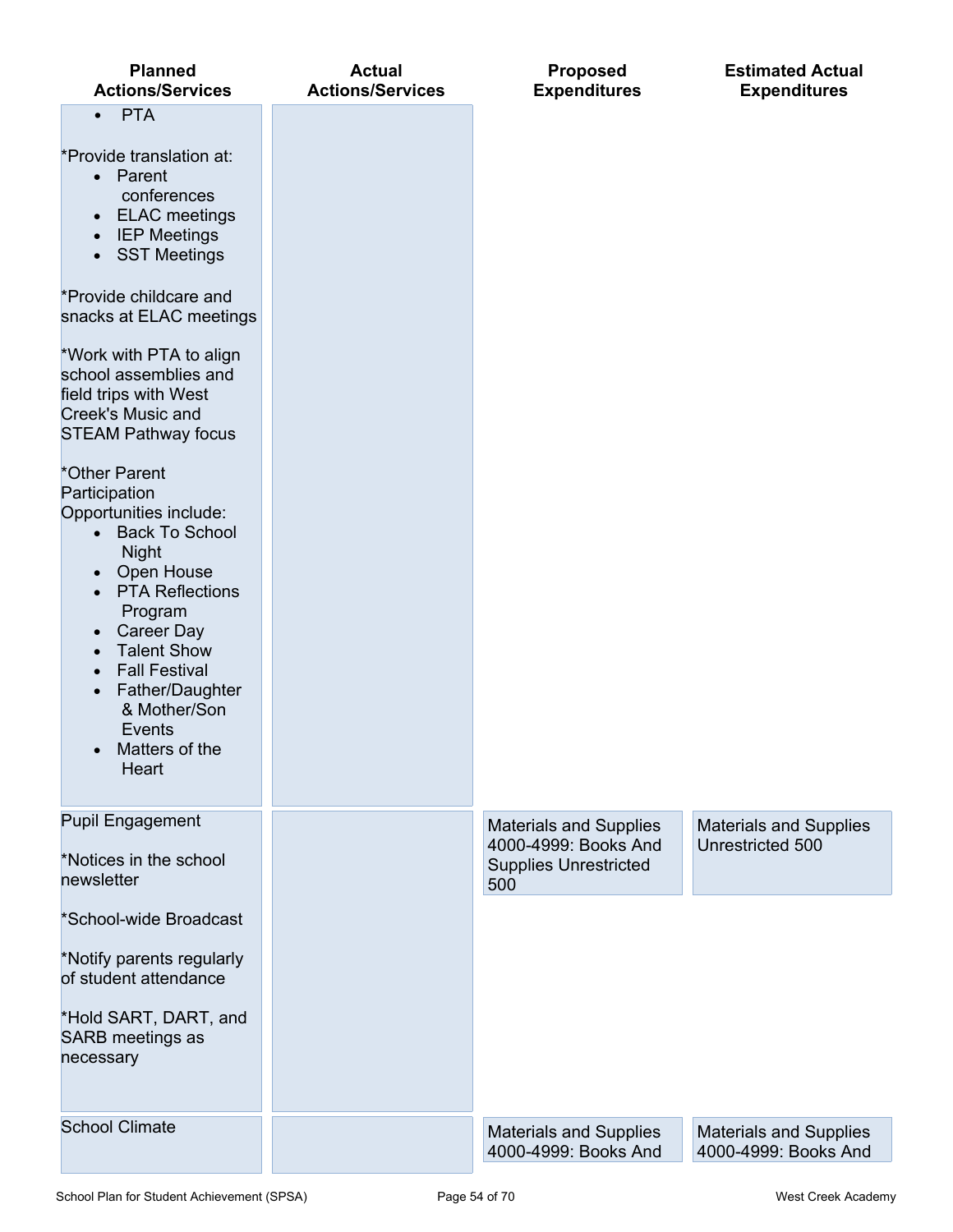| <b>Planned</b><br><b>Actions/Services</b>                                                                                                                                                                                                                                                          | <b>Actual</b><br><b>Actions/Services</b> | <b>Proposed</b><br><b>Expenditures</b>                                                                                                            | <b>Estimated Actual</b><br><b>Expenditures</b>                             |
|----------------------------------------------------------------------------------------------------------------------------------------------------------------------------------------------------------------------------------------------------------------------------------------------------|------------------------------------------|---------------------------------------------------------------------------------------------------------------------------------------------------|----------------------------------------------------------------------------|
| *Implement school-wide<br><b>Character Counts</b>                                                                                                                                                                                                                                                  |                                          | <b>Supplies Unrestricted</b><br>1,000                                                                                                             | <b>Supplies Unrestricted</b><br>1,000                                      |
| programs<br>• Monthly<br>Assemblies<br>Character<br>$\bullet$<br>Awards<br><b>Character Traits</b><br>$\bullet$<br><b>Tickets</b>                                                                                                                                                                  |                                          | Traffic Control Officer, if<br>funded 5800:<br>Professional/Consulting<br><b>Services And Operating</b><br><b>Expenditures District</b><br>Funded | <b>District Funded</b>                                                     |
| <b>HOWL</b> behavior<br>$\bullet$<br>tickets for<br>expectations                                                                                                                                                                                                                                   |                                          |                                                                                                                                                   |                                                                            |
| *Implement Positive<br>Behavior Intervention and<br>Support (PBIS)                                                                                                                                                                                                                                 |                                          |                                                                                                                                                   |                                                                            |
| *Provide assemblies that<br>promote character<br>building and anti-bullying<br>education                                                                                                                                                                                                           |                                          |                                                                                                                                                   |                                                                            |
| *Provide<br>incentives/awards to<br>recognize student<br>achievement<br>• Primary Grade<br><b>Level Awards</b><br>Assemblies<br>You Establish<br>$\bullet$<br><b>Success</b><br>(Y.E.S.) Goals<br>Assemblies<br>Lunch with the<br>$\bullet$<br>Principal/Assista<br>nt - Ticket<br><b>Drawings</b> |                                          |                                                                                                                                                   |                                                                            |
| *Classroom Awards<br>System                                                                                                                                                                                                                                                                        |                                          |                                                                                                                                                   |                                                                            |
| *Provide traffic control<br>officer to improve traffic<br>flow during arrival and<br>dismissal times.                                                                                                                                                                                              |                                          |                                                                                                                                                   |                                                                            |
| <b>School Safety</b><br>*Purchase Emergency<br><b>Supplies</b>                                                                                                                                                                                                                                     |                                          | <b>Emergency Food For</b><br>Sites 0000: Unrestricted<br>Unrestricted 2,985                                                                       | <b>Emergency Food for Sits</b><br>0000: Unrestricted<br>Unrestricted 2,985 |
| *Practice Monthly Lock<br>Down, Fire Drills, and<br><b>Earthquake Drills</b>                                                                                                                                                                                                                       |                                          |                                                                                                                                                   |                                                                            |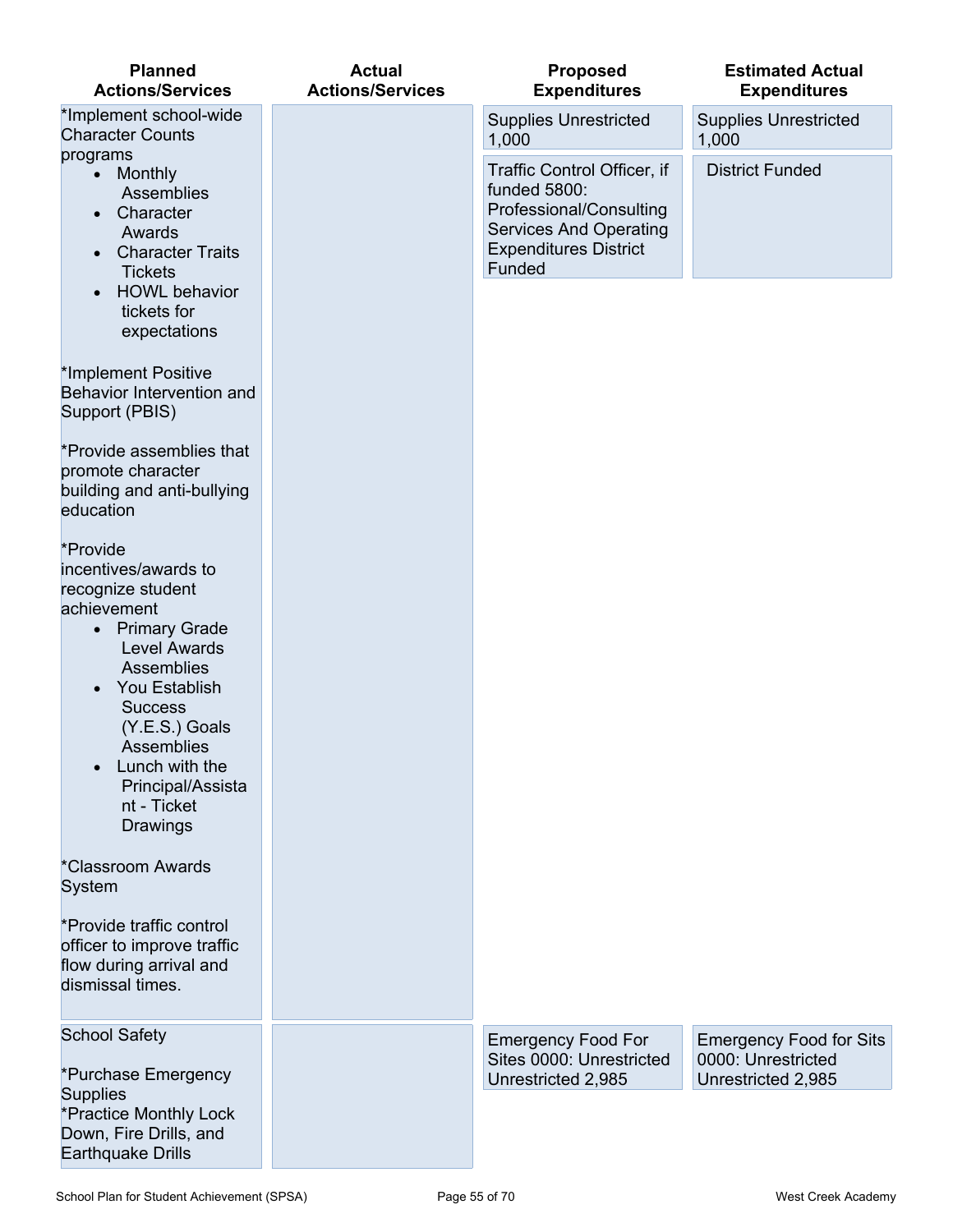**Actual Actions/Services**

**Proposed Expenditures** **Estimated Actual Expenditures**

\*Work with Deputies on Lock Down Drills

## **Analysis**

Describe the overall implementation of the strategies/activities to achieve the articulated goal.

In order to enhance parental involvement, pupil engagement and school climate, West Creek Academy will embrace multiple strategies.

First, to increase parental involvement, West Creek Academy will continue with the events that have been successful in the past and put on by PTA. These include the Mother/Son Dance, Father/Daughter Dance, Fun Run, and Matters of the Heart, International Night, Talent Show, to name a few. West Creek Academy would also like to have an increased parent-presence during morning valet, which will be helped with the creation of a valet committee. Other standing committees, such as the English Language Advisory Committee, GATE, Site Council and PTA are also areas in which parents can take part.

Technology, our pathways programs, and our partnerships with LA Opera, College of the Canyons and Cal Arts will be at the forefront of pupil engagement. Striving for a 1:1 ratio of chromebooks to students will help our kids to not only use a real-world tool to complete assignments, but allow them to access programs, such a worksheets, presentation software and the internet for research. Having chromebooks also fuels our students' ability to learn coding, furthering their technological education.

The arts is another area in which West Creek Academy is successful in gaining and keeping students engaged. Partnerships with LA Opera, College of the Canyons and Cal Arts enables West Creek Academy to offer a well-rounded repertoire of theater and music to its students. After school programs conducted through the Cal Arts partnership give students additional opportunities to take part in a music program.

A welcoming and safe school climate is another important area on which West Creek Academy focuses. By teaching Character Counts and utilizing Positive Behavior Interventions and Supports (PBIS), West Creek Academy provide a safe environment for learning. Character Counts awards are given each month at school-wide assemblies. School-wide expectations are posted throughout campus, and personal reflection as well as a check-in/check-out support system are utilized to create a positive environment in which staff can teach and assist students to learn not only academic skills, but social skills too.

Describe the overall effectiveness of the strategies/activities to achieve the articulated goal as measured by the school.

The overall effectiveness of West Creek Academy strategies and activities are wide ranging.

Parents have multiple ways to become involved on campus, whether they take an active role or a more passive role in support of their children. West Creek Academy believes that everyone has something to offer, and the staff is glad to have so many volunteers that enhance the educational experience of our students on a daily basis. These methods are measurable by parent participation.

The arts offer students an opportunity to expand their minds and to learn in new ways. The success of West Creek Academy's programs can be based on participation in addition to parent interest.

Real world opportunities extend students' learning and enable them to connect to concepts that few other students can. Having the most up to date technology for our students will enable them to gain the necessary skill set to keep pace and compete with students from around the world. This strategy is measurable through student achievement as well as participation.

In addition to academics, students need to be able to communicate and work well with others. Having expectations and goals help students stay organized and behave appropriately in a variety of situations. West Creek Academy's School-Wide Information System (SWIS), which tracks student behavior, can be utilized to measure the success of our PBIS program.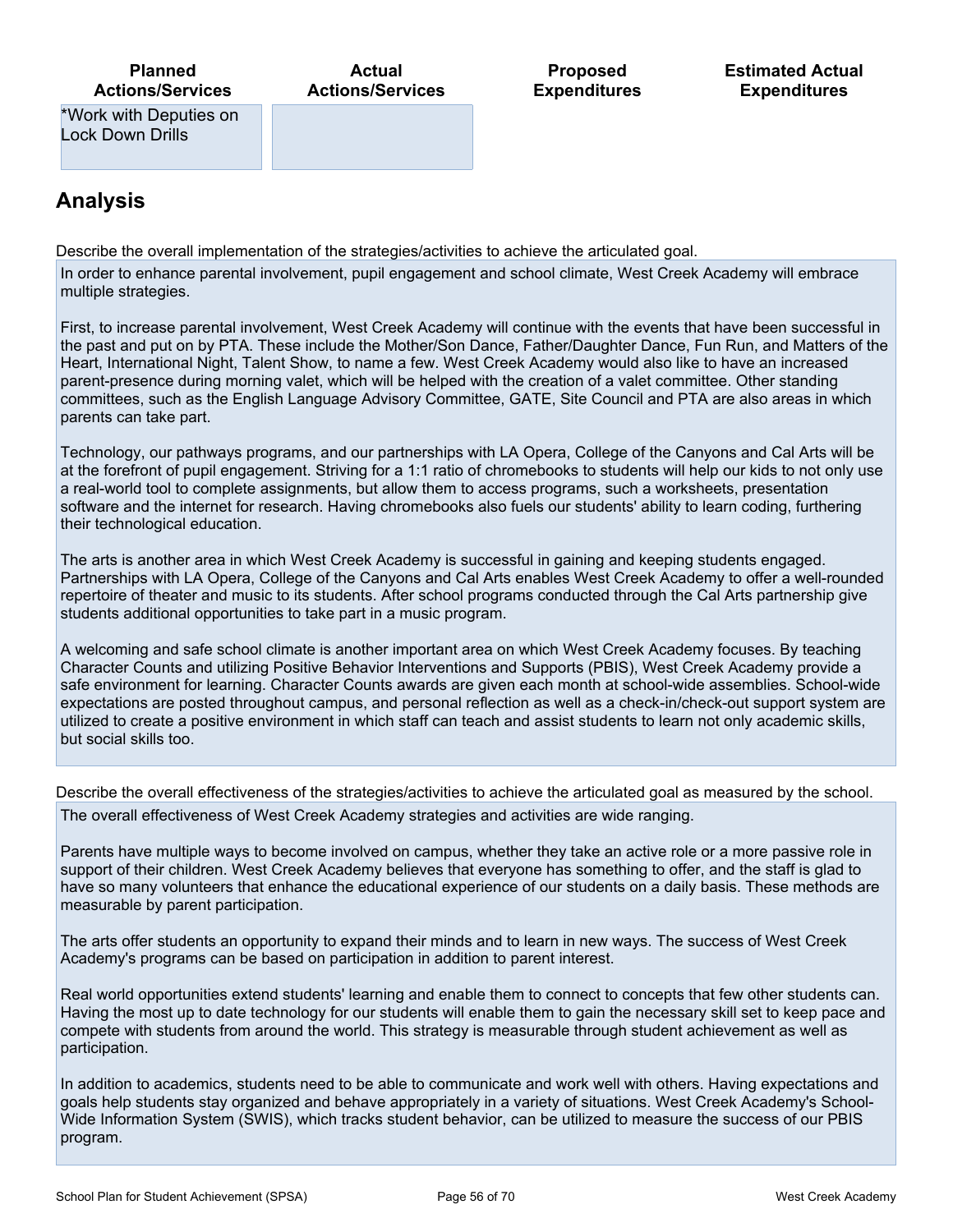Explain any material differences between the Proposed Expenditures and Estimated Actual Expenditures. N/A

Describe any changes that will be made to this goal, the annual outcomes, metrics, or strategies/activities to achieve this goal as a result of this analysis. Identify where those changes can be found in the SPSA.

There may be additions to this goal, especially in the area of School Climate with regard to PBIS, as West Creek Academy has not completed the full battery of training yet.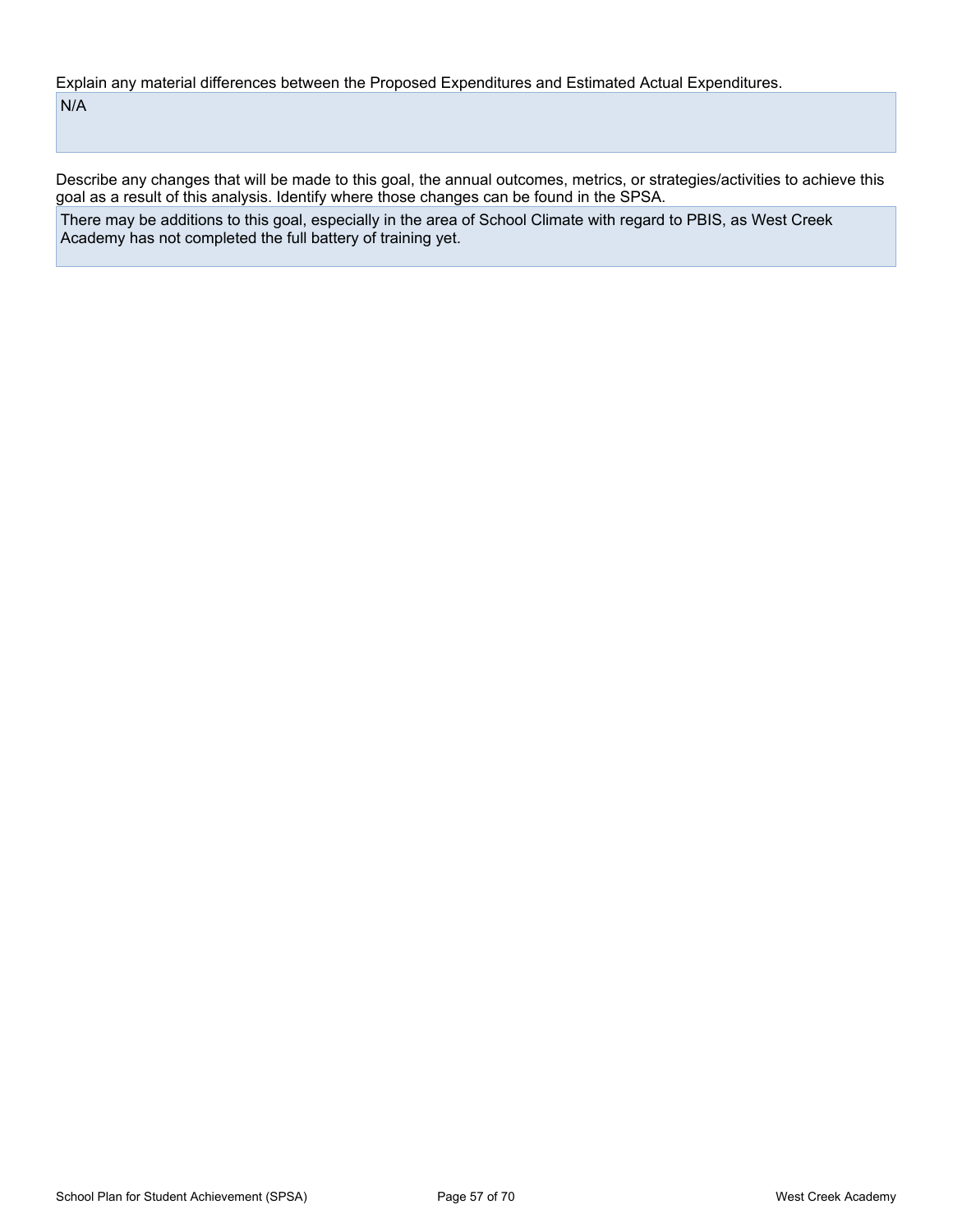# **Annual Review and Update**

## **SPSA Year Reviewed: 2018-19**

<span id="page-57-0"></span>**Goal 3 Annual Measurable Outcomes Metric/Indicator Expected Outcomes Actual Outcomes Strategies/Activities for Goal 3 Planned Actions/Services Actual Actions/Services Proposed Expenditures Estimated Actual Expenditures**

## **Analysis**

Describe the overall implementation of the strategies/activities to achieve the articulated goal.

Describe the overall effectiveness of the strategies/activities to achieve the articulated goal as measured by the school.

Explain any material differences between the Proposed Expenditures and Estimated Actual Expenditures.

Describe any changes that will be made to this goal, the annual outcomes, metrics, or strategies/activities to achieve this goal as a result of this analysis. Identify where those changes can be found in the SPSA.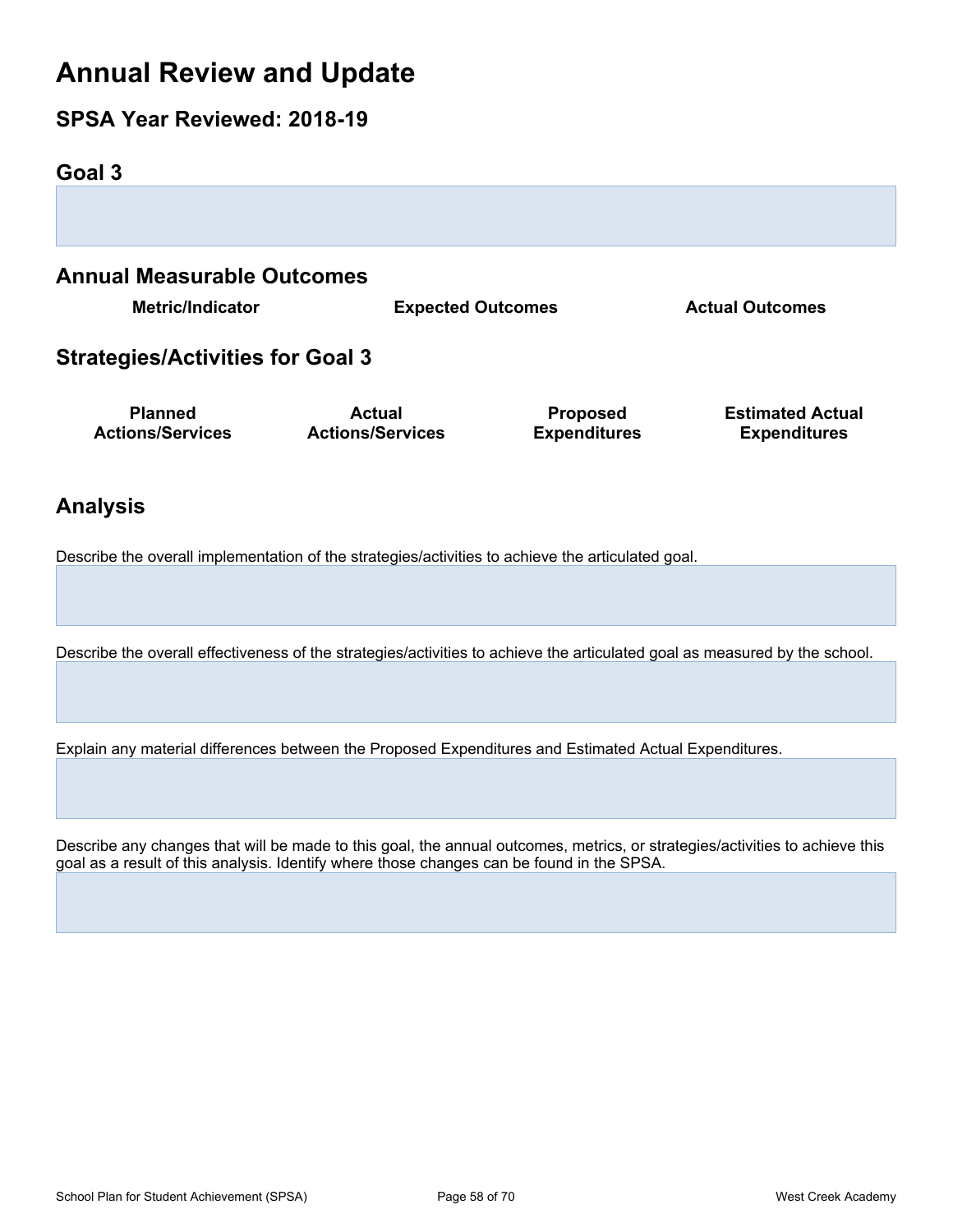# <span id="page-58-0"></span>**Budget Summary and Consolidation**

The Budget Summary is required for schools funded through the ConApp. The Consolidation of Funds is required for a school receiving funds allocated through the ConApp and consolidating those funds as part of a schoolwide program.

## <span id="page-58-1"></span>**Budget Summary**

| <b>Description</b>                                                      | Amount     |
|-------------------------------------------------------------------------|------------|
| Total Funds Provided to the School Through the Consolidated Application |            |
| Total Funds Budgeted for Strategies to Meet the Goals in the SPSA       | 187.140.00 |

# <span id="page-58-2"></span>**Allocations by Funding Source**

**Funding Source Amount Balance**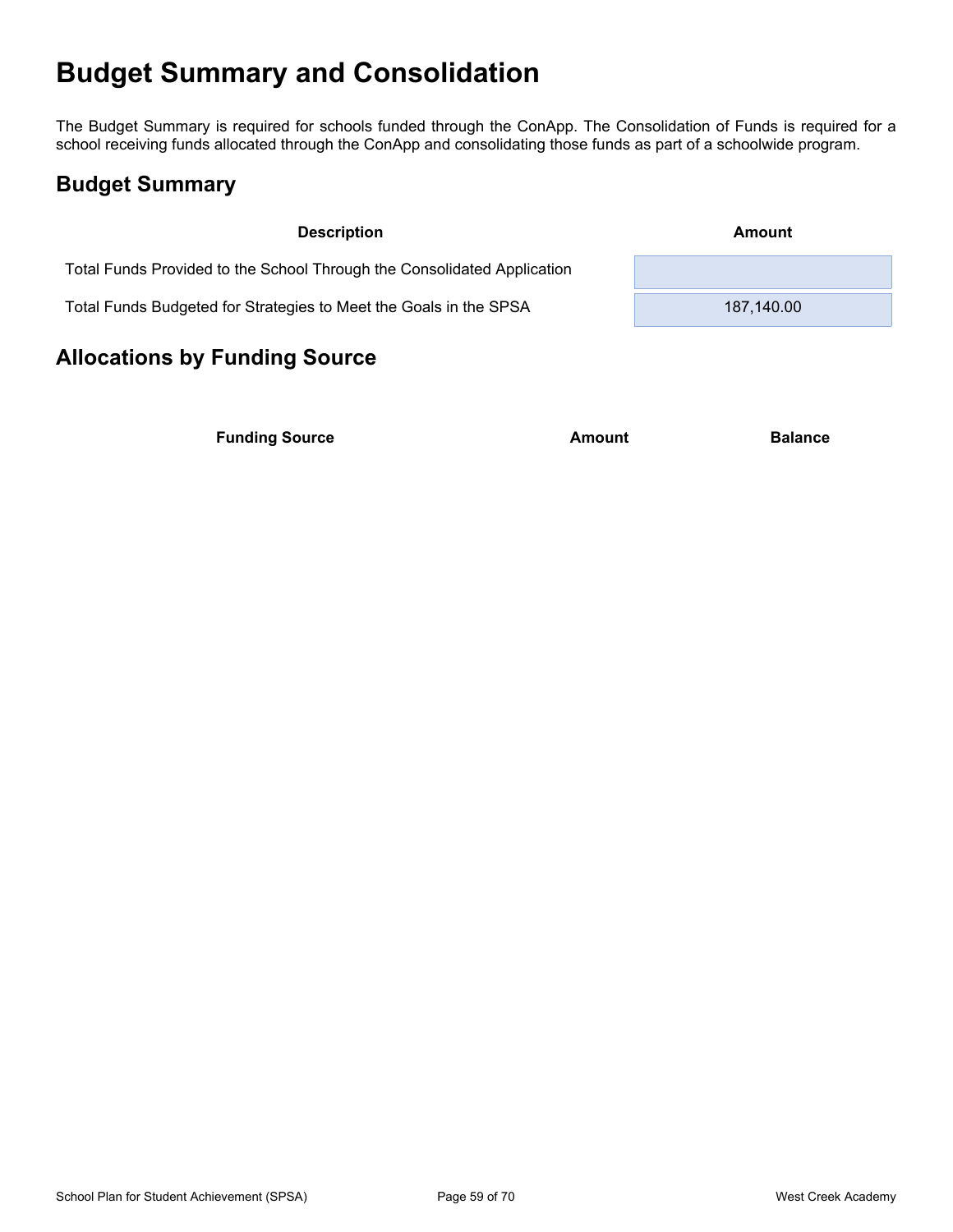# <span id="page-59-0"></span>**Expenditures by Funding Source**

**Funding Source** 

General Fund

LCFF - Supplemental

Parent-Teacher Association (PTA)

Unrestricted

| Amount    |
|-----------|
| 2,560.00  |
| 22,063.00 |
| 89,272.00 |
| 73,245.00 |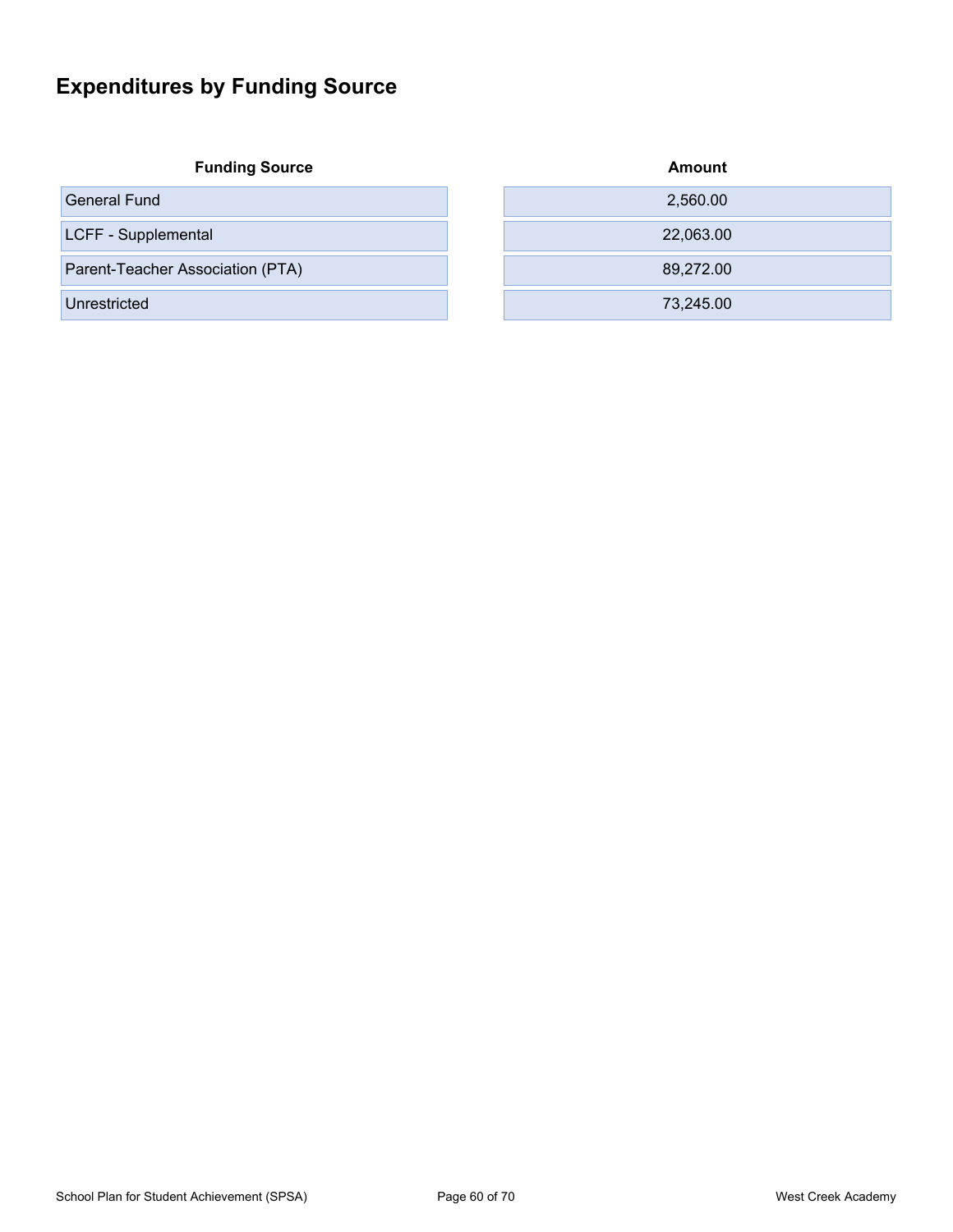# <span id="page-60-0"></span>**Expenditures by Budget Reference**

**Budget Reference Amount**

|                                            | 83.272.00 |
|--------------------------------------------|-----------|
| 0000: Unrestricted                         | 3,900.00  |
| 1000-1999: Certificated Personnel Salaries | 16,760.00 |
| 2000-2999: Classified Personnel Salaries   | 15,966.00 |
| 4000-4999: Books And Supplies              | 66.242.00 |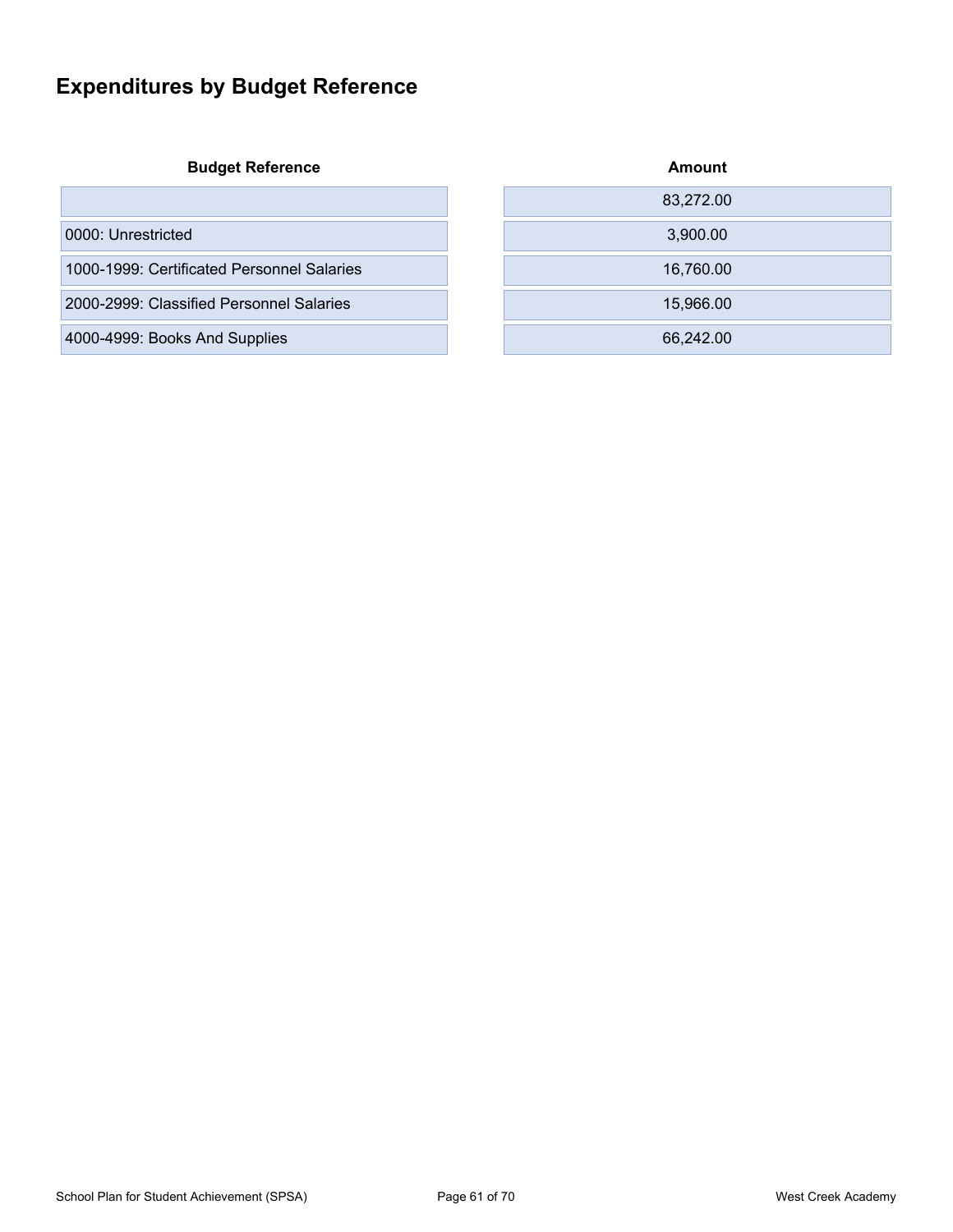# <span id="page-61-0"></span>**Expenditures by Budget Reference and Funding Source**

| <b>Budget Reference</b>                              | <b>Funding Source</b>            | Amount    |
|------------------------------------------------------|----------------------------------|-----------|
| 1000-1999: Certificated Personnel<br><b>Salaries</b> | <b>General Fund</b>              | 2,260.00  |
| 4000-4999: Books And Supplies                        | <b>General Fund</b>              | 300.00    |
| 0000: Unrestricted                                   | LCFF - Supplemental              | 900.00    |
| 1000-1999: Certificated Personnel<br><b>Salaries</b> | LCFF - Supplemental              | 14,500.00 |
| 2000-2999: Classified Personnel<br><b>Salaries</b>   | LCFF - Supplemental              | 3,861.00  |
| 4000-4999: Books And Supplies                        | LCFF - Supplemental              | 2,802.00  |
|                                                      | Parent-Teacher Association (PTA) | 1,000.00  |
|                                                      | Parent-Teacher Association (PTA) | 83,272.00 |
| 4000-4999: Books And Supplies                        | Parent-Teacher Association (PTA) | 5,000.00  |
| 0000: Unrestricted                                   | Unrestricted                     | 3,000.00  |
| 2000-2999: Classified Personnel<br><b>Salaries</b>   | Unrestricted                     | 12,105.00 |
| 4000-4999: Books And Supplies                        | Unrestricted                     | 58,140.00 |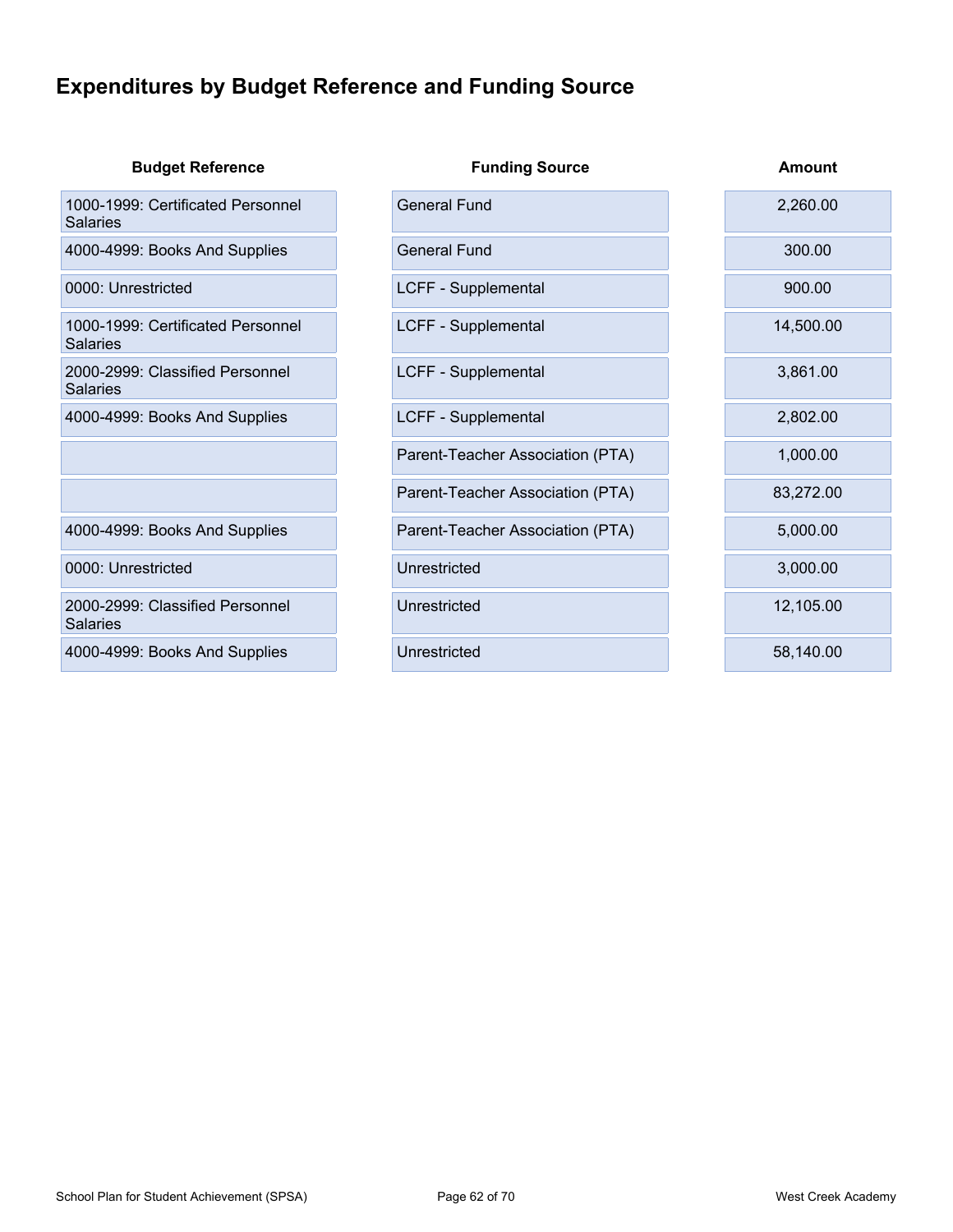# <span id="page-62-0"></span>**School Site Council Membership**

California Education Code describes the required composition of the School Site Council (SSC). The SSC shall be composed of the principal and representatives of: teachers selected by teachers at the school; other school personnel selected by other school personnel at the school; parents of pupils attending the school selected by such parents; and, in secondary schools, pupils selected by pupils attending the school. The current make-up of the SSC is as follows:

- 1 School Principal
- 3 Classroom Teachers
- 1 Other School Staff
- 5 Parent or Community Members

# **Name of Members Role** Sue Bett **XPrincipal** Sue Bett XPrincipal Sue Bett XPrincipal Sue Bett XPrincipal David Lindsay XClassroom Teacher Connie Lindsay XClassroom Teacher Cynthia Kirk XClassroom Teacher XClassroom Teacher Linda Johnson XOTHER School Staff Leslie Powell **Example 2018** 2019 12:30 No. 2019 12:30 No. 2019 12:30 No. 2019 12:30 No. 2019 12:30 No. 2019 12:30 No. 2019 12:30 No. 2019 12:30 No. 2019 12:30 No. 2019 12:30 No. 2019 12:30 No. 2019 12:30 No. 2019 12:30 No Kevin Tung XParent or Community Member Eric Goldberg XParent or Community Member Matthew Nonemacher XParent or Community Member Lina Talukder XParent or Community Member

At elementary schools, the school site council must be constituted to ensure parity between (a) the principal, classroom teachers, and other school personnel, and (b) parents of students attending the school or other community members. Classroom teachers must comprise a majority of persons represented under section (a). At secondary schools there must be, in addition, equal numbers of parents or other community members selected by parents, and students. Members must be selected by their peer group.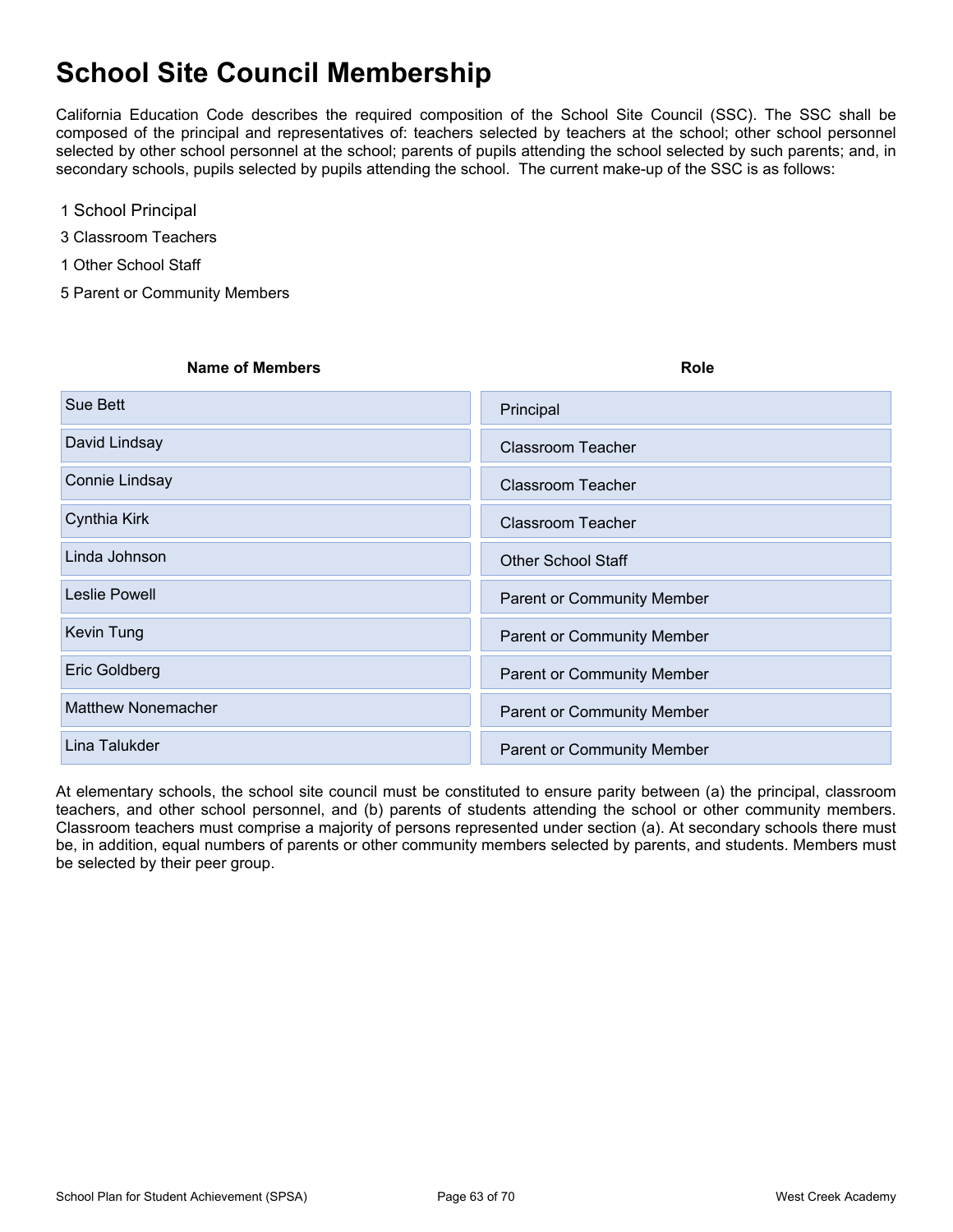# <span id="page-63-0"></span>**Addendum**

For questions related to specific sections of the template, please see instructions below:

## <span id="page-63-1"></span>**Instructions: Linked Table of Contents**

Stakeholder Involvement

Goals, Strategies, & Proposed Expenditures

Planned Strategies/Activities

Annual Review and Update

Budget Summary and Consolidation

Appendix A: Plan Requirements for Schools Funded Through the ConApp

Appendix B: Select State and Federal Programs

For additional questions or technical assistance related to completion of the SPSA template, please contact the Local Educational Agency, or the CDE's Title I Policy and Program Guidance Office at TITLEI@cde.ca.gov.

### **Stakeholder Involvement**

Meaningful involvement of parents, students, and other stakeholders is critical to the development of the SPSA and the budget process. As such, the SPSA should be shared with, and schools should request input from, school site-level advisory groups, as applicable (e.g., English Learner Advisory Councils, student advisory groups, etc.).

Describe the process used to involve advisory committees, parents, students, school faculty and staff, and the community in the development of the SPSA and the annual review and update. Goals, Strategies, & Proposed Expenditures

In this section a school provides a description of the annual goals to be achieved by the school. This section also includes descriptions of the specific planned strategies/activities a school will take to meet the identified goals, and a description of the expenditures required to implement the specific strategies and activities.

### **Goal**

State the goal. A goal is a broad statement that describes the desired result to which all strategies/activities are directed. A goal answers the question: What is the school seeking to achieve? A school may number the goals using the "Goal #" for ease of reference.

### **Basis for this Goal**

Describe the basis for establishing the goal. The goal should be based upon an analysis of verifiable state data, including state indicator data from the California School Dashboard (Dashboard) and data from the School Accountability Report Card, and may include any data voluntarily developed by districts to measure pupil achievement.

### **Expected Annual Measurable Outcomes**

Identify the metric(s) and/or state indicator(s) that the school will use as a means of evaluating progress toward accomplishing the goal. A school may identify metrics for specific student groups. Include in the baseline column the most recent data associated with the metric or indicator available at the time of adoption of the SPSA. The most recent data associated with a metric or indicator includes data reported in the annual update of the SPSA. In the subsequent Expected Outcome column, identify the progress the school intends to be make in the coming year.

### **Planned Strategies/Activities**

Describe the strategies and activities being provided to meet the described goal. Strategies and activities that are implemented to achieve the identified goal may be grouped together. A school may number the strategy/activity using the "Strategy/Activity #" for ease of reference.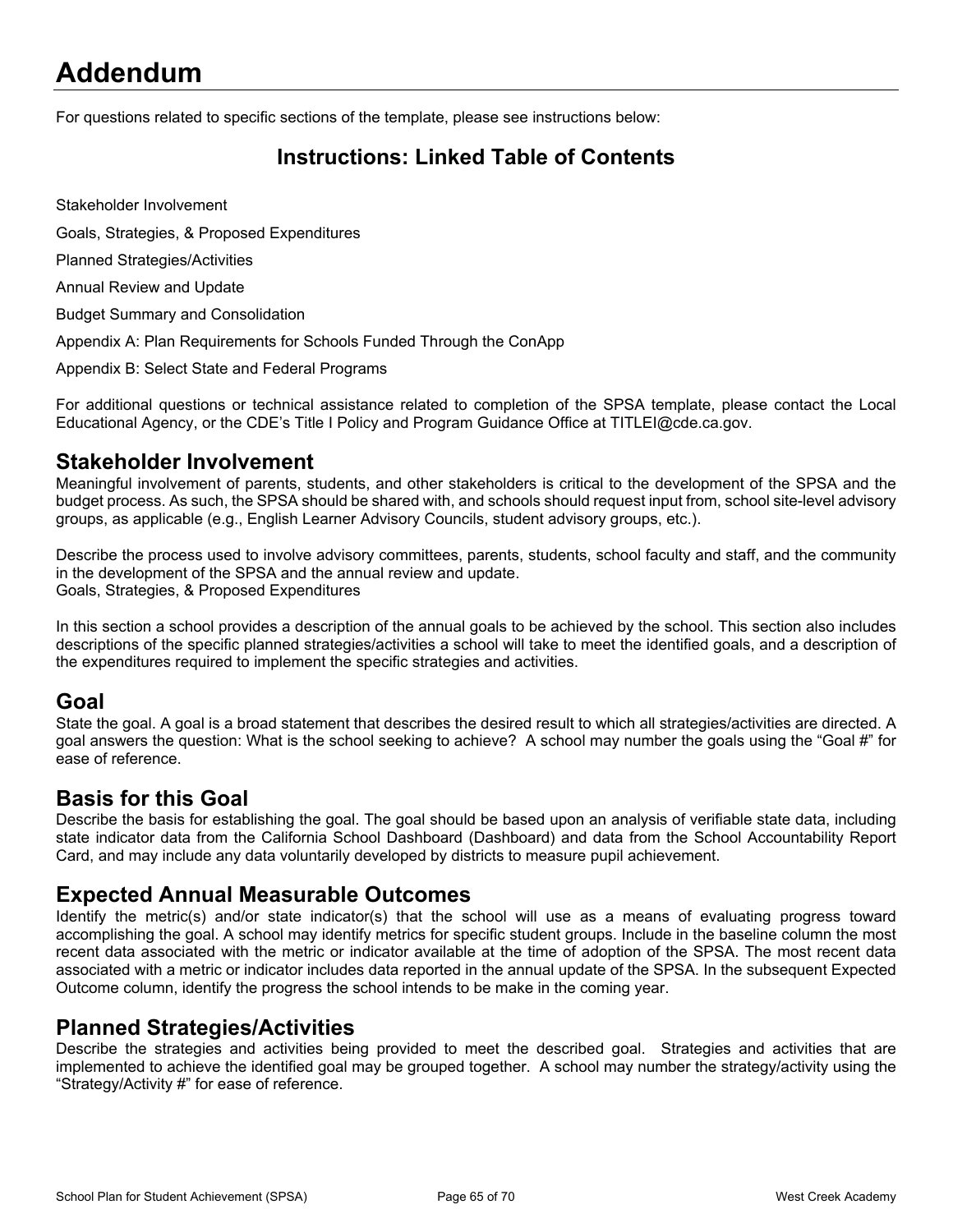A school receiving funds allocated through the ConApp is required to describe in their strategies and activities how they will address specific state and federal requirements. A list of these requirements may be found in Appendix A: Plan Requirements for Schools Funded Through the ConApp. At a minimum a school receiving funds allocated through the ConApp must address these requirements; however, a school may describe additional strategies/activities as well.

### **Students to be Served by this Strategy/Activity**

Indicate in this box which students will benefit from the strategies/activities by indicating "All Students" or listing one or more specific student group(s) to be served.

### **Proposed Expenditures for this Strategy/Activity**

For each strategy/activity, list and describe the proposed expenditures for the school year to implement these strategies/activities, including where those expenditures can be found in the school's budget. The school should reference all fund sources for each proposed expenditure and should provide budget references as an object code or an object code description.

Proposed expenditures that are included more than once in a SPSA should be indicated as a duplicated expenditure and include a reference to the goal and strategy/activity where the expenditure first appears in the SPSA.

### **Annual Review and Update**

The planned goals, expected outcomes, planned strategies/activities, and proposed expenditures must be copied verbatim from the previous year's approved SPSA. Minor typographical errors may be corrected. Annual Measurable Outcomes

For each goal in the prior year, provide the metric/indicators, the expected outcomes, and the actual outcomes; review the actual outcomes as compared to the expected outcomes identified in the prior year for the goal. Strategies/Activities

Identify the planned strategies/activities and the proposed expenditures to implement these strategies/activities toward achieving the described goal, then identify the actual strategies/activities implemented to meet the described goal and the estimated actual expenditures to implement the strategies/activities. As applicable, identify any changes to the student groups served.

## **Analysis**

Using actual outcome data, including state indicator data from the Dashboard, analyze whether the planned strategies/activities were effective in achieving the goal. Respond to the prompts as instructed.

- Describe the overall implementation of the strategies/activities to achieve the articulated goal. Include a discussion of relevant challenges and successes experienced with the implementation process.
- Describe the overall effectiveness of the strategies/activities to achieve the articulated goal as measured by the school.
- Explain any material differences between Proposed Expenditures and Estimated Actual Expenditures. Minor variances in expenditures or a dollar-for-dollar accounting is not required.
- Describe any changes that will be made to the goal, expected annual measureable outcomes, metrics/indicators, or strategies/activities to achieve this goal as a result of this analysis and analysis of the data provided in the Dashboard, as applicable. Identify where those changes can be found in the SPSA.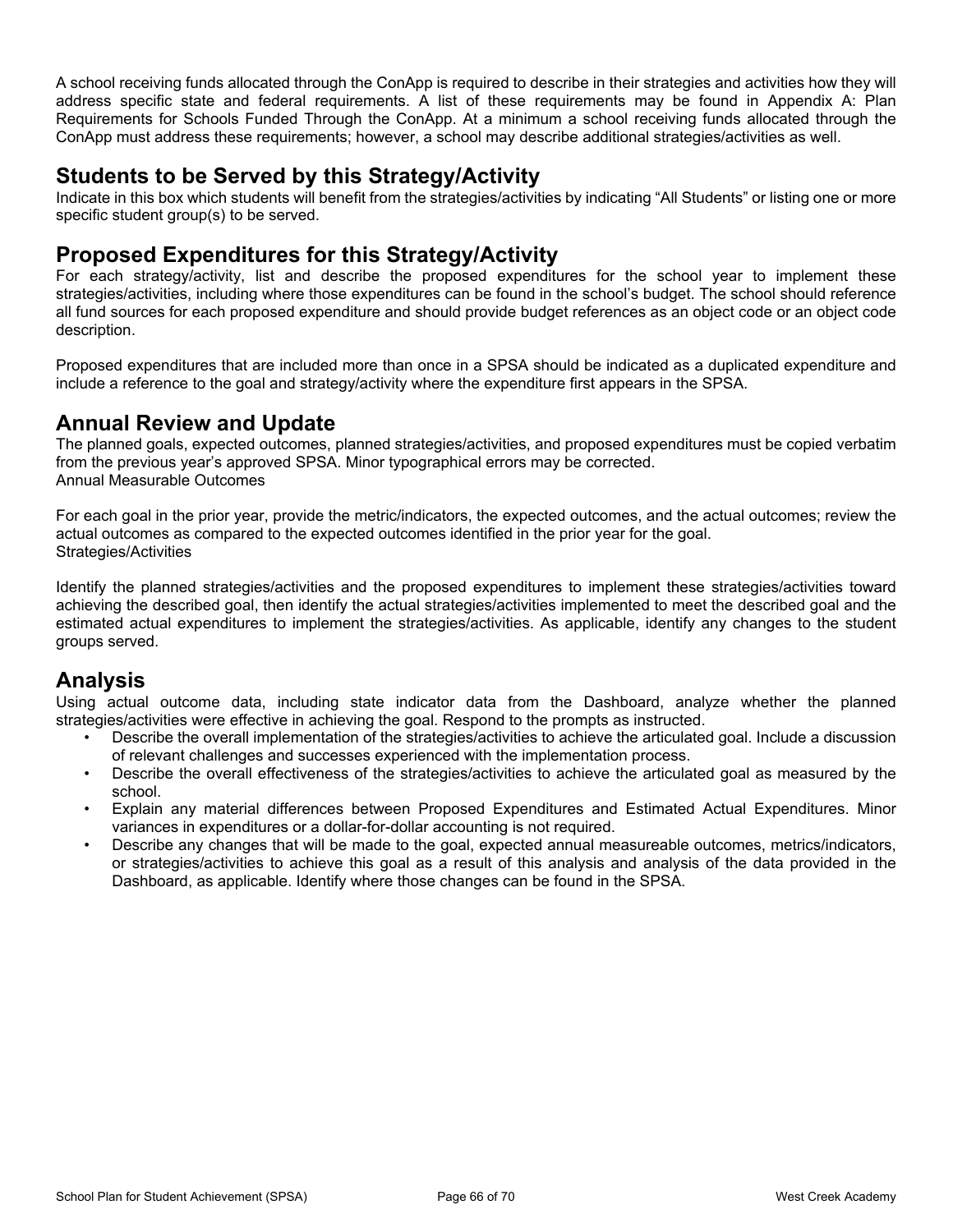### **Budget Summary and Consolidation**

In this section a school provides a brief summary of the funding allocated to the school through the ConApp and/or other funding sources as well as the total amount of funds for proposed expenditures described in the SPSA. The Budget Summary is required for schools funded through the ConApp. The Consolidation of Funds is required for a school receiving funds allocated through the ConApp and consolidating those funds as part of a schoolwide program.

### **Budget Summary**

A school receiving funds allocated through the ConApp should complete the Budget Summary as follows:

- Total Funds Provided to the School Through the Consolidated Application: This amount is the total amount of funding provided to the school through the ConApp for the school year. The school year means the fiscal year for which a SPSA is adopted or updated.
- Total Funds Budgeted for Strategies to Meet the Goals in the SPSA: This amount is the total of the proposed expenditures from all sources of funds associated with the strategies/activities reflected in the SPSA. To the extent strategies/activities and/or proposed expenditures are listed in the SPSA under more than one goal, the expenditures should be counted only once.

A school may include additional information or more detail.

## **Consolidation of Funds**

A school receiving funds allocated through the ConApp and consolidating those funds as part of a schoolwide program is required to include a list of state and local programs and other federal programs that the school will consolidate in the schoolwide program. A list of commonly consolidated state and federal programs is provided in Appendix B: Select State and Federal Programs. List the federal funding source(s) and the amount(s) being consolidated in the schoolwide program, then list the state and/or local funding source(s) and the amount(s). Adjust the table as needed.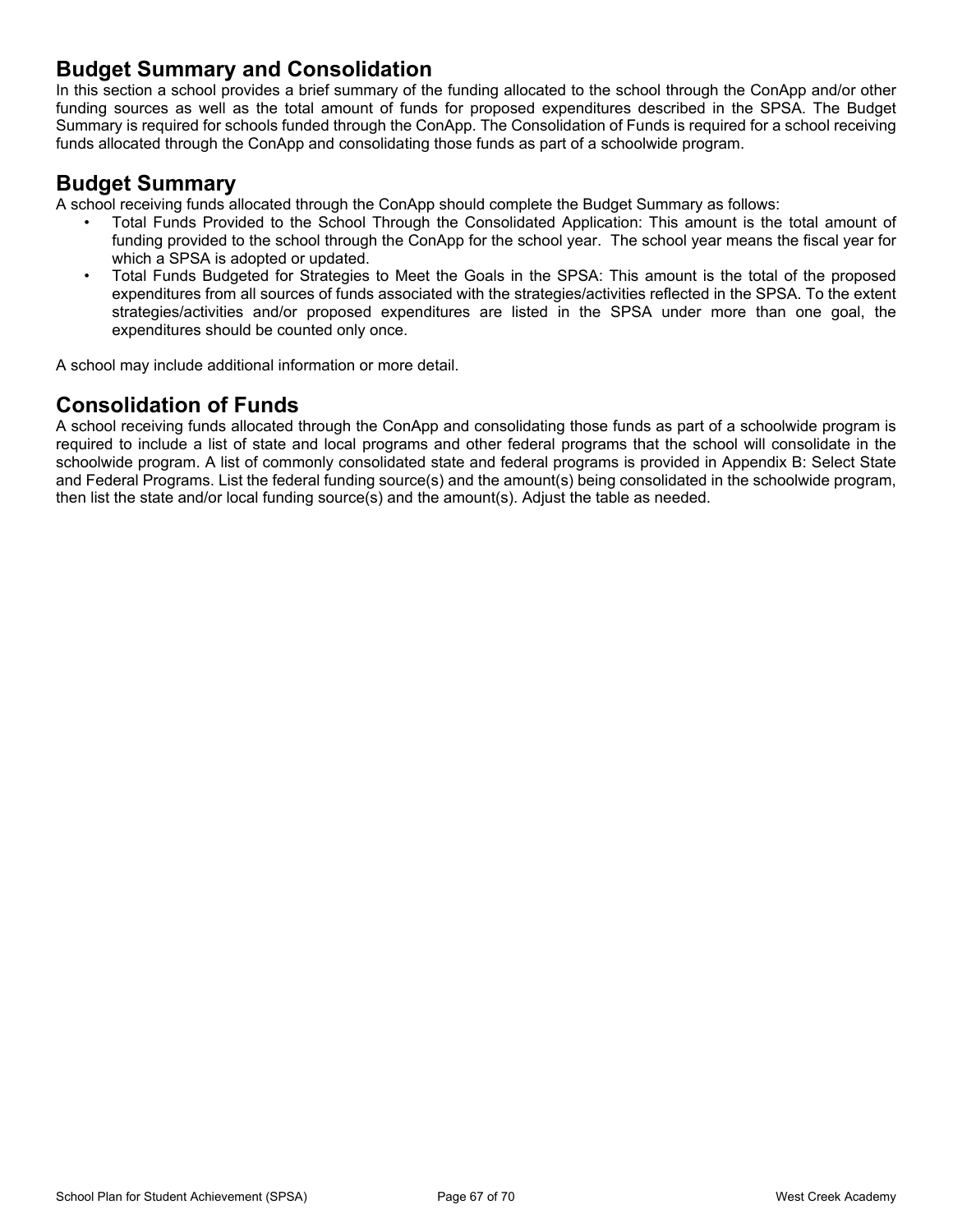## <span id="page-66-0"></span>**Appendix A: Plan Requirements for Schools Funded Through the ConApp**

### **Basic Plan Requirements**

A school receiving funds allocated through the ConApp is required to develop a SPSA. The content of a SPSA must be aligned with school goals for improving student achievement. School goals must be based upon an analysis of verifiable state data and may include any data voluntarily developed by districts to measure student achievement.

The SSC is required to develop the SPSA, which must address each of the following, as applicable:

- 1. A description of curricula, instructional strategies and materials responsive to the individual needs and learning styles of each student (described in the Strategies/Activities).
- 2. A description of instructional and auxiliary services to meet the special needs of non-English-speaking or limited-English-speaking students, including instruction in a language these students understand; educationally disadvantaged students; gifted and talented students; and students with exceptional needs (described in the Strategies/Activities).
- 3. A description of a staff development program for teachers, other school personnel, paraprofessionals, and volunteers, including those participating in special programs (described in the Strategies/Activities).
- 4. An identification of the schools' means of evaluating progress toward accomplishing its goals (described in the Expected Annual Measurable Outcomes) and an ongoing evaluation of the educational program of the school (described in the Annual Review and Update).
- 5. A description of how funds provided to the school through the ConApp will be used to improve the academic performance of all pupils to the level of state performance goals (described in the Proposed Expenditures for Strategies/Activities).
- 6. The proposed expenditures of funds available to the school through the programs described in EC Section 52851. For purposes of this subdivision, proposed expenditures of funds available to the school must include, but not be limited to, salaries and staff benefits for persons providing services for those programs (described in the Proposed Expenditures for Strategies/Activities).
- 7. The proposed expenditure of funds available to the school through the federal Improving America's Schools Act of 1994 and its amendments. If the school operates a state-approved schoolwide program in a manner consistent with the expenditure of funds available to the school pursuant to EC Section 52851, employees of the schoolwide program may be deemed funded by a single cost objective.
- 8. A description of how state and federal law governing programs identified in EC Section 64000 will be implemented, as applicable (described in the Strategies/Activities).
- 9. A description of any other activities and objectives as established by the SSC (described in the Strategies/Activities).

The SPSA, including proposed expenditures of funds allocated to the school through the ConApp, must be reviewed annually and updated by the SSC.

Authority cited: EC sections 64001(f)-(g) and 52853(a)(1)-(7).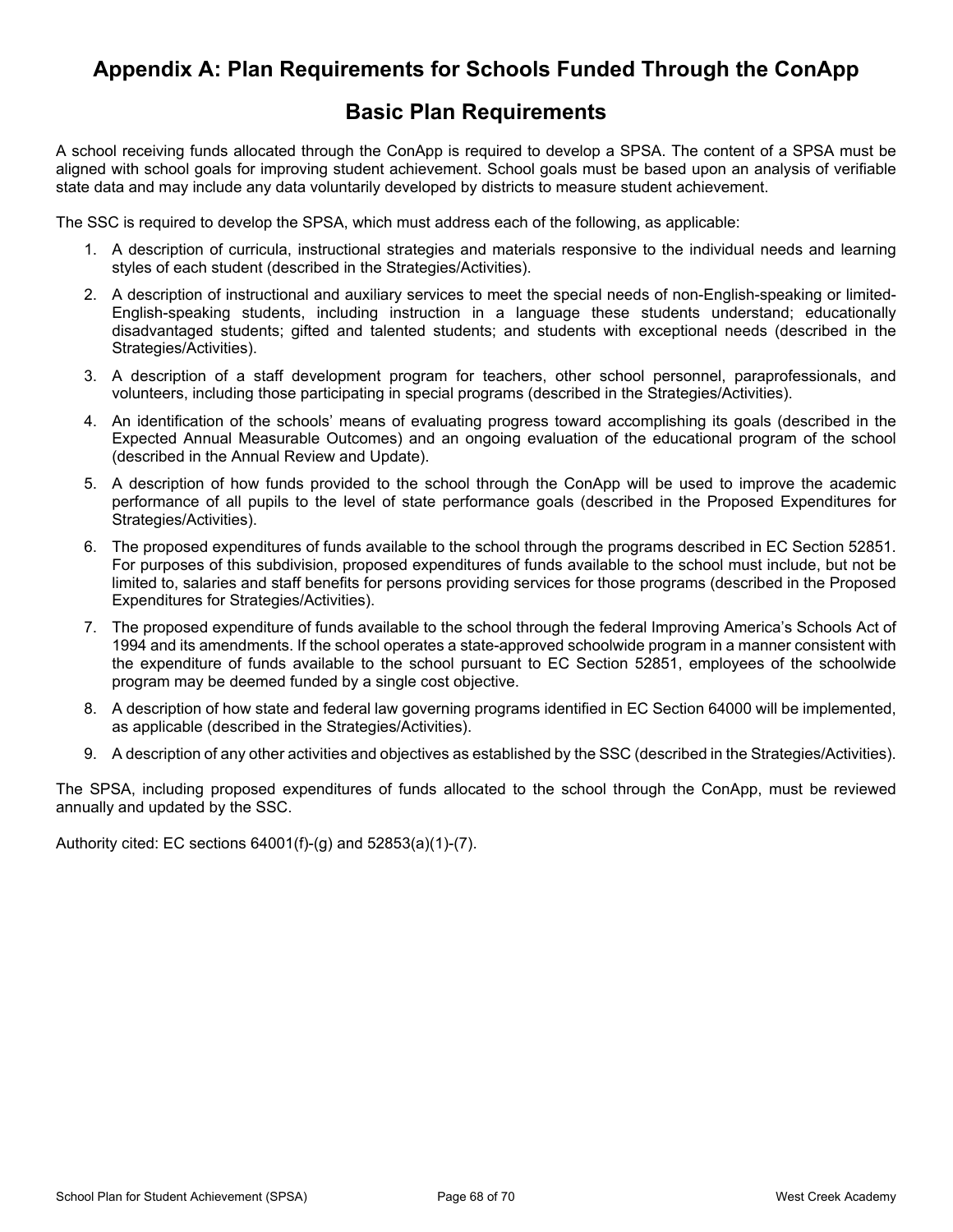## **Schoolwide Program Requirements**

A school receiving funds allocated through the ConApp and operating a schoolwide program (SWP) must describe how the school will carry out each of the following components:

- 1. A description of the strategies that the school will be implementing to address school needs, including a description of how such strategies will
	- a. provide opportunities for all students, including socioeconomically disadvantaged students, students from major racial and ethnic groups, students with disabilities, and English learners, to meet the challenging state academic standards.
	- b. use effective methods and instructional strategies based on scientifically based research that
		- i. strengthen the core academic program in the school;
		- ii. provide an enriched and accelerated curriculum;
		- iii. increase the amount and quality of learning time;
		- iv. include strategies for meeting the educational needs of historically underserved populations;
		- v. help provide an enriched and accelerated curriculum; and
		- vi. are consistent with, and are designed to implement, state and local improvement plans, if any.
	- c. address the needs of all students in the school, but particularly the needs of those at risk of not meeting the challenging state academic standards, through activities which may include the following:
		- i. strategies to improve students' skills outside the academic subject areas;
		- ii. preparation for and awareness of opportunities for postsecondary education and the workforce;
		- iii. implementation of a schoolwide tiered model to prevent and address problem behavior;
		- iv. professional development and other activities for teachers, paraprofessionals, and other school personnel to improve instruction and use of data; and
		- v. strategies for assisting preschool children in the transition from early childhood education programs to local elementary school programs.
- 2. A description of how the school will determine if school needs have been met (described in the Expected Annual Measurable Outcomes and the Annual Review and Update).
- 3. A description of how the school will ensure instruction by highly qualified teachers and provide ongoing professional development, including
	- a. strategies to attract highly qualified teachers;
	- b. providing high-quality and ongoing professional development that is aligned with the state's academic standards for teachers, principals, paraprofessionals and, if appropriate, pupil services personnel, parents, and other staff, to enable all students in the school to meet the state's academic standards;
	- c. the devotion of sufficient resources to effectively carry out professional development activities; and
	- d. the inclusion of teachers in professional development activities regarding the use of academic assessments to enable them to provide information on, and to improve, the achievement of individual students and the overall instructional program.
- 4. A description of how the school will ensure parental involvement in the planning, review, and improvement of the schoolwide program plan (described in Stakeholder Involvement and/or Strategies/Activities).
- 5. A description of the activities the school will include to ensure that students who experience difficulty attaining proficient or advanced levels of academic achievement standards will be provided with effective, timely additional support, including measures to
	- a. Ensure that those students' difficulties are identified on a timely basis; and
	- b. Provide sufficient information on which to base effective assistance to those students.
- 6. For an elementary school, a description of how the school will assist preschool students in the successful transition from early childhood programs to the school.
- 7. A description of how the school will use resources to carry out these components (described in the Proposed Expenditures for Strategies/Activities).

Authority Cited: Title 34 of the Code of Federal Regulations (34 CFR) sections 200.27(a)(3)(i)-(iii) and 200.28 and section 1114(b)(7)(A)(i)-(iii) and 1118(b) of the ESEA.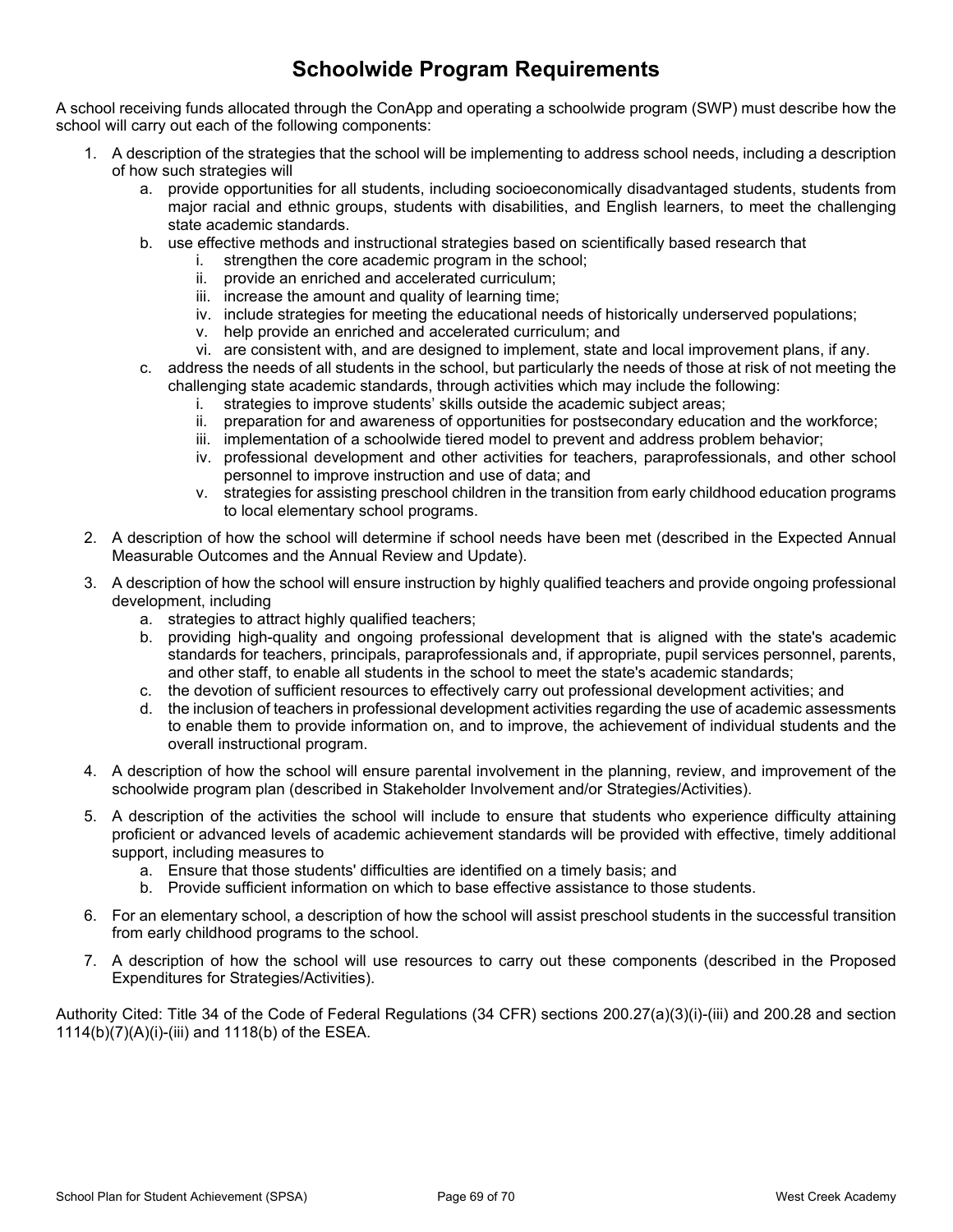## <span id="page-68-0"></span>**Appendix B: Select State and Federal Programs**

### **Federal Programs**

Title I, Part A: School Allocation Title I, Part A: School Parent and Family Engagement Allocation Title I, Part A: Targeted Support and Improvement Allocation Title I, Part C: Education of Migratory Children Title II, Part A: Supporting Effective Instruction Title III, Part A: Language Instruction for English Learners and Immigrate Youth Title IV Part A: Student Support and Academic Enrichment Grants Title IV Part B: 21st Century Community Learning Centers Title V, Part B: Rural Education Initiative Title VI, Part A: Indian, Native Hawaiian, and Alaska Native Education

### **State or Local Programs**

After School Education and Safety Program American Indian Education Child Development Programs Economic Impact Aid/State Compensatory Education (carryover funds) Economic Impact Aid/Limited English Proficient (carryover funds) California Foster Youth Services California Partnership Academies California Tobacco-Use Prevention Education Program